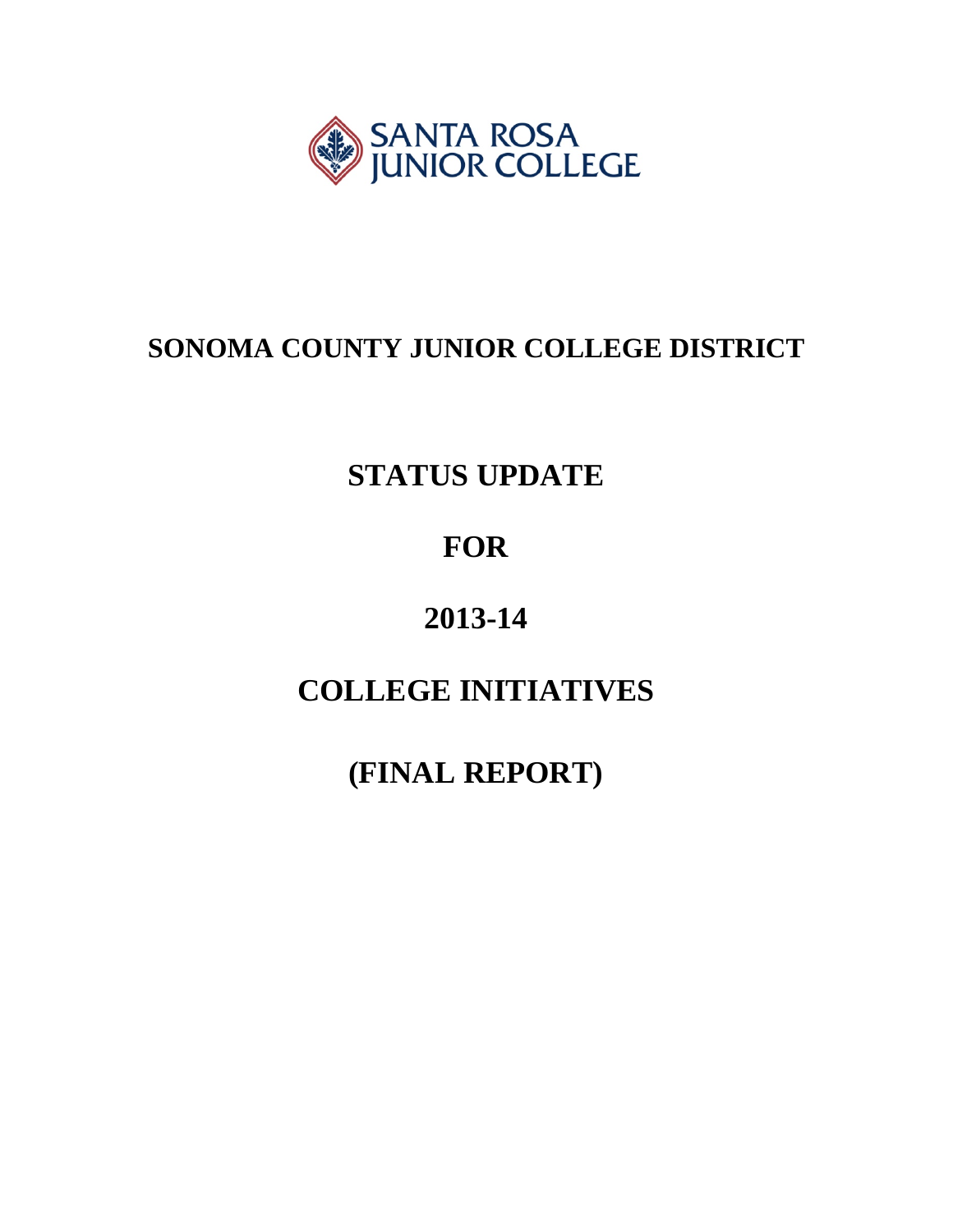

# **2013-14 SONOMA COUNTY JUNIOR COLLEGE DISTRICT COLLEGE INITIATIVES**

|                                                 | <b>College Initiatives</b> |             | <b>Goals</b>                                                                                                                                                                                                                                                                                                                                                             |
|-------------------------------------------------|----------------------------|-------------|--------------------------------------------------------------------------------------------------------------------------------------------------------------------------------------------------------------------------------------------------------------------------------------------------------------------------------------------------------------------------|
| I.                                              | <b>Re-Engineering</b>      | A.          | Analyze re-engineering options and develop appropriate plans<br>and/or responses within component areas.                                                                                                                                                                                                                                                                 |
|                                                 |                            | <b>B.</b>   | Support and facilitate the successful implementation of re-<br>engineering recommendations.                                                                                                                                                                                                                                                                              |
|                                                 |                            | C.          | Define a resource management strategy intended to maintain or<br>reallocate existing resources and acquire new external funds.                                                                                                                                                                                                                                           |
|                                                 |                            | D.          | (Additional goals will be added on an annual basis as appropriate<br>based on feedback from the Program and Resource Planning<br>Process (PRPP) and the changing needs of the district.)                                                                                                                                                                                 |
| П.<br>Coordination                              | <b>Multi-Campus</b>        |             | A. Continue to review and refine District policies, procedures, and<br>practices that support and/or threaten the future success of the<br>Sonoma County Junior College District (SCJCD) single college,<br>multi-site organizational structure and thus the District as a<br>whole.                                                                                     |
|                                                 |                            | B.          | Continue to expand changes in policies, procedures, and<br>practices in such areas as participatory governance,<br>organizational relationships, human resources, business services,<br>communications, resource allocation, college culture, and<br>institutional effectiveness in order to strengthen collaboration<br>and efficiency among all sites of the District. |
|                                                 |                            | C.          | Build a culture of collaboration and communication intentionally<br>designed to improve the multi-site experience for employees and<br>students.                                                                                                                                                                                                                         |
|                                                 |                            | D.          | (Additional goals will be added on an annual basis as appropriate<br>based on feedback from the Program and Resource Planning<br>Process (PRPP) and the changing needs of the District.)                                                                                                                                                                                 |
| <b>Institutional</b><br>III.<br><b>Planning</b> | <b>Effectiveness and</b>   | A.          | Institutionalize the widespread use of evaluation and data-driven<br>planning and budgeting processes to refine programs and<br>services and improve student learning.                                                                                                                                                                                                   |
|                                                 |                            | B.          | Encourage and support the institutional dialogue about<br>institutional effectiveness and the improvement of student<br>learning.                                                                                                                                                                                                                                        |
|                                                 |                            | $C_{\cdot}$ | (Additional goals will be added on an annual basis as appropriate<br>based on feedback from the Program and Resource Planning<br>Process (PRPP) and the changing needs of the District.)                                                                                                                                                                                 |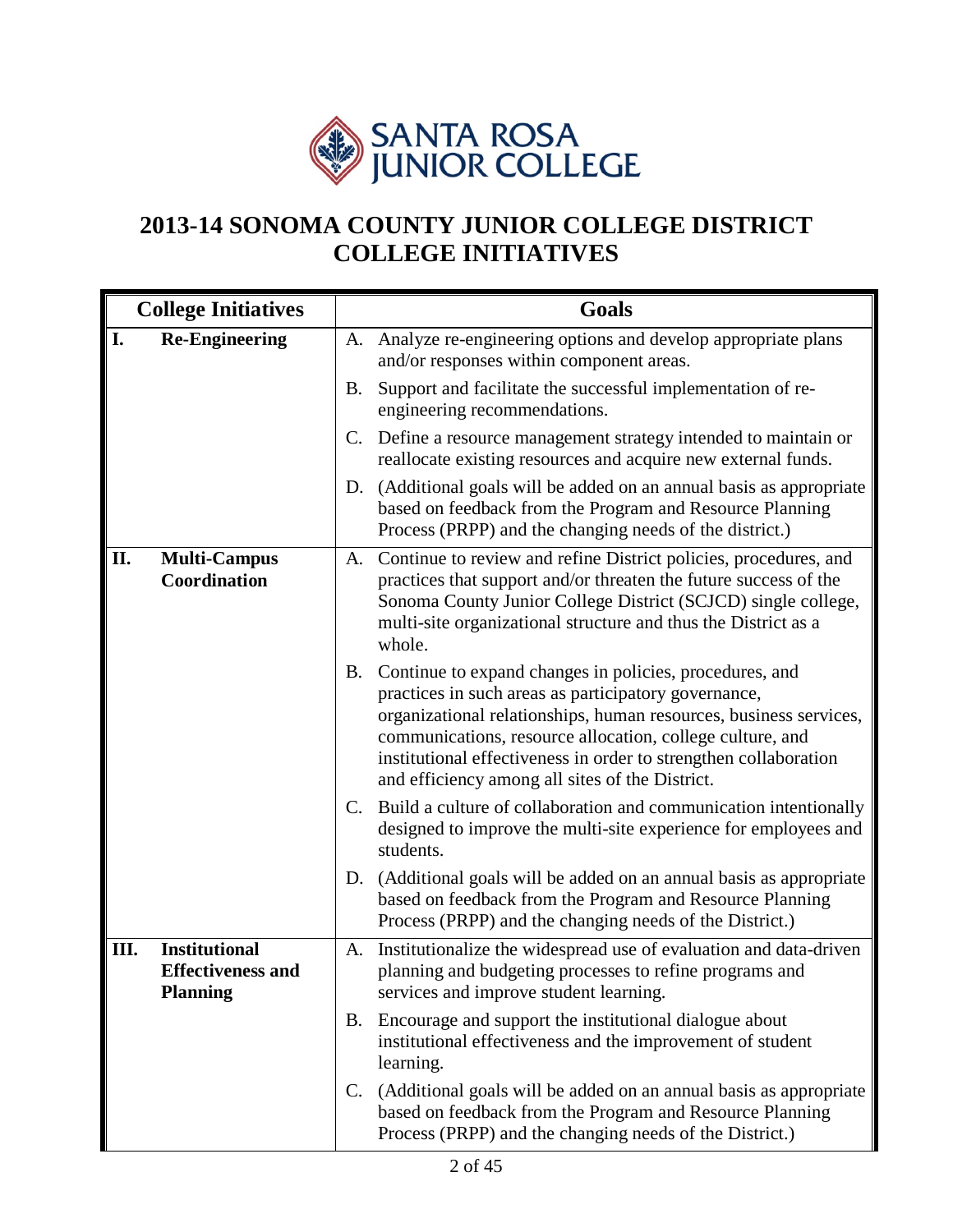| IV. | <b>Accreditation</b>                                   |             | A. Review and communicate any recommendations /<br>commendations and decisions from the Accrediting Commission<br>for Community and Junior Colleges (ACCJC) regarding the<br>SRJC Accreditation Midterm Report as a result of the June 2012<br>Commission meeting. |  |  |  |  |
|-----|--------------------------------------------------------|-------------|--------------------------------------------------------------------------------------------------------------------------------------------------------------------------------------------------------------------------------------------------------------------|--|--|--|--|
|     |                                                        | <b>B.</b>   | Meet and maintain ACCJC requirements and deadlines for the<br>Sustainable Continuous Quality Improvement level in the areas<br>of Planning, Program Review and Student Learning Outcomes as<br>mandated.                                                           |  |  |  |  |
|     |                                                        | $C_{\cdot}$ | Set up District-wide data and evidence collection systems in<br>preparation for the 2015 Educational Quality and Institutional<br>Effectiveness Self Evaluation Report for the ACCJC.                                                                              |  |  |  |  |
|     |                                                        | D.          | Submit any Substantive Change reports required by the<br>ACCJC/WASC.                                                                                                                                                                                               |  |  |  |  |
|     |                                                        | Е.          | (Additional goals will be added on an annual basis as appropriate<br>based on feedback from the Program and Resource Planning<br>Process (PRPP) and the changing needs of the District.)                                                                           |  |  |  |  |
| V.  | <b>Student Learning</b><br><b>Outcomes</b>             | A.          | Student learning outcomes and assessment are ongoing,<br>systematic, and used for continuous quality improvement.                                                                                                                                                  |  |  |  |  |
|     | <b>Assessment</b>                                      | B.          | Dialogue about student learning is ongoing, pervasive, and<br>robust.                                                                                                                                                                                              |  |  |  |  |
|     |                                                        | C.          | The college will evaluate and fine tune organizational structures<br>to support student learning.                                                                                                                                                                  |  |  |  |  |
|     |                                                        | D.          | Student learning improvement is a visible priority in all practices<br>and structures across the college.                                                                                                                                                          |  |  |  |  |
|     |                                                        | Е.          | Learning outcomes are specifically linked to program reviews.                                                                                                                                                                                                      |  |  |  |  |
|     |                                                        | F.          | Students demonstrate awareness of goals and purposes of<br>courses and programs in which they are enrolled.                                                                                                                                                        |  |  |  |  |
|     |                                                        | G.          | (Additional goals will be added on an annual basis as appropriate<br>based on feedback from the Program and Resource Planning<br>Process (PRPP) and the changing needs of the District.)                                                                           |  |  |  |  |
| VI. | <b>Basic Skills /</b><br>Immigrant<br><b>Education</b> | A.          | Provide integrated and comprehensive instructional and support<br>programs and services that meet the needs of basic skills<br>students.                                                                                                                           |  |  |  |  |
|     |                                                        | <b>B.</b>   | Increase basic skills student persistence and success through<br>certificate or degree completion or transfer readiness.                                                                                                                                           |  |  |  |  |
|     |                                                        | C.          | Provide professional development activities to ensure staff<br>ability to serve Basic Skills students effectively.                                                                                                                                                 |  |  |  |  |
|     |                                                        | D.          | Design programs and services to improve access and academic<br>success for ELL students.                                                                                                                                                                           |  |  |  |  |
|     |                                                        | Ε.          | Secure data to allow longitudinal tracking of the success of<br>entering BSI student cohorts through transfer readiness and<br>degree or certificate completion.                                                                                                   |  |  |  |  |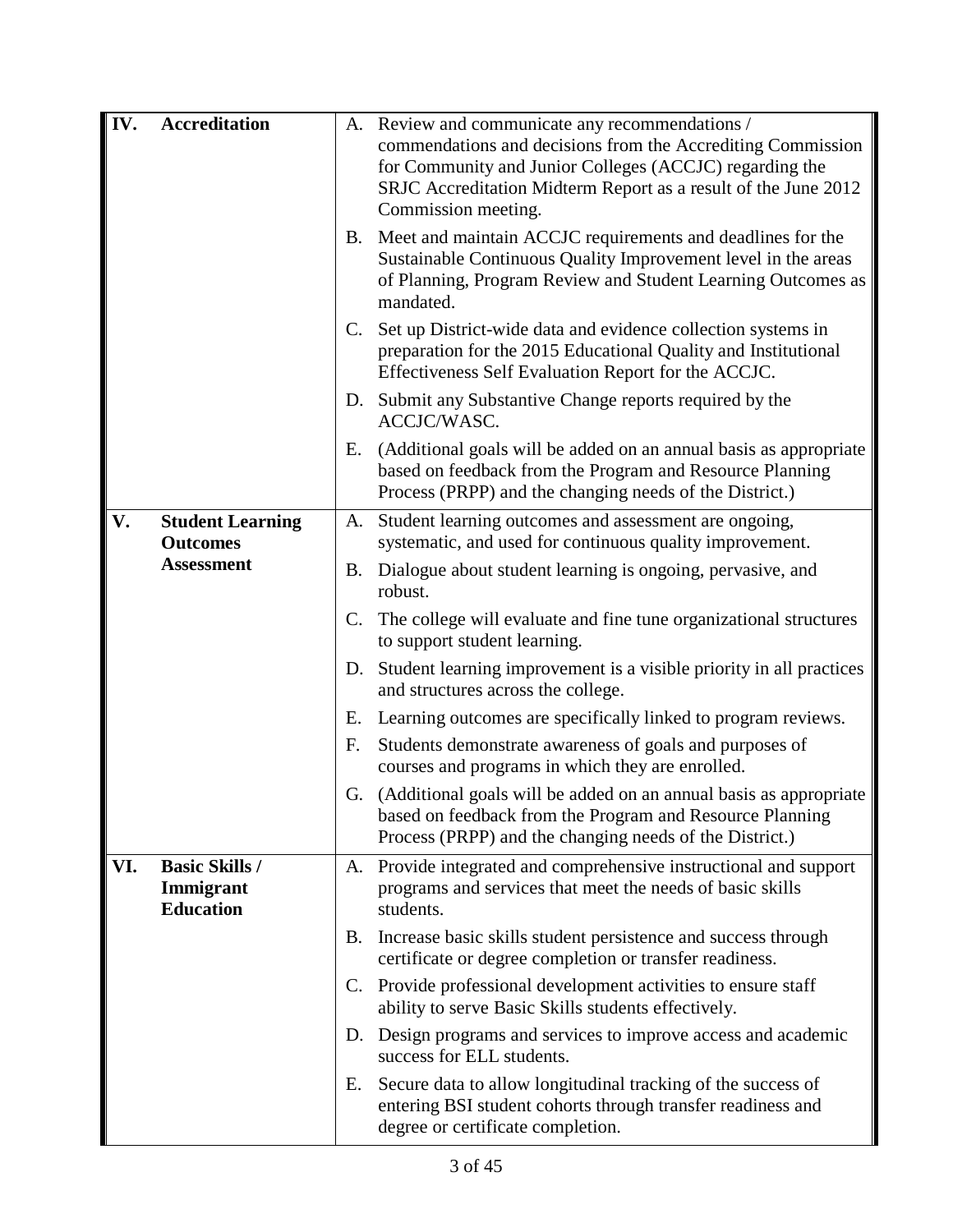|                                                                    | F.<br>G. | In collaboration with Student Services, expand and refine the<br>"Smart Start" summer program to help new students acquire the<br>basic skills (academic and student success) that will speed their<br>completion of the English/ESL and Math pathways and develop<br>and implement plans as appropriate.<br>(Additional goals will be added on an annual basis as appropriate<br>based on feedback from the Program and Resource Planning<br>Process (PRPP) and the changing needs of the District.) |
|--------------------------------------------------------------------|----------|-------------------------------------------------------------------------------------------------------------------------------------------------------------------------------------------------------------------------------------------------------------------------------------------------------------------------------------------------------------------------------------------------------------------------------------------------------------------------------------------------------|
| <b>Student Access,</b><br>VII.<br>Success &<br><b>Completion</b>   | A.       | Target outreach, marketing and student support services to the<br>SRJC district and our student population based on the SCJCD<br>educational priorities and the best practices recommended by the<br>Student Success Task Force, research and evaluation of student<br>success outcomes.                                                                                                                                                                                                              |
|                                                                    | B.       | Improve and solidify SRJC's Distance Education program by<br>focused online course development, targeted faculty<br>development in online pedagogy and further expanding the<br>variety of options for course delivery in Distance Education.                                                                                                                                                                                                                                                         |
|                                                                    |          | C. Academic Affairs and Student Services will work collaboratively<br>to encourage completion of skill-based courses needed for<br>immediate employment, retraining, or promotion.                                                                                                                                                                                                                                                                                                                    |
|                                                                    | D.<br>Е. | Improve $K - 16$ articulation by aligning key curriculum with<br>"common course standards" set for public high schools.<br>Develop an annual strategic course offering plan that meets<br>student priority needs and achieves optimal enrollment funding.                                                                                                                                                                                                                                             |
|                                                                    | F.       | Implement district wide support for student academic progress,<br>success and completion of their identified educational goal in<br>accordance with college policies, programs and coherent<br>matriculation pathways across the college.                                                                                                                                                                                                                                                             |
| <b>VIII.</b> Integrated<br><b>Environmental</b><br><b>Planning</b> | A.       | Link and integrate District curriculum, student career and<br>educational development resource allocation, site improvement<br>and facilities use with the institution's PRPP and environmental<br>planning process.                                                                                                                                                                                                                                                                                  |
|                                                                    | B.       | Develop a college environmental plan following current best<br>practices and established processes such as the CCC<br>"Sustainable Plan" template and following the basic tenants of<br>the Talloires Declaration. The plan should incorporate<br>curriculum, student career information, and facilities use to<br>outline college goals, resources, and responsibilities for<br>integrated environmental instruction and operations.                                                                 |
|                                                                    | C.       | (Additional goals will be added on an annual basis as appropriate<br>based on feedback from the Program and Resource Planning<br>Process (PRPP) and the changing needs of the District.)                                                                                                                                                                                                                                                                                                              |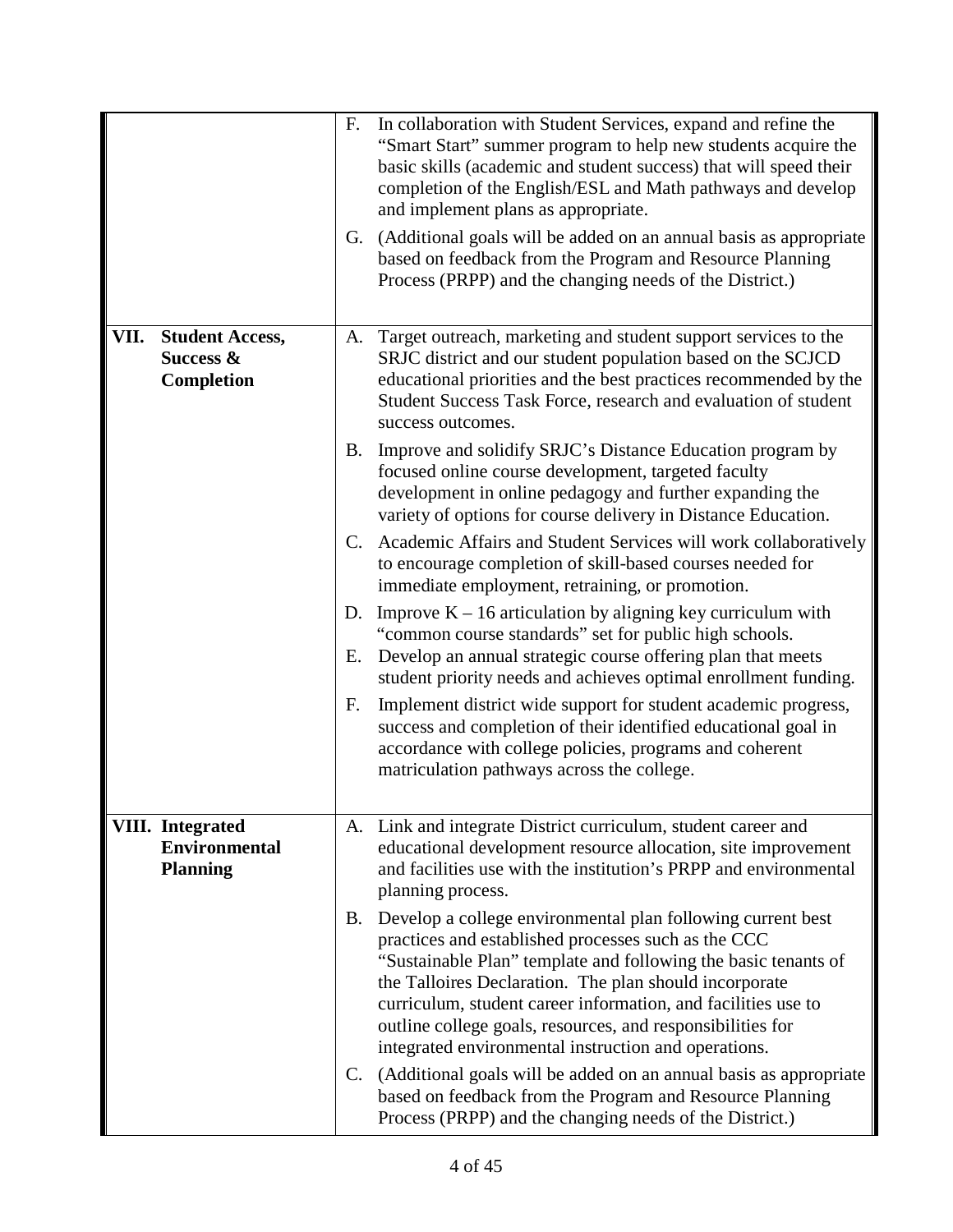| IX.<br><b>Emergency and</b><br><b>Disaster</b><br><b>Preparedness</b> |  | A.        | Conduct District-wide all hazards risk assessment to evaluate<br>and update the District's Emergency and Disaster Preparedness<br>response and recovery process.                         |
|-----------------------------------------------------------------------|--|-----------|------------------------------------------------------------------------------------------------------------------------------------------------------------------------------------------|
|                                                                       |  | <b>B.</b> | Review and maintain consistency with regulations, agency<br>processes, and best practices.                                                                                               |
|                                                                       |  |           | Provide continuous District-wide communication and education<br>on Emergency and Disaster Preparedness.                                                                                  |
|                                                                       |  |           | D. Establish a culture of readiness and compliance through<br>collaborative internal and external partnerships.                                                                          |
|                                                                       |  | Е.        | (Additional goals will be added on an annual basis as appropriate<br>based on feedback from the Program and Resource Planning<br>Process (PRPP) and the changing needs of the District.) |
|                                                                       |  |           |                                                                                                                                                                                          |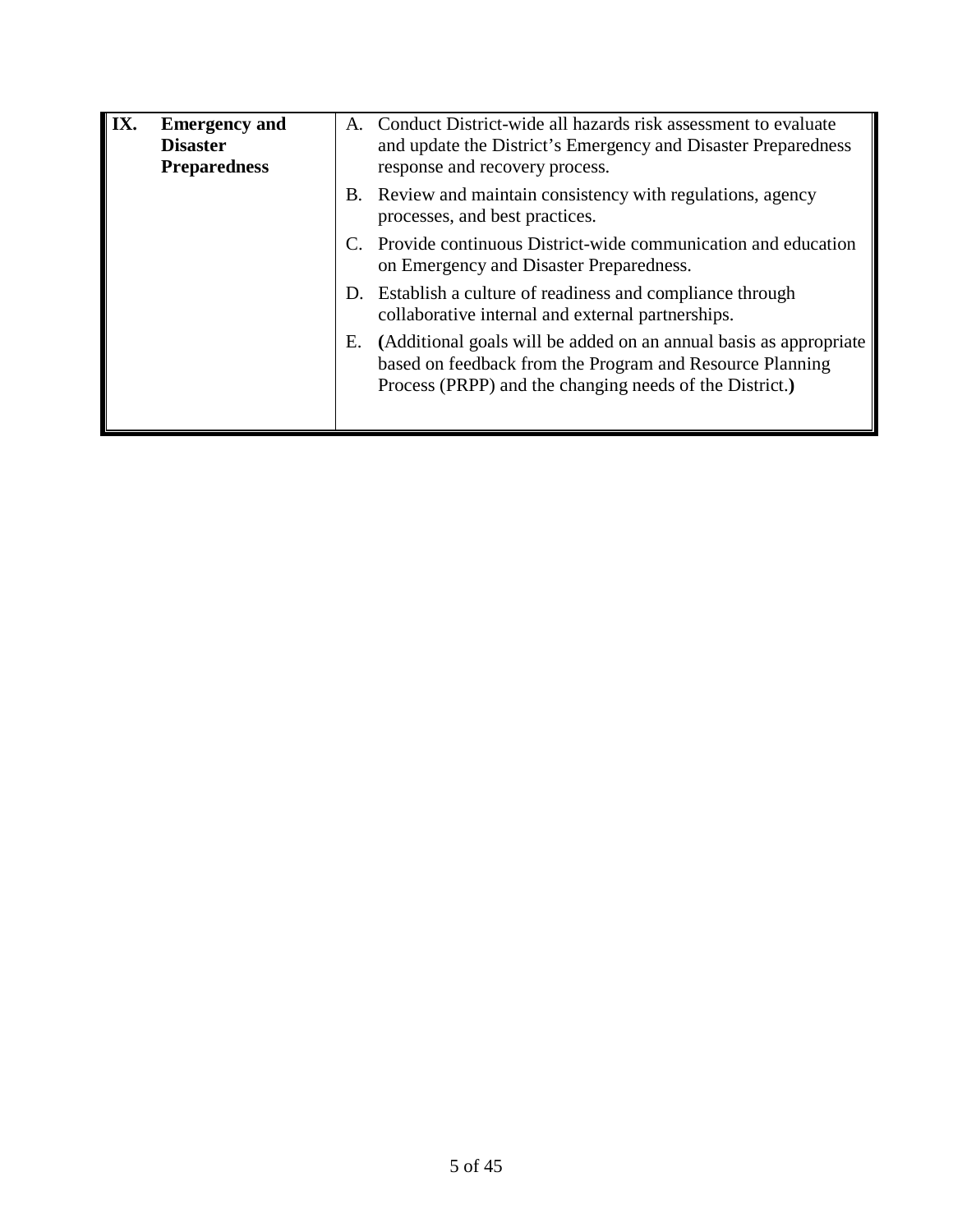# **I. Re-Engineering**

**First Year of Initiative: 2010 Projected Final Year of Initiative: 2015**

**Academic Affairs – Rudolph (convener) Business Services – Roberts (convener) Human Resources - Furukawa (convener) Petaluma – Saldaña-Talley (convener) Student Services – Navarrette (convener)**

In response to current and future budget constraints and with a strategic refinement of the college's mission, focus on 're-engineering' SRJC for success in a changing economic, education and societal environment. Significantly increase the pace of the normal review of college operations, programs, courses and services to engage and implement a re-prioritization and reallocation of staff and resources as necessary.

### **Link to Key Planning Documents**

- Response to President's Re-Engineering Advisory Group Recommendations (August 23, 2010)
	- <http://www2.santarosa.edu/media/planning/PREAG%20August%2023%202010.pdf>
- President's Re-Engineering Advisory Group (PREAG) Recommendations (May 25, 2010) [http://www2.santarosa.edu/media/planning/PREAG%20Final%20Recommondations%20](http://www2.santarosa.edu/media/planning/PREAG%20Final%20Recommondations%205-25-10.pdf)

[5-25-10.pdf](http://www2.santarosa.edu/media/planning/PREAG%20Final%20Recommondations%205-25-10.pdf)

- Budget Advisory Committee (BAC) Recommendations (March 24, 2010) [http://www2.santarosa.edu/media/planning/Budget%20Advisory%20Committee%20\(BA](http://www2.santarosa.edu/media/planning/Budget%20Advisory%20Committee%20(BAC)%20Recommendations-March%2024%202010.pdf) [C\)%20Recommendations-March%2024%202010.pdf](http://www2.santarosa.edu/media/planning/Budget%20Advisory%20Committee%20(BAC)%20Recommendations-March%2024%202010.pdf)
- BAC Survey Results for Suggest Cost Savings (March 2010) [http://www2.santarosa.edu/media/planning/BAC%20Survey%20for%20Suggested%20C](http://www2.santarosa.edu/media/planning/BAC%20Survey%20for%20Suggested%20Cost%20Savings%20Results%20Spreadsheet.pdf) [ost%20Savings%20Results%20Spreadsheet.pdf](http://www2.santarosa.edu/media/planning/BAC%20Survey%20for%20Suggested%20Cost%20Savings%20Results%20Spreadsheet.pdf)
- 2008-09 Multi-Site Task Force Preliminary Report of Findings (August 2009) [http://www2.santarosa.edu/media/planning/200809%20Multi-](http://www2.santarosa.edu/media/planning/200809%20Multi-Site%20Task%20Force%20Preliminary%20Report%20of%20Findings-August%202009.pdf)[Site%20Task%20Force%20Preliminary%20Report%20of%20Findings-](http://www2.santarosa.edu/media/planning/200809%20Multi-Site%20Task%20Force%20Preliminary%20Report%20of%20Findings-August%202009.pdf)[August%202009.pdf](http://www2.santarosa.edu/media/planning/200809%20Multi-Site%20Task%20Force%20Preliminary%20Report%20of%20Findings-August%202009.pdf)
- Re-Engineering SCJCD White Paper (January 19, 2010) [http://www2.santarosa.edu/media/planning/Re-](http://www2.santarosa.edu/media/planning/Re-Engineering%20the%20Sonoma%20County%20Junior%20College%20District.pdf)[Engineering%20the%20Sonoma%20County%20Junior%20College%20District.pdf](http://www2.santarosa.edu/media/planning/Re-Engineering%20the%20Sonoma%20County%20Junior%20College%20District.pdf)

#### **Goals**

- *A. Analyze re-engineering options and develop appropriate plans and/or responses within component areas.*
- *B. Support and facilitate the successful implementation of re-engineering recommendations.*
- *C. Define a resource management strategy intended to maintain or reallocate existing resources and acquire new external funds.*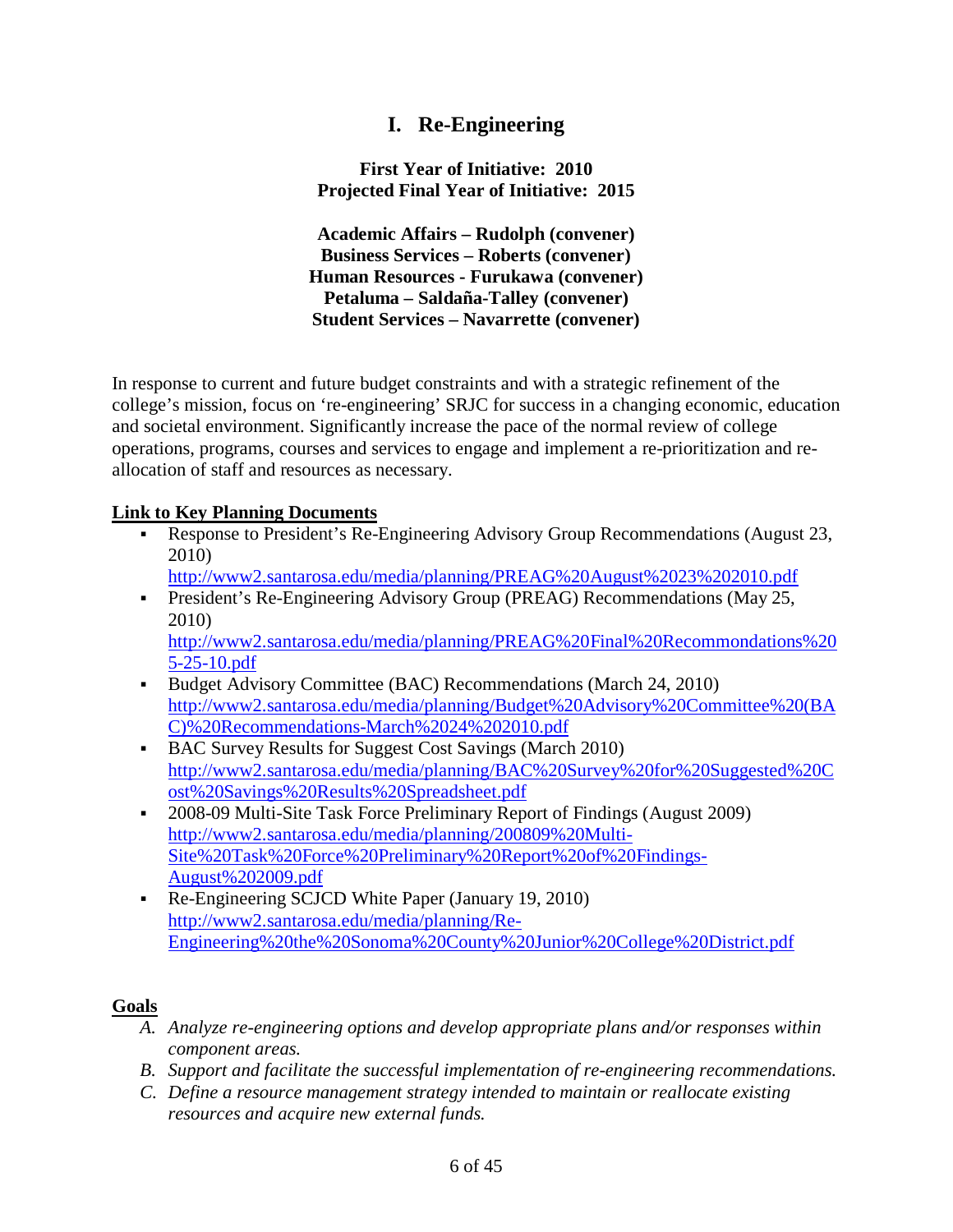*D. (Additional goals will be added on an annual basis as appropriate based on feedback from the Program and Resource Planning Process (PRPP) and the changing needs of the District.)*

|       | <b>Objectives</b>                                                                                                                                                                                    | <b>Assessment Metric</b> |                                                                                                                                                                               |  |
|-------|------------------------------------------------------------------------------------------------------------------------------------------------------------------------------------------------------|--------------------------|-------------------------------------------------------------------------------------------------------------------------------------------------------------------------------|--|
| $A-1$ | Review, implement and actively<br>participate in the development of<br>viable re-engineering opportunities<br>including re- assignments of staff and                                                 |                          | A-1.1 Review departmental operations and<br>workload to identify potential re-<br>engineering opportunities.                                                                  |  |
|       | cost containment measures.                                                                                                                                                                           |                          | A-1.2 Work with Human Resources and<br>Component Administrators and other<br>stakeholders to explore re-engineering<br>staffing options and develop re-<br>engineering plans. |  |
|       |                                                                                                                                                                                                      |                          | A-1.3 Implement agreed plans.                                                                                                                                                 |  |
| $A-2$ | Utilize re-engineering as a means to<br>improve multi-site working and<br>learning conditions.                                                                                                       |                          | A-2.1 Evidence of re-engineering efforts that<br>respond to Multi-Site Task Force<br>recommendations.                                                                         |  |
| $B-1$ | Evaluate staffing levels for all other<br>classified and student employee<br>positions across the college in light of<br>the re-engineering project.                                                 | $B-1.1$                  | Minutes of meetings. Completed<br>report and recommendations.                                                                                                                 |  |
| $C-1$ | Explore and, as appropriate,<br>implement reallocation of existing<br>resources to support programs and<br>services.                                                                                 |                          | C-1.1 Evidence of budget and staff<br>reallocations related to PRPP data and<br>priorities.                                                                                   |  |
| $C-2$ | Pursue sources of external funding<br>(e.g., grants, donations, endowment<br>investment returns) to support<br>programs and services.                                                                |                          | C-2.1 Evidence of external funding received<br>and/or in development (i.e., annual<br>grants report to the Board of Trustees,<br>SRJC Foundation report).                     |  |
| $C-3$ | Restructure SRJC's culture, resources,<br>support and training around the<br>successful awarding of grants,                                                                                          |                          | C-3.1 Evidence of increased grant<br>applications and grant funding.                                                                                                          |  |
|       | contracts, and public/private<br>partnerships by establishing a grants<br>development unit to support and assist<br>in identifying and acquiring grant<br>funds to support programs and<br>services. | $C-3.2$                  | Creation of grant writing guidelines<br>and a grants development website.                                                                                                     |  |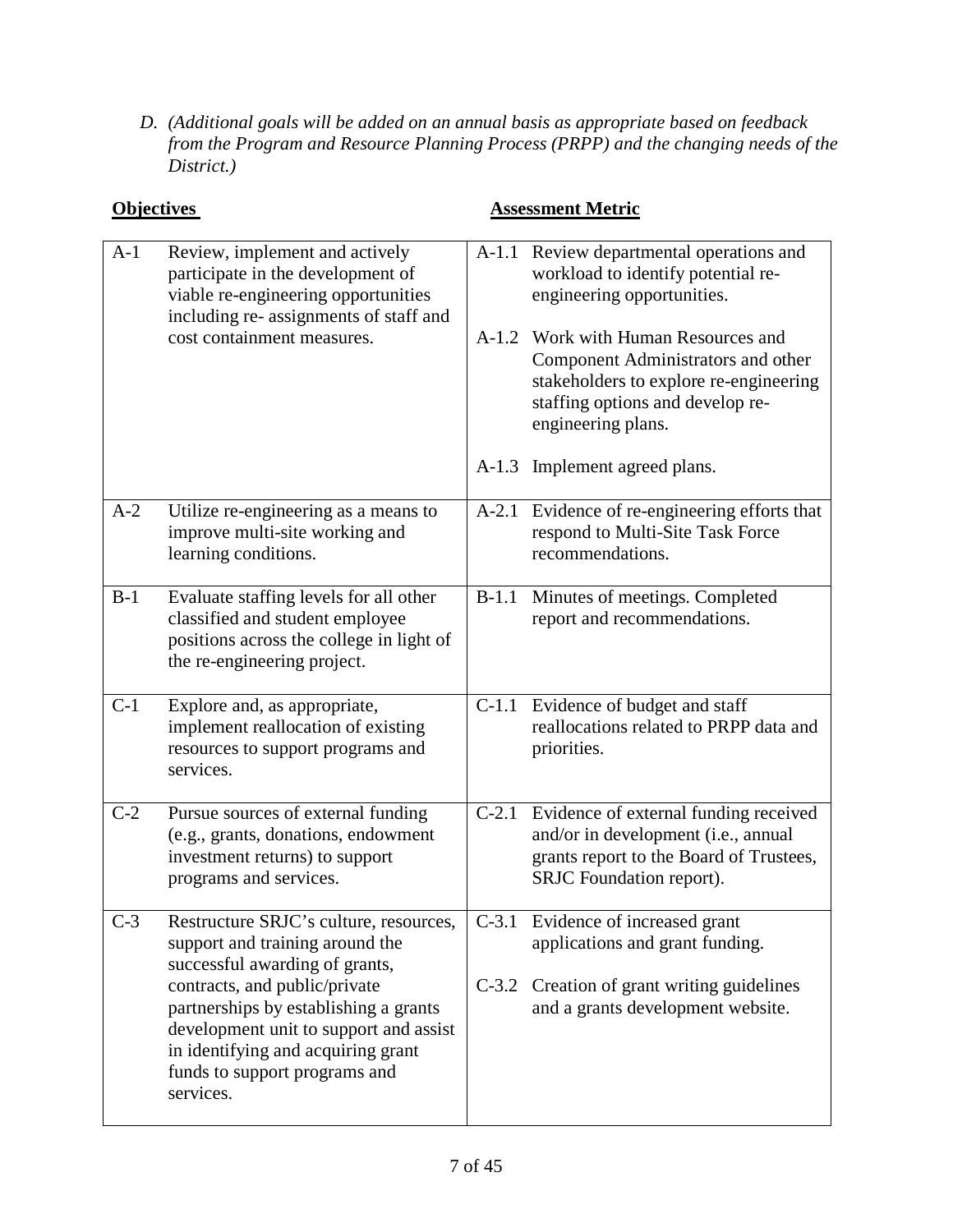Status Update of Objective A1:

This initiative began in Spring, 2010 with a Task Force that recommended reassigning or "reengineering" classified staff from their current positions into other positions that were deemed to be more "critical" to the mission of the District in an attempt to avoid layoffs of staff.

Since the inception of this process, approximately 53 regular classified staff have been reengineered, resulting in approximately half a million dollars in savings to the District as well as avoiding layoff of regular classified staff during these past few years of scarce financial funding.

While much has been accomplished, it has been determined that options for further reengineering have been exhausted. Therefore, it is recommended that this College Initiative sunset at the end of 2013-2014 and that it be replaced by a new initiative that will be deemed more relevant, current, and linked to the College's Strategic Plan.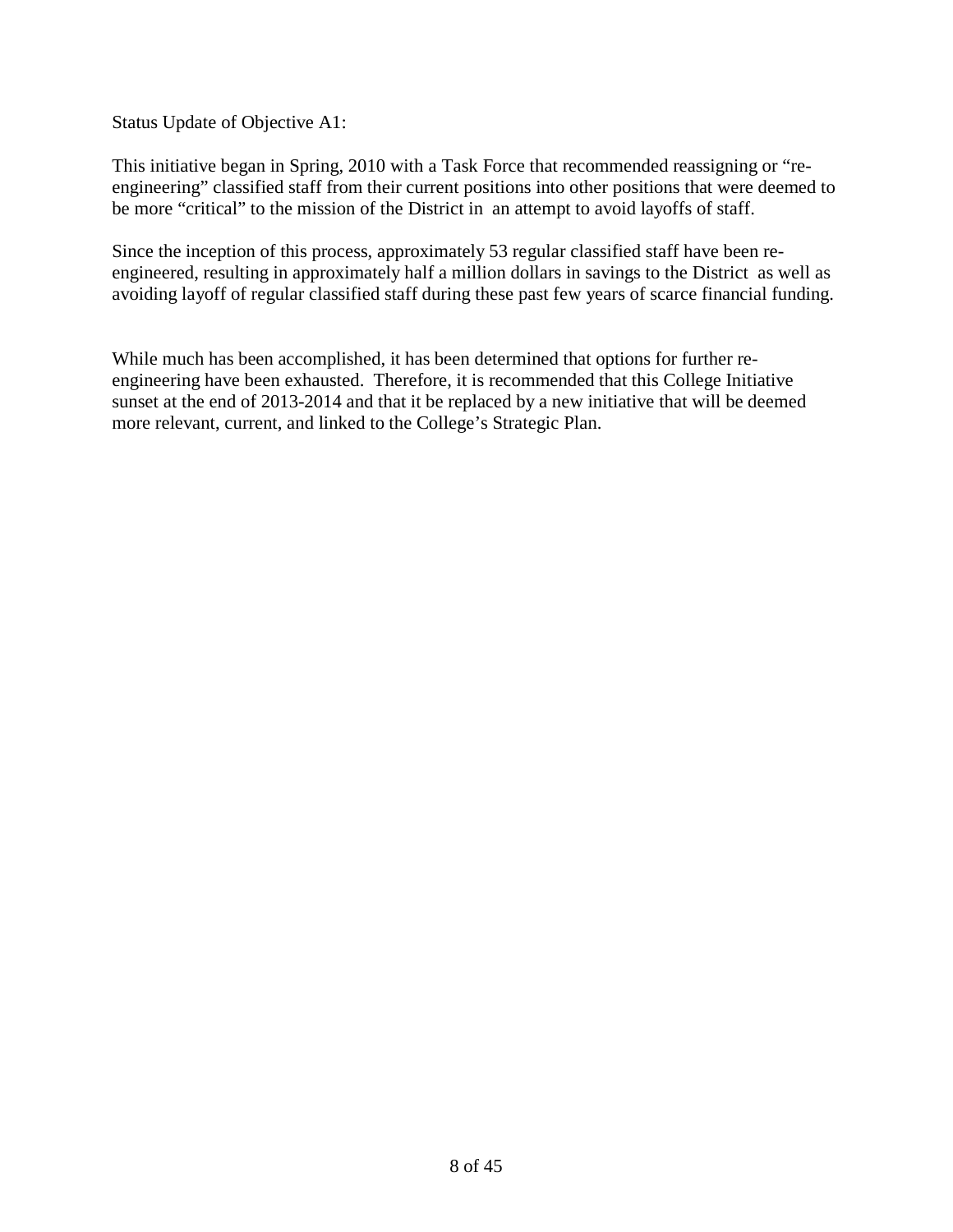# **II. Multi-Campus Coordination**

**First Year of Initiative: 2006 Projected Final Year of Initiative: 2014**

**Petaluma – Saldaña-Talley (convener) Academic Affairs – Rudolph Business Services – Roberts Human Resources – Furukawa Student Services – Navarrette**

Continue to develop, refine and implement operational strategies that improve communication, planning, decision-making and delivery of services within and between campuses, centers and sites.

#### **Link to Key Planning Documents**

- Fact Book (2010 and prior) [http://www2.santarosa.edu/pages/office-of-institutional](http://www2.santarosa.edu/pages/office-of-institutional-research/fact-books.php)[research/fact-books.php](http://www2.santarosa.edu/pages/office-of-institutional-research/fact-books.php)
- **SCJCD Strategic Master Plan for Technology: 2009 and Beyond** [https://bussharepoint.santarosa.edu/committees/institutional-planning](https://bussharepoint.santarosa.edu/committees/institutional-planning-council/Committee%20Documents/Technology%20Master%20Plan%202009.pdf)[council/Committee%20Documents/Technology%20Master%20Plan%202009.pdf](https://bussharepoint.santarosa.edu/committees/institutional-planning-council/Committee%20Documents/Technology%20Master%20Plan%202009.pdf)
- SCJCD Five Year Facilities Master Plan (2010-2014) <http://www2.santarosa.edu/media/planning/Cap%20Outlay%205%20YEAR.pdf>
- SCJCD Report to the President of the Multi-Site Task Force (Spring 1994) [http://www2.santarosa.edu/media/planning/Multi%20site%20task%20force%20report%2](http://www2.santarosa.edu/media/planning/Multi%20site%20task%20force%20report%201994.pdf) [01994.pdf](http://www2.santarosa.edu/media/planning/Multi%20site%20task%20force%20report%201994.pdf)
- SCJCD Review of 1994 "Implications and Recommendations" (December 1996) <http://www2.santarosa.edu/media/planning/Review%20of%201994%20Implications.pdf>
- SCJCD Implications of a Multi-Campus Structure (February 1999) <http://www2.santarosa.edu/media/planning/Implications%20of%20Mutli%20campus.pdf>
- **Multi-Campus Structure Philosophy (Memo to IPC from Component Administrators,** August 23, 1999)
- <http://www2.santarosa.edu/media/planning/Multi%20campus%20structure%20phil.pdf> **Multi-Site Task Force Survey Results Overview (Spring 2009)**
- [http://www2.santarosa.edu/media/planning/MSTF%20Zoomerang%20-](http://www2.santarosa.edu/media/planning/MSTF%20Zoomerang%20-%20All%20(2).pdf) [%20All%20\(2\).pdf](http://www2.santarosa.edu/media/planning/MSTF%20Zoomerang%20-%20All%20(2).pdf)
- Preliminary Report of Findings of the 2008/09 Multi-Site Task Force (August 2009) [http://www2.santarosa.edu/media/planning/Multi%20Site%20Task%20Force%20Report](http://www2.santarosa.edu/media/planning/Multi%20Site%20Task%20Force%20Report%2008-09%20(2).pdf) [%2008-09%20\(2\).pdf](http://www2.santarosa.edu/media/planning/Multi%20Site%20Task%20Force%20Report%2008-09%20(2).pdf)

#### **Goals**

*A. Continue to review and refine District policies, procedures, and practices that support and/or threaten the future success of the Sonoma County Junior College District (SCJCD) single college, multi-site organizational structure and thus the District as a whole.*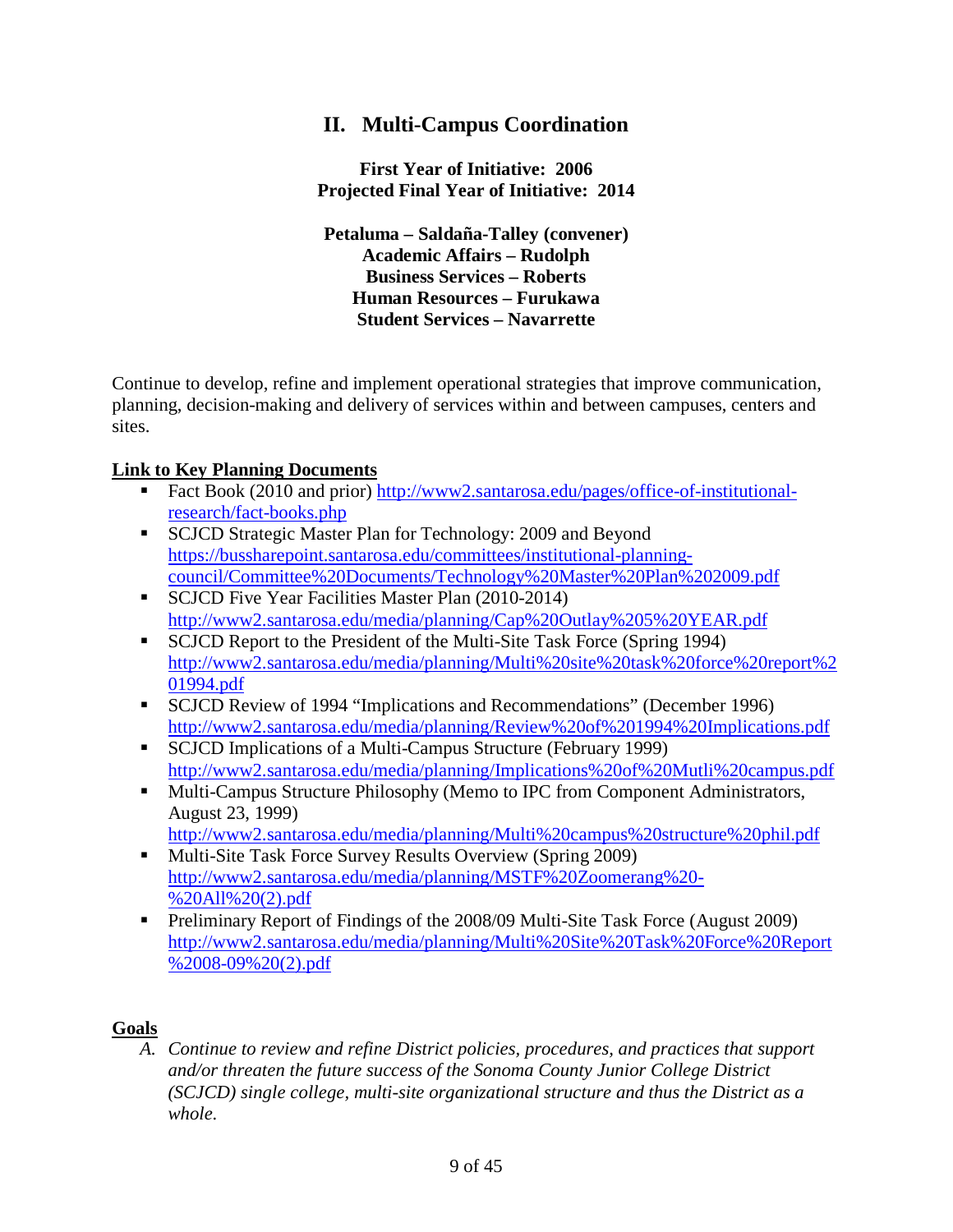- *B. Continue to expand changes in policies, procedures, and practices in such areas as participatory governance, organizational relationships, human resources, business services, communications, resource allocation, college culture, and institutional effectiveness in order to strengthen collaboration and efficiency among all sites of the District.*
- *C. Build a culture of collaboration and communication intentionally designed to improve the multi-site experience for employees and students.*
- *D. (Additional goals will be added on an annual basis as appropriate based on feedback from the Program and Resource Planning Process (PRPP) and the changing needs of the District.)*

| ODJECUVES                                                                                                                                                                                                                                                                   |         | Assessinem wieu ic                                                                                                                           |
|-----------------------------------------------------------------------------------------------------------------------------------------------------------------------------------------------------------------------------------------------------------------------------|---------|----------------------------------------------------------------------------------------------------------------------------------------------|
| Continue to utilize the Preliminary<br>$A-1$<br>Report of Findings of the 2008/09<br>Multi-Site Task Force to advance and<br>strengthen policies, procedures and<br>practices supportive of a multi-site<br>organizational structure.                                       | $A-1.1$ | Changes in District/College policies,<br>procedures, practices as developed<br>and approved through the<br>participatory governance process. |
| $B-1$<br>Assess the effectiveness of multi-site<br>operations relative to participatory<br>governance, organizational<br>relationships, human resources,<br>business services, communications,<br>resource allocation, college culture,<br>and institutional effectiveness. | $B-1.1$ | Formal and informal employee and<br>constituent group input.                                                                                 |
| $C-1$<br>Engage in continuous and genuine<br>collaboration among and across sites,<br>components and other district services<br>in pursuit of an effective and efficient<br>multi-site organizational structure.                                                            | $C-1.1$ | Evidence and assessment of ongoing<br>collaboration leading to organizational<br>improvements.                                               |
|                                                                                                                                                                                                                                                                             |         |                                                                                                                                              |

# **Objectives Assessment Metric**

### **Overview**

Since the release of the *Preliminary Report of Findings from the 2008-09 Multi-Site Task Force*, no further meetings of the Multi-Site Task Force have been held. During 2010-11, this was largely due to the District-wide focus on re-engineering and the collaborative effort it required to reduce expenditures and reallocate human resources across the College. In 2011-12, SRJC welcomed its fifth Superintendent/President, Dr. Frank Chong. In his first month, President Chong surveyed college leaders in part to learn what they perceived as SRJC's strengths, challenges, and major areas for improvement. One of the major findings revealed that 35% of respondents felt the College was challenged by a 'siloed' culture resulting in a lack of collaboration and comparatively low morale. Accordingly, respondents asked the President to focus on streamlining District processes and practices, promoting internal accountability and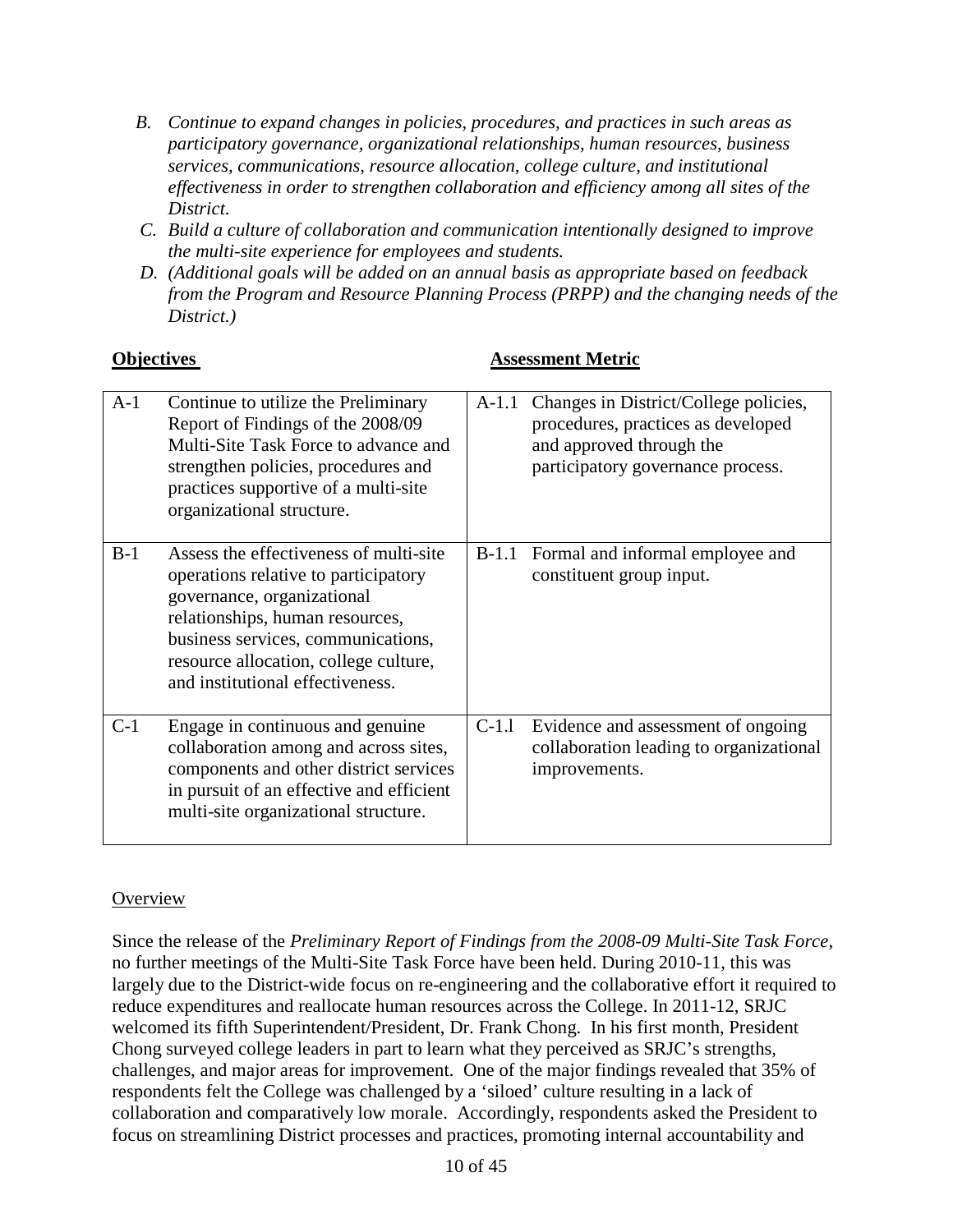change, and facilitating collaboration district-wide. During the fall 2012 Professional Development Activity (PDA), a workshop session entitled, "Breaking Down Silos,*"* was scheduled as a way of gathering additional input and ideas from the College community. Feedback from that session has been used to further advance this initiative. Spring and fall 2013 PDA's included sessions entitled, "Collegiality at SRJC" and "Next Steps in Collegiality: Creating a Culture," both facilitated by the faculty union president who teaches in Santa Rosa and the dean of student services in Petaluma. Both were extremely well attended and evaluated by participants who included faculty and staff from across the district.

Multi-campus coordination continues to evolve from both top down and bottom up efforts intended to create a more collaborative workplace and better serve the needs of students across the College. Changes in District/College policies, procedures and practices as a result of the recommendations stemming from the 2008-09 Multi-Site Task Force findings have been wide ranging and include such things as:

- Modification in the way the College schedules professional development activities such that all employees may participate together;
- More frequent and intentional use of videoconferencing as a tool to expand involvement in participatory governance while creating conditions for a more sustainable workplace;
- Incorporating multi-site awareness and experience into new employee/faculty orientations;
- Arranging opportunities for faculty and staff to temporarily or periodically work at locations other than their assigned location so that they develop relationships and connections across the district;
- Allowing for evaluation of faculty and management team employees by on-site supervising administrators;
- Re-engineering and repurposing employees to best suit the needs of the District, including site-based needs in resource allocation;
- Locating core district functions such as the Office of Institutional Research at sites other than Santa Rosa;
- Rotating the location of College events (such as the Tauzer Lecture Series or PDA) and participatory governance activities (such as Classified Senate, AFA meetings, Academic Senate, Associated Students Student Senate, SEIU and Board of Trustees meetings) between the Santa Rosa and Petaluma Campuses;
- Supporting collaborative hiring practices that allow for shared decision making in the selection of candidates for hire.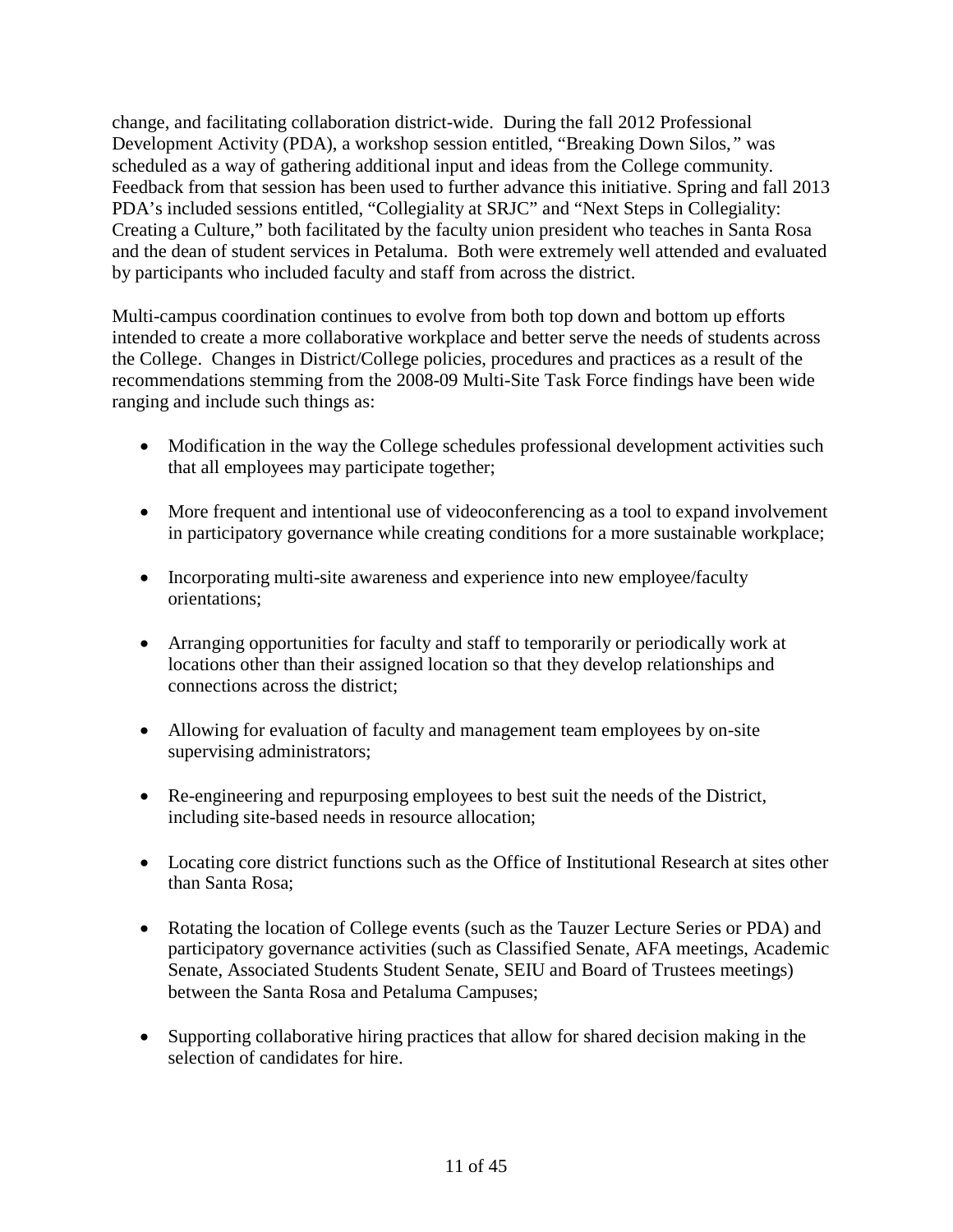- Encouraging and clarifying organizational relationships, lines of authority, and expectation of collaboration and communication among and between departments, units and components;
- Encouraging communication strategies across the College that build community and reinforce the sense that all locations are SRJC;
- Cross-component collaboration and cooperation has significantly improved relations among and between component areas and locations, resulting in an overall improvement in student access to programs and services;
- Facilities Planning and Operations (FPO) continues to take a district-wide multi-site perspective in all aspects under its purview. This was enhanced by following the successful Petaluma "dotted-line" reporting structure to extend and include PSTC and Shone Farm; providing the appropriate mechanism to incorporate a Total Cost of Ownership (TCO) approach on all sites;
- FPO continues to work toward standardizing procedures, procurement of goods and services, and delivery of facilities support, as well as multi-site efforts to create a culture of readiness in the event of an emergency or disaster.

Between fall 2012 and spring 2014, Santa Rosa Junior College embarked on an 18-month strategic planning process that actively engaged over 400 faculty, staff, administrators, students, community partners and Board trustees in the development of the 2014 Strategic Plan; a plan that will guide the District and College over the next three to five years. The vision, mission, values and strategic goals that emerged reflect a collective belief in community, compassion, and a commitment to "cultivate an inclusive and diverse organizational culture that promotes employee engagement, growth, and collegiality."

In large measure, the vow to "cultivate a healthy organization" as expressed in a number of ways throughout the Strategic Plan is testament to the commitment by SRJC faculty, staff, administration and students in locations throughout the District to improve upon and strengthen our existing one-college, multi-site organizational structure. Employee surveys and feedback via SRJC's committee and shared governance structure ensure the College remains focused on improvement and openness to change; the changes implement over the past eight years are evidence of that change. We've learned that a successful multi-site organization is an ongoing challenge that requires vigilance, integrity, communication, openness to seeking solutions, and genuine collaboration at all levels. The benefits to SRJC students and the communities it serves in the way of efficiency, cost savings and organizational capacity are wide ranging and well worth the effort.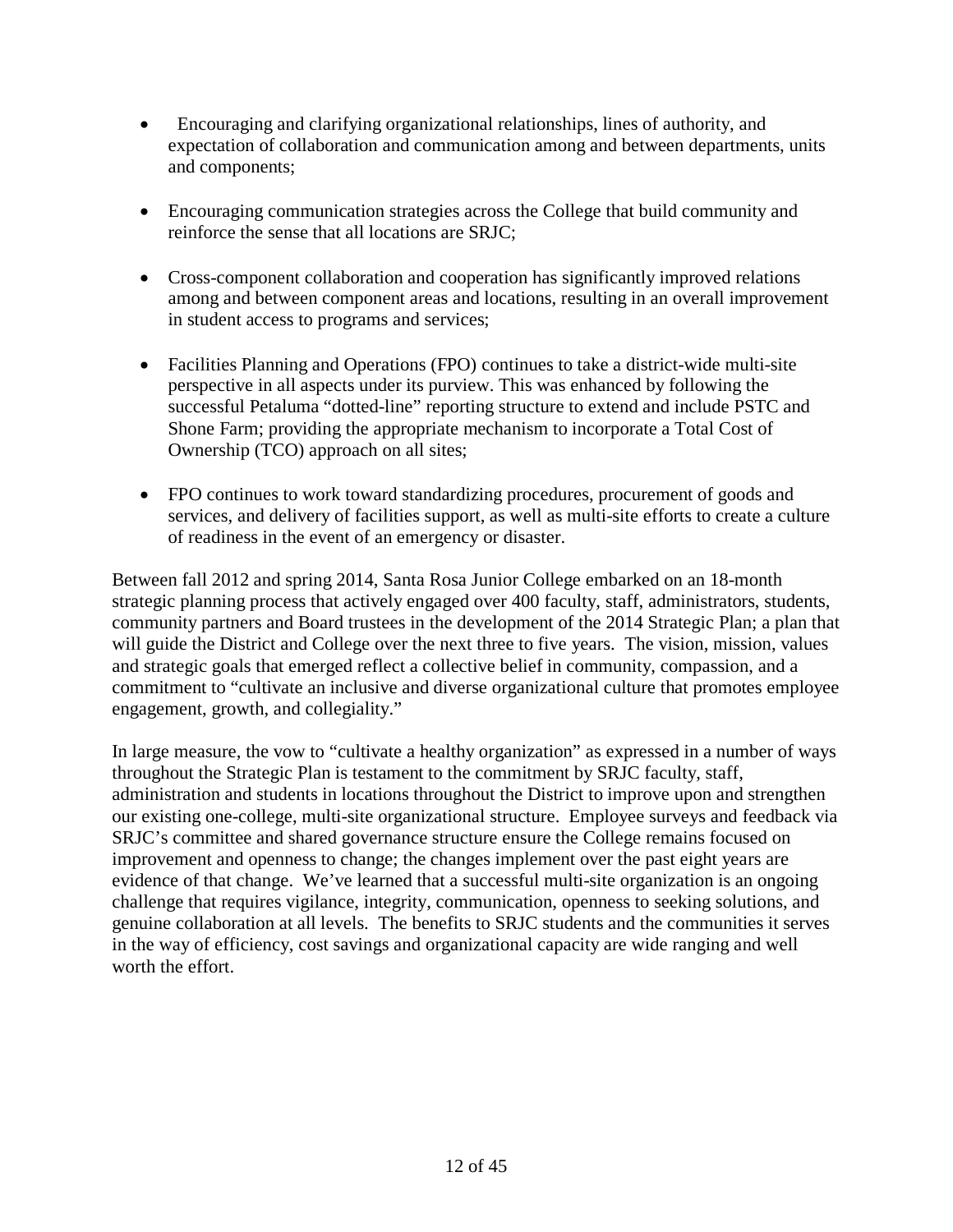# **III. Institutional Effectiveness and Planning**

**First Year of Initiative: 2006 Projected Final Year of Initiative: 2014**

**Academic Affairs – Rudolph (co-convener) Business Services – Roberts (co-convener) Human Resources - Furukawa (co-convener) Petaluma Campus – Saldaña-Talley (co-convener) Student Services – Navarrette (co-convener)**

Sonoma County Junior College District (SCJCD) will integrate and strengthen its institutional and strategic planning and budgeting processes in pursuit of educational effectiveness. The District will use ongoing and systematic evaluation and planning to refine its key processes and improve student learning. The District will conduct ongoing review and adaptation of evaluation and planning processes. On the basis of data and analyses that are widely distributed and used throughout the institution, the District will encourage ongoing, robust and pervasive dialogue about institutional effectiveness and demonstrate a consistent and continuous commitment to improving student learning.

### **Link to Key Planning Documents**

- **SCJCD Linkage Task Force Interim Report (July 16, 2007)** [http://www2.santarosa.edu/media/planning/Interim%20Report%20to%20the%20Presiden](http://www2.santarosa.edu/media/planning/Interim%20Report%20to%20the%20President.pdf) [t.pdf](http://www2.santarosa.edu/media/planning/Interim%20Report%20to%20the%20President.pdf)
- Institutional Planning Council and Program and Resource Planning Process Planning Calendar (2011-12) [https://bussharepoint.santarosa.edu/committees/institutional](https://bussharepoint.santarosa.edu/committees/institutional-planning-council/SitePages/Committee%20Home%20Page.aspx)[planning-council/SitePages/Committee%20Home%20Page.aspx](https://bussharepoint.santarosa.edu/committees/institutional-planning-council/SitePages/Committee%20Home%20Page.aspx)
- **SCJCD Master Space Allocation and Facilities Plan (April 2007)** [http://www2.santarosa.edu/media/planning/2615-SRJC\\_Master\\_Plan\\_April\\_2007\[1\].pdf](http://www2.santarosa.edu/media/planning/2615-SRJC_Master_Plan_April_2007%5b1%5d.pdf)
- SCJCD Capital Outlay Master Plan (2010-2014) [http://cmsdev.santarosa.edu/media/planning/5-Year\\_Cap\\_Outlay\\_Resolution\\_2007.pdf](http://cmsdev.santarosa.edu/media/planning/5-Year_Cap_Outlay_Resolution_2007.pdf)
- SCJCD State Five Year Capital Outlay Project Plan, Board Resolution #13-07 (2009 2013) [http://www2.santarosa.edu/pages/planning/districtwide-plans-goals-and](http://www2.santarosa.edu/pages/planning/districtwide-plans-goals-and-policies.php)[policies.php](http://www2.santarosa.edu/pages/planning/districtwide-plans-goals-and-policies.php)
- Petaluma Educational Plan (final draft  $-5/29/07$ ) <http://www2.santarosa.edu/media/planning/Pet%20Ed%20Plan.pdf>
- SCJCD Regional Community Needs Assessment (2007) <http://www2.santarosa.edu/media/oir/CNA2007.pdf>
- SCJCD Fact Book (2010 and prior) [http://www2.santarosa.edu/pages/office-of](http://www2.santarosa.edu/pages/office-of-institutional-research/fact-books.php)[institutional-research/fact-books.php](http://www2.santarosa.edu/pages/office-of-institutional-research/fact-books.php)
- EDI Forum Reports [http://www.santarosa.edu/instruction/cte/economic\\_development\\_institute/information\\_a](http://www.santarosa.edu/instruction/cte/economic_development_institute/information_and_resources/index.shtml) [nd\\_resources/index.shtml](http://www.santarosa.edu/instruction/cte/economic_development_institute/information_and_resources/index.shtml)
- **Writer's Guide to the Program and Resource Planning Process (Spring 2011)** [https://bussharepoint.santarosa.edu/prpp/default.aspx?RootFolder=%2Fprpp%2FCurrent](https://bussharepoint.santarosa.edu/prpp/default.aspx?RootFolder=%2Fprpp%2FCurrent%20Documents%2FPRPP%20Data%20Documents&FolderCTID=0x0120006EC4233452FDC74AA6F32FE42CB67BC2&View=%7b3C93FD21-A8E1-4D32-AF33-1026C2B6CC60%7d) [%20Documents%2FPRPP%20Data%20Documents&FolderCTID=0x0120006EC423345](https://bussharepoint.santarosa.edu/prpp/default.aspx?RootFolder=%2Fprpp%2FCurrent%20Documents%2FPRPP%20Data%20Documents&FolderCTID=0x0120006EC4233452FDC74AA6F32FE42CB67BC2&View=%7b3C93FD21-A8E1-4D32-AF33-1026C2B6CC60%7d)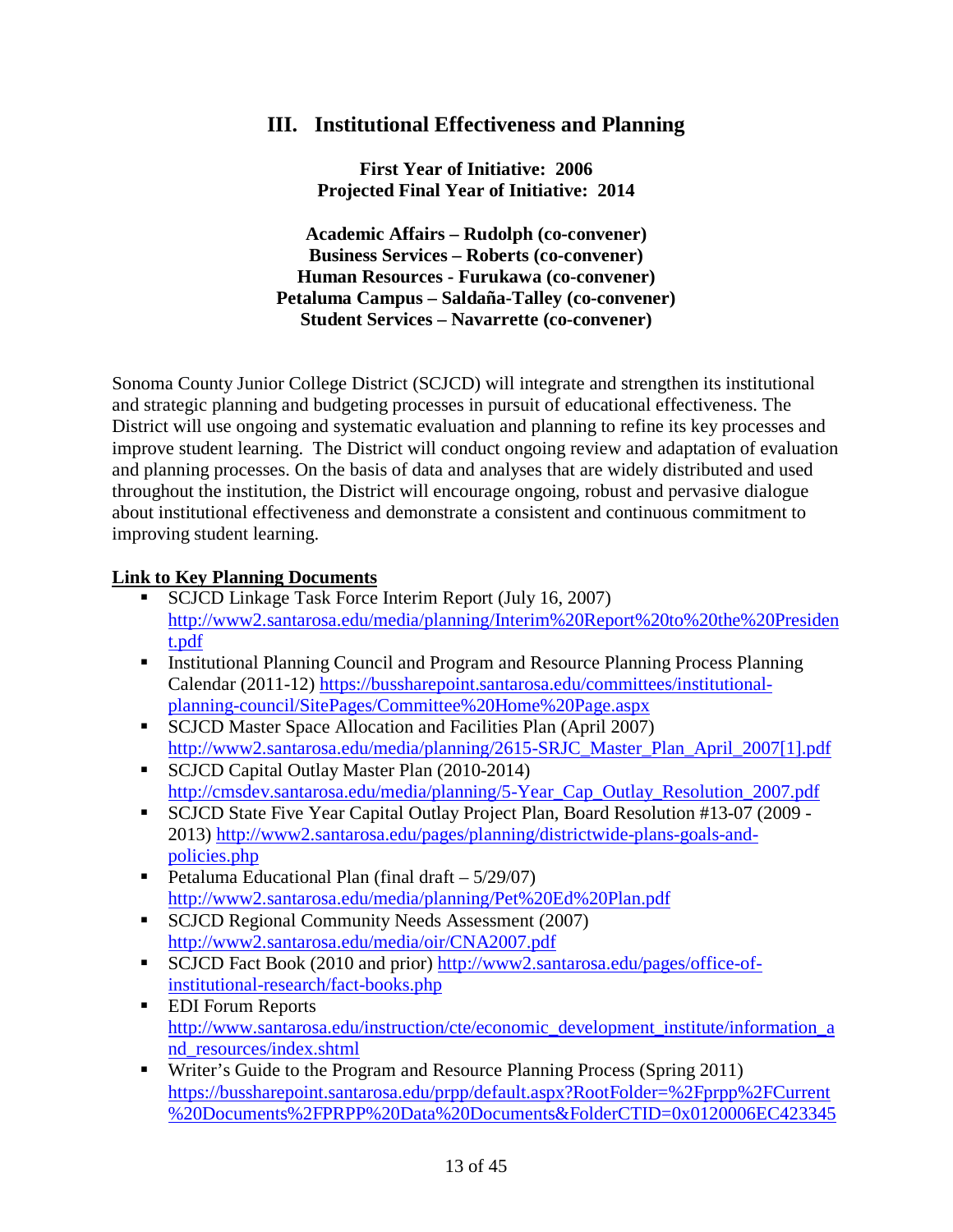### [2FDC74AA6F32FE42CB67BC2&View={3C93FD21-A8E1-4D32-AF33-](https://bussharepoint.santarosa.edu/prpp/default.aspx?RootFolder=%2Fprpp%2FCurrent%20Documents%2FPRPP%20Data%20Documents&FolderCTID=0x0120006EC4233452FDC74AA6F32FE42CB67BC2&View=%7b3C93FD21-A8E1-4D32-AF33-1026C2B6CC60%7d) [1026C2B6CC60}](https://bussharepoint.santarosa.edu/prpp/default.aspx?RootFolder=%2Fprpp%2FCurrent%20Documents%2FPRPP%20Data%20Documents&FolderCTID=0x0120006EC4233452FDC74AA6F32FE42CB67BC2&View=%7b3C93FD21-A8E1-4D32-AF33-1026C2B6CC60%7d)

 Santa Rosa Junior College Institutional Effectiveness Assessment Report (July, 2011) <http://www2.santarosa.edu/pages/planning/institutional-effectiveness.php>

## **Goals:**

- *A. Institutionalize the widespread use of evaluation and data-driven planning and budgeting processes to refine programs and services and improve student learning.*
- *B. Encourage and support the institutional dialogue about institutional effectiveness and the improvement of student learning.*
- *C. (Additional goals will be added on an annual basis as appropriate based on feedback from the Program and Resource Planning Process (PRPP) and the changing needs of the District.)*

| $A-1$ | Review and adapt the Program and<br>Resource Planning Process (PRPP) to<br>support continuous quality<br>improvement in student learning.                                                                                                                                                                                                                             |         | A-1.1 Evidence that the PRPP system has<br>been evaluated and modified, as<br>necessary, and that agreed upon<br>improvements were implemented in<br>the 2012-13 planning cycle. |
|-------|-----------------------------------------------------------------------------------------------------------------------------------------------------------------------------------------------------------------------------------------------------------------------------------------------------------------------------------------------------------------------|---------|----------------------------------------------------------------------------------------------------------------------------------------------------------------------------------|
|       |                                                                                                                                                                                                                                                                                                                                                                       |         | A-1.2 Evidence that unit/program reviews<br>have been conducted for all selected<br>district-wide units in spring 2012.                                                          |
|       |                                                                                                                                                                                                                                                                                                                                                                       |         | A-1.3 Evidence of component level<br>integration of PRPP results.                                                                                                                |
|       |                                                                                                                                                                                                                                                                                                                                                                       |         | A-1.4 Evidence that the coming year budget<br>is integrated with and linked to<br>program planning decisions.                                                                    |
|       |                                                                                                                                                                                                                                                                                                                                                                       |         | A-1.5 Evidence that planning and budgeting<br>cycles are coordinated and resource<br>allocation is linked with data-driven<br>decision making and planning.                      |
| $B-1$ | Continue to refine the Institutional<br>Planning Council's (IPC) role as the<br>central coordinating body for planning<br>activities of the SCJCD as well as the<br>College shared governance body that<br>oversees the evaluation and<br>improvement of the District's<br><b>Institutional Effectiveness and</b><br>Program and Resource Planning<br>Process (PRPP). | $B-1.1$ | IPC agendas, minutes and annual<br>planning calendar.                                                                                                                            |

### **Objectives Assessment Metric**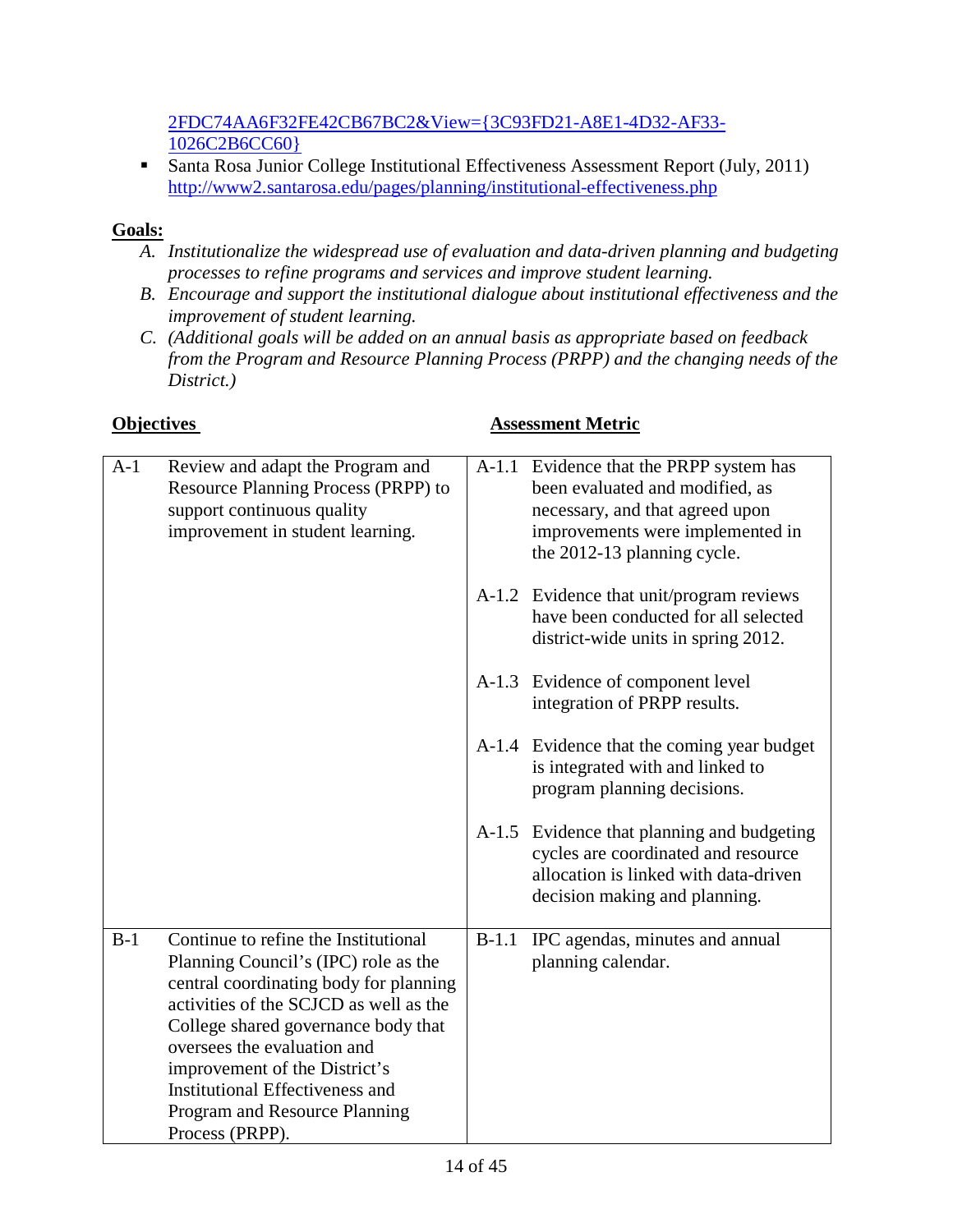| $B-2$ | Review and adapt measures of           | $B-2.1$ | Evidence that the Annual Institutional                                                                                                                                                                                                                                                                                                       |
|-------|----------------------------------------|---------|----------------------------------------------------------------------------------------------------------------------------------------------------------------------------------------------------------------------------------------------------------------------------------------------------------------------------------------------|
|       |                                        |         |                                                                                                                                                                                                                                                                                                                                              |
|       | institutional effectiveness and other  |         | <b>Effectiveness Assessment Report is</b>                                                                                                                                                                                                                                                                                                    |
|       | elements of SCJCD planning activities  |         | widely disseminated and used                                                                                                                                                                                                                                                                                                                 |
|       | to integrate more effectively with the |         | throughout the College.                                                                                                                                                                                                                                                                                                                      |
|       | Program and Resource Planning          |         |                                                                                                                                                                                                                                                                                                                                              |
|       | Process (PRPP) and the improvement     |         | B-2.2 Evidence that the Institutional Master                                                                                                                                                                                                                                                                                                 |
|       | of student learning.                   |         | Plan is integrated with the Program<br>and Resource Planning Process<br>(PRPP).                                                                                                                                                                                                                                                              |
|       |                                        |         | B-2.3 Ensure that the scheduling and<br>implementation of other college<br>planning activities integrate with<br>PRPP and the annual budgetary cycle<br>(e.g., review of College mission and<br>goals, the accreditation cycle, capital<br>planning, etc.) as documented by<br><b>Institutional Planning Council agendas</b><br>and minutes. |

### **Overview**

2014 Strategic Plan – Under the leadership of President Frank Chong, the Sonoma County Junior College District/Santa Rosa Junior College undertook an 18-month process to develop a Strategic Plan to guide the District and the College over the next three to five years. In August 2012, President Chong convened the Strategic Planning Task Force, a 24-member multiconstituent group charged with designing, coordinating, and facilitating a strategic planning process for the college as a whole that was intentional, inclusive, participatory, transparent, and informed by a broad-based understanding of our community.

The strategic planning process was officially launched during the fall 2012 Professional Development Activity (PDA) day. The Strategic Planning Task Force developed a blueprint for the process entitled, *Building on a Legacy of Excellence: A Framework for Santa Rosa Junior College's Strategic Plan*. The Framework included principles for strategic planning, phases and timeline for the process, an organizational/leadership structure, and preliminary list of stakeholders, all of which was shared with the college community.

Between fall 2012 and spring 2014, more than 400 faculty, staff, administrators, students, community partners, and Board trustees worked together to develop the Sonoma County Junior College District's first-ever district-wide strategic plan. Their work resulted in the 2014 Strategic Plan which will guide the direction of our District and college over the next three to five years.

The plan emerged under the guidance of the Strategic Planning Task Force and with the involvement of the larger college community who discussed strategies and key issues, and offered feedback to the draft plan. Opportunities for engagement included: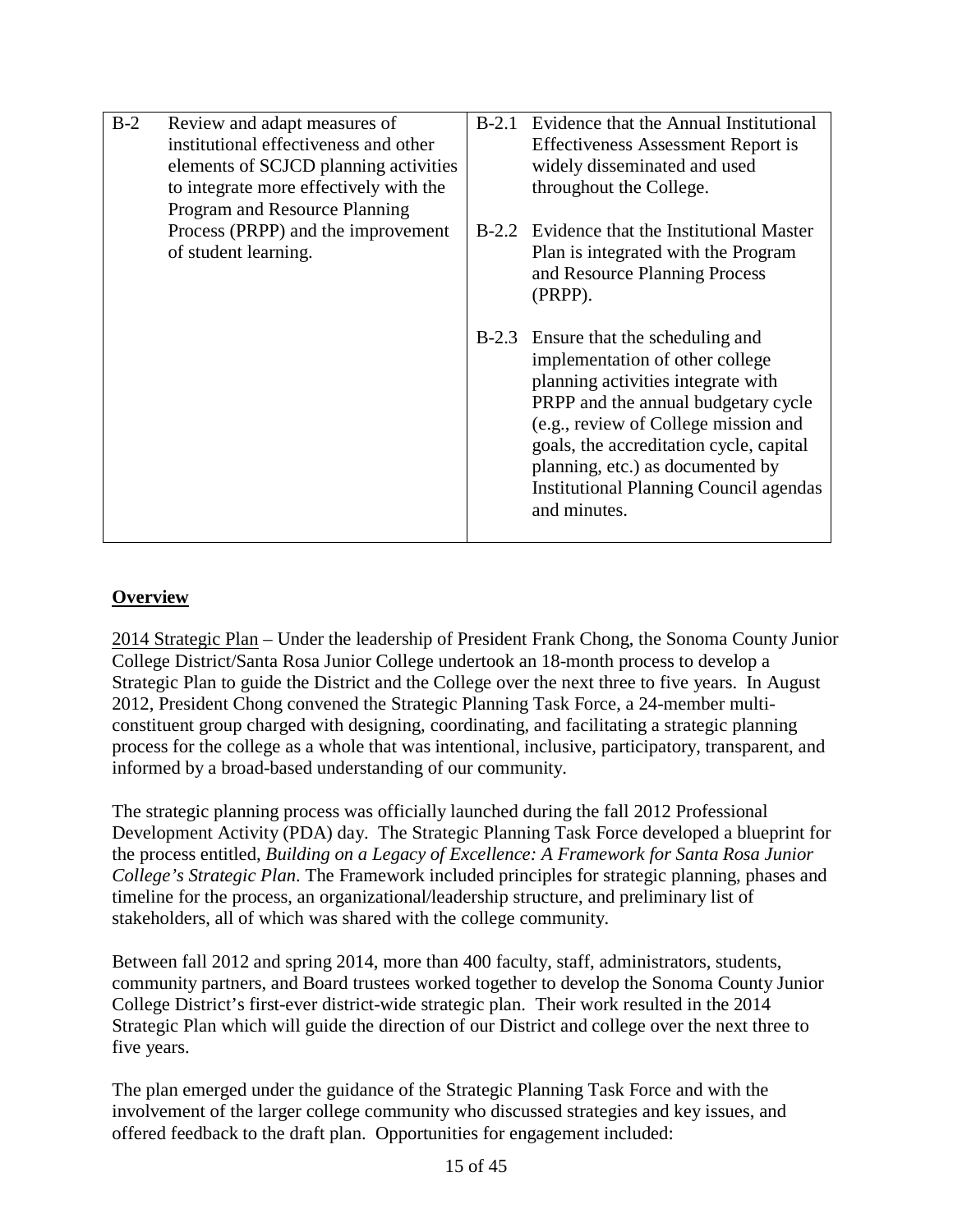- A day-long planning retreat and regular Strategic Planning Task Force meetings
- Facilitated input from workshops held during three Professional Development Activity days
- A Board of Trustees Study Session
- Feedback from members of SRJC's external community provided via Community Conversations held in four locations throughout Sonoma County
- An ongoing series of college and community-wide surveys, communiques and Strategic Planning website
- Presentations to college-wide faculty, staff and student constituent groups

This work was informed by best practices and data gathered from multiple sources, including a comprehensive environmental scan and an interactive website. Critical demographic, social, and economic data were provided by the District's Office of Institutional Research and used to identify current and future demographic trends, social and economic patterns and future educational pathways in the region.

Revised SCJCD Vision, Mission Statement and Values (Board Policy 1.1) were approved by the Board of Trustees on October 8, 2013. Through the process of strategic planning, eight Strategic Plan Goals emerged that are consistent with local, state and national trends and reflect a community-wide consensus on SRJC's priorities for the next three to five years.

These include:

- Support Student Success
- Foster Learning and Academic Excellence
- Serve Our Diverse Communities
- Improve Facilities and Technology
- Establish a Strong Culture of Sustainability
- Cultivate a Healthy Organization
- Develop Financial Resources
- Improve Institutional Effectiveness

The 2014 Strategic Plan reflects a collectively agreed upon future for the Sonoma County Junior College District and Santa Rosa Junior College, and provides a common framework of goals, objectives and shared outcomes. It also serves as a starting point for strategy development and problem solving that the College as a whole and each department/unit can apply towards meeting the specific needs of our students, employees and facilities.

Members of the President's Cabinet have been assigned lead responsibility for implementation of each Strategic Plan Goal and have participated in the design of an implementation plan and identification of planned activities within that goal area over the next three to five years. An accountability system has also been developed and reviewed by the Institutional Planning Council and President's Cabinet. SRJC's first annual Planning Summit was held in April 2013. Participants reviewed and provided feedback regarding the Strategic Plan implementation and accountability plans and made recommendations to the President regarding goal priorities for 2014/15.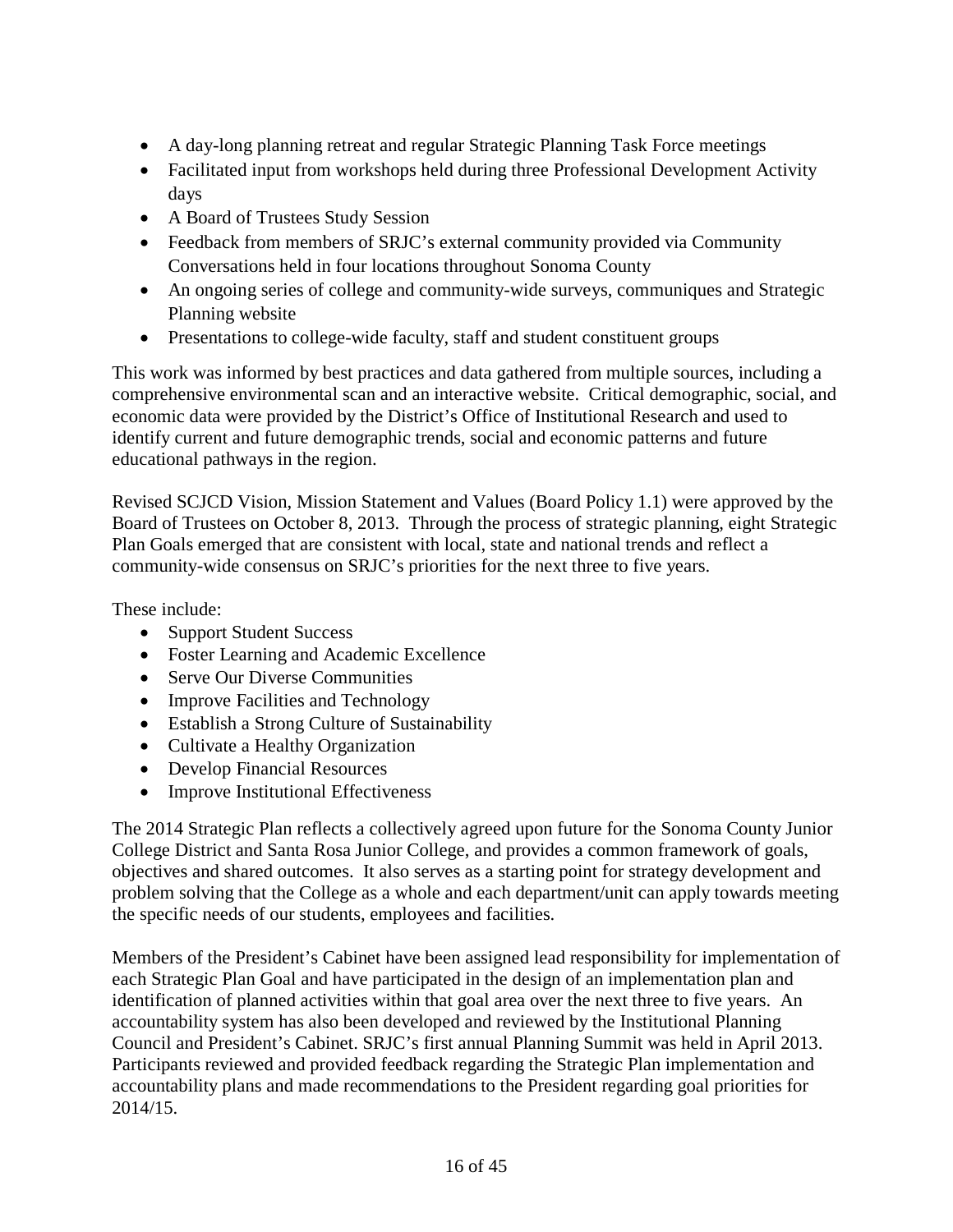Core indicators have been identified for each Strategic Plan Goal and an interactive software program has been used to create SRJC's Strategic Plan Scorecard. Benchmarks for each core indicator have been set. During fall 2014 IPC, with assistance from the Strategic Planning Task Force, will draft multi-year targets and timelines to completion for each core indicator. The Scorecard and targets/timelines will be vetted during the spring 2015 Planning Summit. Key performance indicators are being developed by each Strategic Plan Goal lead to assess outcomes on Strategic Objectives within that goal area. An annual report of outcomes will be featured during each Planning Summit.

Upon approval of the 2014 Strategic Plan, the SCJCD College Initiatives were closed out and a final Status Update submitted to the Board of Trustees in November 2014. The goals and objectives contained within the Strategic Plan, along with the newly revised Mission Statement, will take the place of the College Initiatives as the framework that guides the District's institutional planning and provides direction to individual programs/units as they prepare for the annual Program and Resource Planning Process (PRPP). The PRPP template for 2014 was revised to link resource requests and planning to the new Mission Statement and Strategic Plan Goals.

Institutional Planning Council (IPC) and Program and Resource Planning Process (PRPP) - During 2013/14 institutional planning was enhanced by ongoing dialogue, evaluation and continuous improvement of planning processes, timelines, and constituent communication. The Institutional Planning Council's role has been strengthened and clarified through the development and use of planning calendars aligned with the annual Program and Resource Planning Process (PRPP) and the accreditation cycle, allowing for systematic and coordinated annual review of budget priorities, College Initiatives and now the Strategic Plan Goals/Objectives and Strategic Plan Scorecard, as well as Component and Cross-Component Goals that form the basis of a comprehensive plan to achieve institutional effectiveness and improve student learning, and are aligned with the College Mission. The IPC updated its committee function during 2013/14 to keep pace with changes in District/College institutional planning processes, including SRJC's newly adopted Strategic Plan. The function statement now reads as follows:

*The Institutional Planning Council (IPC) is the Sonoma County Junior College District (SCJCD) central coordinating body responsible for the integration of planning activities and pursuit of institutional effectiveness. In collaboration with Academic Senate and other shared governance bodies, IPC:*

- *Initiates and leads the collaborative process of creating, modifying, and reviewing the SCJCD vision, mission, and values, strategic planning process, and establishment of student success and achievement benchmarks*
- *Annually reviews, affirms, and monitors progress toward achieving the SCJCD Strategic Plan goals and objectives and pursuit of institutional excellence*
- *Leads a college-wide annual review of institutional and student outcomes data, and prioritization of action goals for the upcoming year*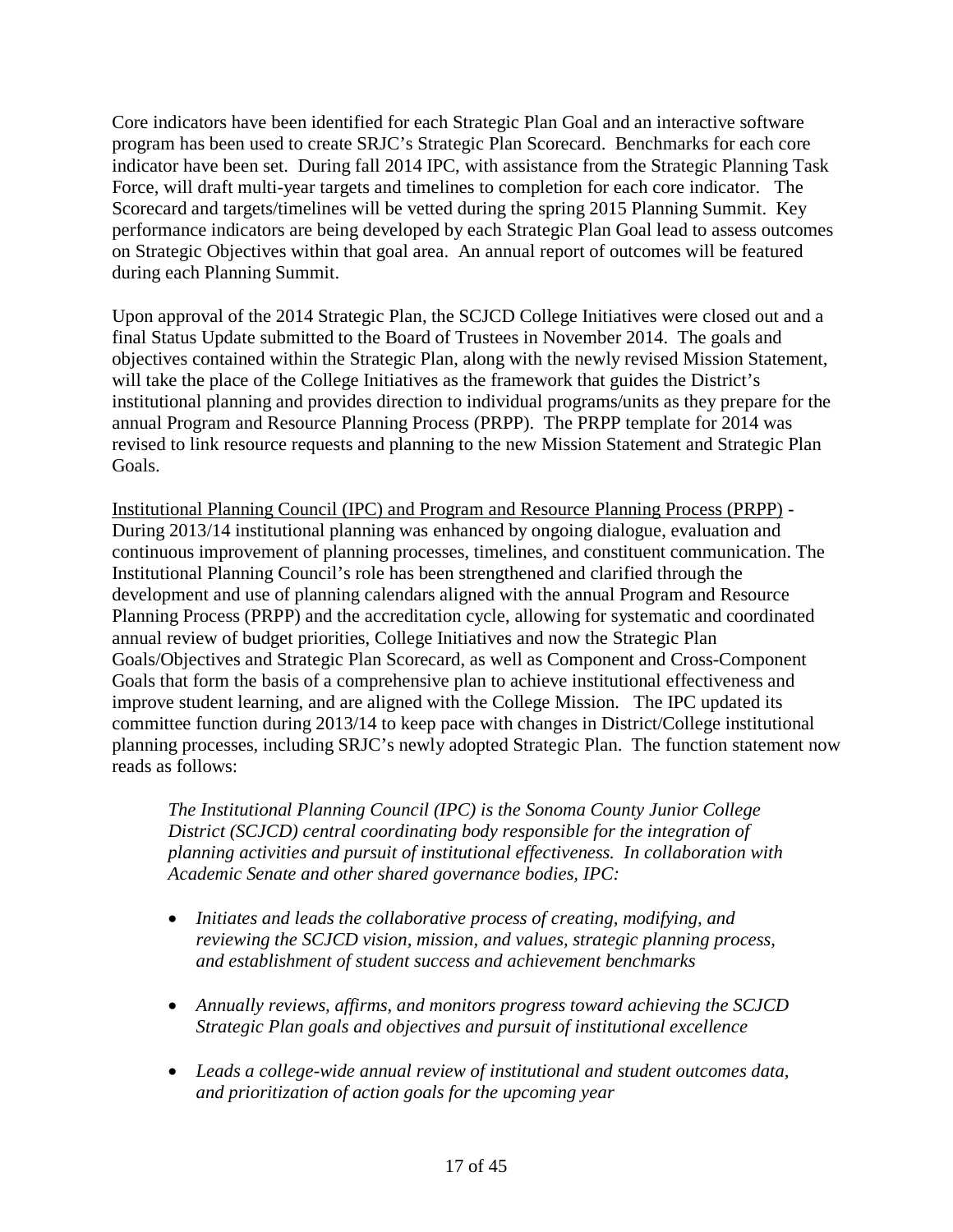- *Oversees the evaluation, continuous quality improvement and outcomes of the Santa Rosa Junior College annual Program and Resource Planning Process (PRPP), to include affirming alignment of the following with the SCJCD vision, mission and Strategic Plan goals and objectives:*
	- o *Budget priorities*
	- o *Staffing priorities*
	- o *Annual component goals*
	- o *Accomplishment of annual component goals.*

Program and resource planning and allocation is transparent and supportive of the overall goals of the institution. The PRPP Coordinating Committee was sanctioned by College Council as a standing subcommittee of the Institutional Planning Council and serves a vital role in evaluating, maintaining and refining key planning processes and ensuring that those processes are integrated across components and throughout all planning structures. As a result, the College's annual Program and Resource Planning Process has been improved each year to the point that it now serves a vital role in the annual review of departments and programs, and serves as a flexible and useful means of gathering unit level and college-wide information used by college committees and other entities.

Institutional Effectiveness - The Institutional Planning Council, the District's highest shared governance planning committee, along with the President and Cabinet Administrators, worked with the Office of Institutional Research in spring 2011 to develop the following seven institution-wide measures aligned with the District Mission Statement and intended to serve as the basis for future planning and development of the College:

- Student Learning
- Serving Our Diverse Local Communities
- Transfer
- Career and Technical Education
- Basic Skills/ESL
- Student Retention and Success
- Efficiency and Fiscal Responsibility

Those measures were approved by the Board of Trustees on June 14, 2011 and a baseline report of outcomes was prepared in July 2011. Updates are now presented for Board approval on an annual basis.

The 2014 measures of institutional effectiveness assess the same seven areas as in 2011, 2012, and 2013 and include performance gap analysis by gender, ethnicity and age wherever possible. Over time the measures have been slightly modified to include data from the statewide Student Success Scorecard published each spring by the research unit of the California Community Colleges Chancellor's Office.

The fourth annual *Institutional Effectiveness Assessment Report: Benchmarks for Santa Rosa Junior College (2014)* is the last to be based upon the SCJCD Mission Statement in effect prior to the recent strategic planning process and approved by the Board of Trustees on October 8, 2013 (Board Policy 1.1 – *Vision, Mission Statement, Values*).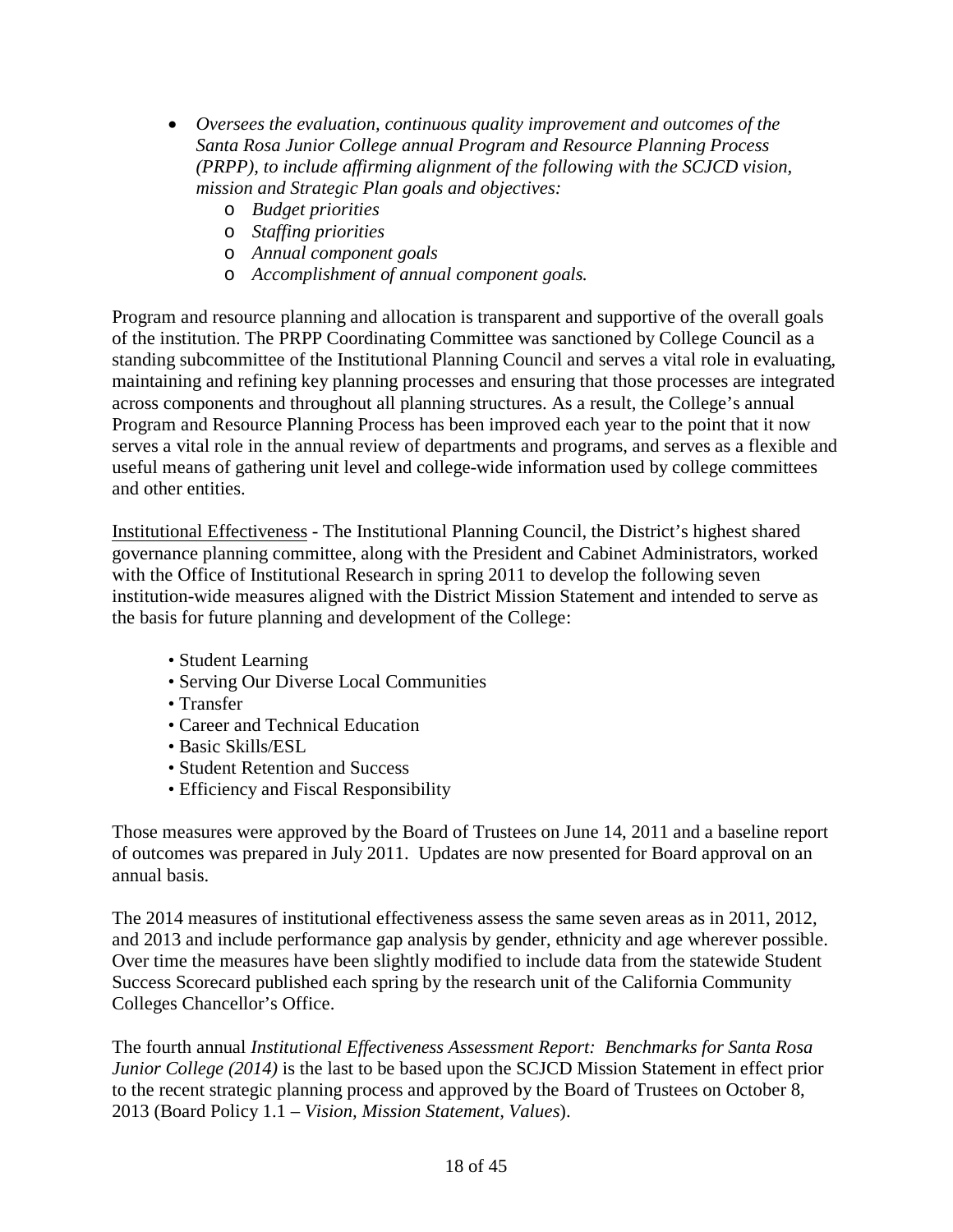Results of the 2014 report have been presented to the Institutional Planning Council and the full report of findings will be posted on SRJC's Institutional Planning website. The report will also be presented to other groups within the College's existing committee and meeting structure with the intent that the dialogue about the results will serve as the basis for program improvement. The findings will become part of the institutional data set compiled for SRJC's Strategic Plan implementation and accountability system as well as for the College's accreditation selfevaluation.

The 2015 report will be reconfigured to assess institutional outcomes relative to the new SCJCD Mission Statement.

Program Review - In 2010-11, a set of academic policies and procedures were recommended to the College Council and approved by the Board of Trustees after two years of collaboration between Academic Affairs and the Academic Senate. These policies and procedures (3.2.1P – Development of Majors; 3.2.2 & 3.2.2P – Approval of Certificates and Majors; 3.4P Approving Noncredit Certificates; and 3.6 &3.6P – Program Review, Evaluation, Revitalization and Discontinuance) provide the framework for data driven decisions utilizing continuous quality assessment and improvement at the certificate and degree level.

The 2011-12 academic year marked the first complete year of implementation of the revised Board Policies and Procedures 3.2.2 & 3.2.2 P (Approval of Certificates and Majors) and 3.6 & 3.6P (Program Review, Evaluation, Revitalization and Discontinuance). Both sets of policies and procedures clearly delineate the roles of the faculty, department chairs and educational administrators in a participatory process that ensures the viability and relevance of Santa Rosa Junior College's (SRJC) programmatic offerings.

Proposals for new certificates or majors require review and approval by the submitting department, Academic Affairs and the Educational Planning and Coordinating Council (EPCC). EPCC is co-chaired by the President of the Academic Senate and the Vice President of Academic Affairs, and its membership includes other faculty and academic administrators as well as a Student Services administrator. All proposals for new programs include an in-depth review of data regarding transfer options, student and community need and financial implications.

SRJC has established a six-year cycle of Program Evaluation in which every certificate and major at the college is evaluated using criteria established in Board Policy and Procedure 3.6. SRJC is now in its third cycle of Program Evaluation under Policy 3.6. Some certificates and majors are identical and are evaluated at the same time.

In the 2011-12 cycle, 18 certificates and 10 majors were evaluated. In that round of 23 certificate/major combinations were evaluated: 14 certificate/majors were considered vital, 4 were revitalized, 5 were discontinued. All follow up has been accomplished.

For the 2012-13 cycle, 45 certificates and 20 majors were evaluated, for a total of 65. In that cycle 52 certificate/major combinations were evaluated: 18 certificate/majors were considered vital, 20 were revitalized, and 12 were discontinued, and 2 were not determined. The Academic Senate Evaluation Committee is inviting all those that were revitalized to report on their action plan and results in fall, 2013.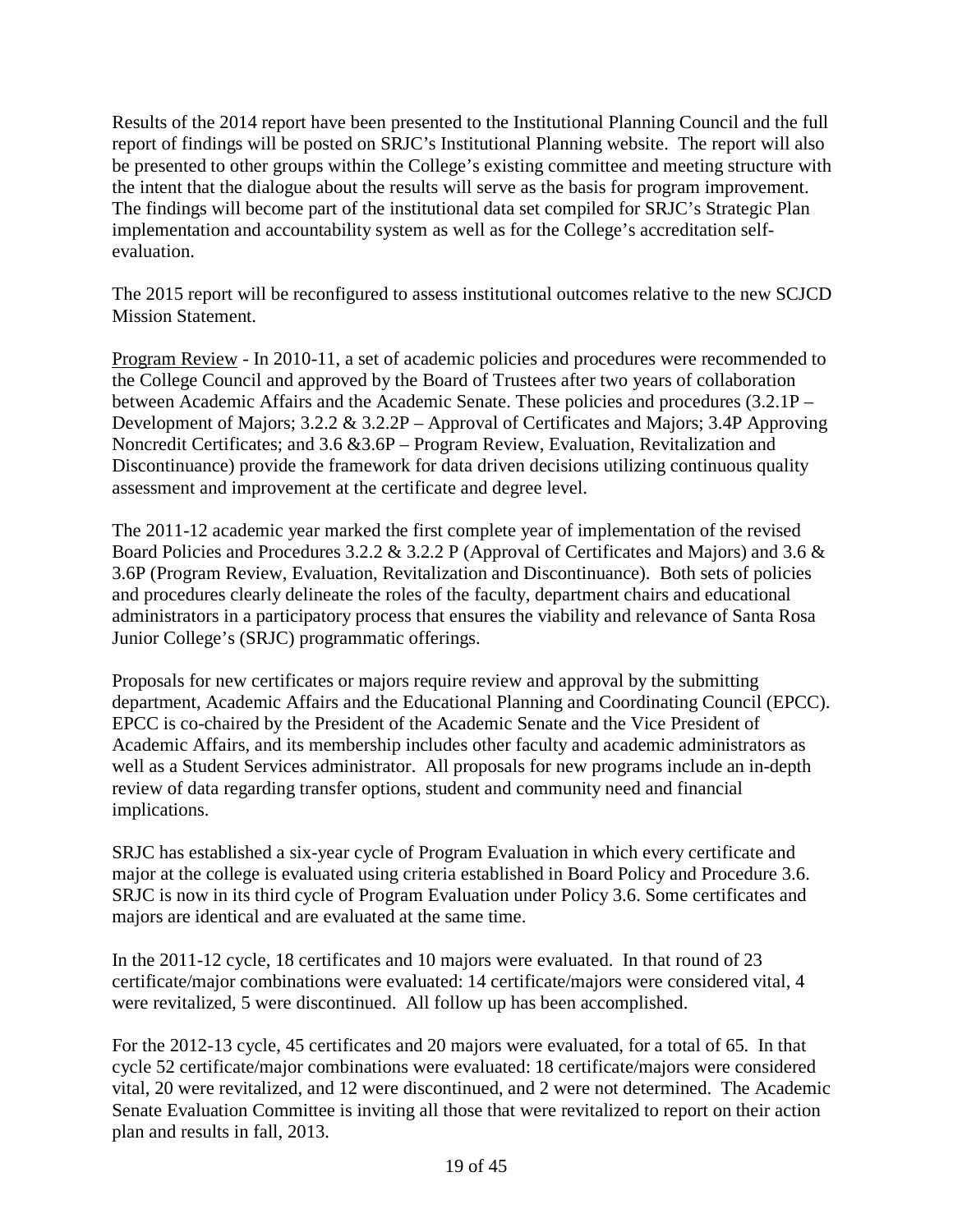For the 2013-14 cycle, 17 majors and 29 certificates were evaluated for a total of 46. A new evaluation rubric was launched that was a great improvement over the previous rubric. The revitalization plans were due in December, 2013, and the Academic Senate Evaluation Committee invited deans and faculty chairs/coordinators to discuss their revitalization plans in January and February 2014. Once those plans were accepted by the Vice President of Academic Affairs, deans and chairs moved forward to carry out those plans. Only one certificate required a comprehensive evaluation report with an exploration of alternatives and that was due January 2014.

For the 2014-15 cycle, 14 majors and 16 certificates were evaluated for a total of 30. The Academic Affairs Council held its annual Program Evaluation Retreat in August 2014 and deans communicated the recommendations to faculty chairs and CTE coordinators at the beginning of the fall semester. One major and one certificate were recommended for discontinuance. One certificate required a comprehensive evaluation report due April 2015.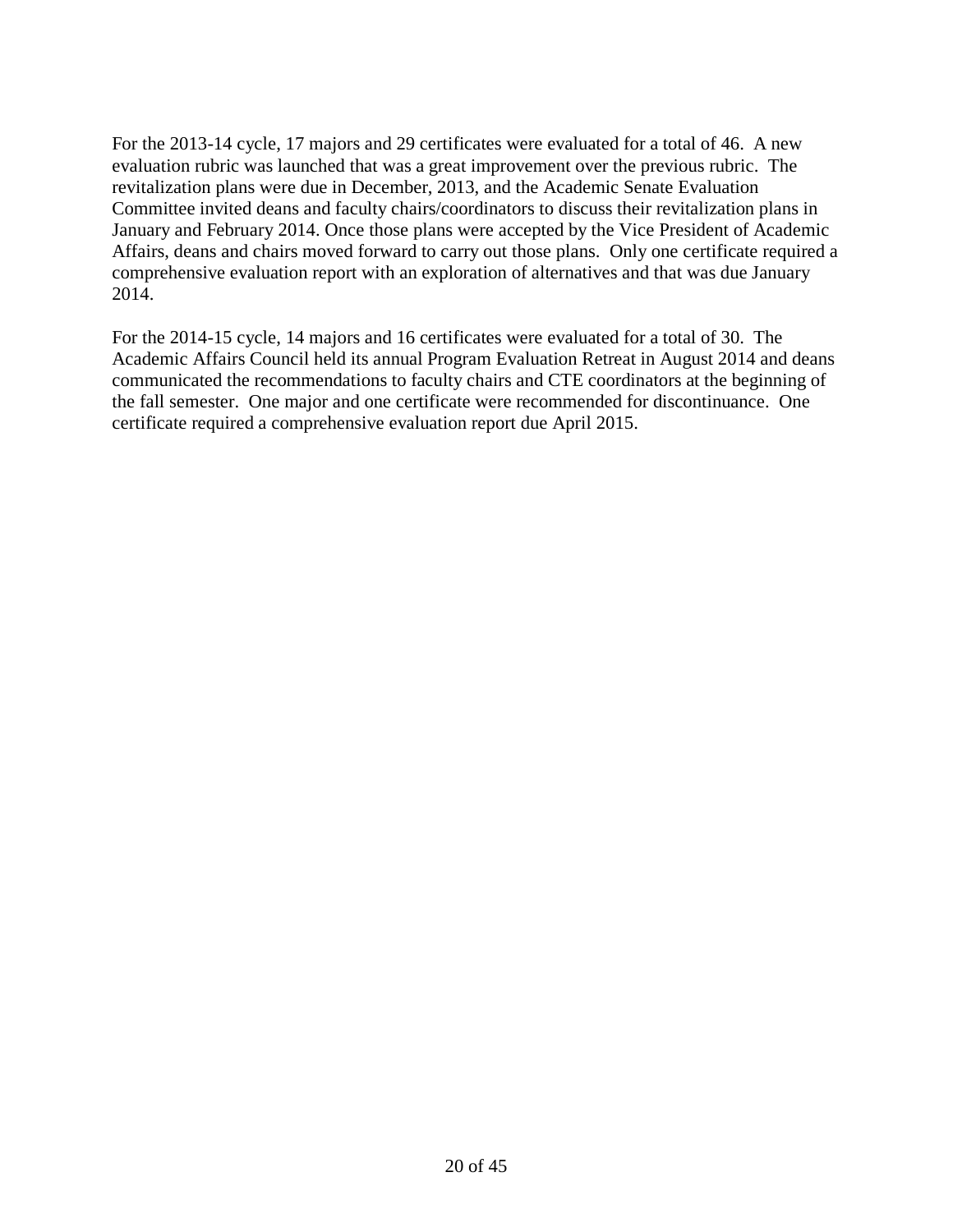## **IV. Accreditation**

#### **First Year of Initiative: 2006 Projected Final Year of Initiative: 2015**

**Academic Affairs – Rudolph (convener) Business Services – Roberts Human Resources - Furukawa Petaluma – Saldaña-Talley Student Services – Navarrette**

In response to the ACCJC/WASC Accreditation Team visit during the spring 2009 semester and the subsequent report from ACCJC, the college community will complete any reports required, initiate any dialogue and changes recommended, and prepare for any visits that are mandated. Additionally, the SCJCD will meet and maintain the ACCJC designated Sustainable Continuous Quality Improvement level for Program Review, Planning and for Student Learning Outcomes (SLOs) as required by ACCJC and delineated in the rubrics provided by the Commission.

#### **Link to Key Planning Documents**

- SCJCD College Initiatives, 2007-2008, 2008-2009, 2009-2010, 2010-2011, 2011-2012, 2012-13 <http://www.santarosa.edu/administration/planning/college-initiatives.php> **ACCJC/WASC Accreditation Requirements** [http://www.accjc.org/wp-content/uploads/2012/08/Accreditation-Standards\\_Revised-](http://www.accjc.org/wp-content/uploads/2012/08/Accreditation-Standards_Revised-June-2012.pdf)[June-2012.pdf](http://www.accjc.org/wp-content/uploads/2012/08/Accreditation-Standards_Revised-June-2012.pdf) [http://www.accjc.org/wp-content/uploads/2012/09/Accreditation-Reference-](http://www.accjc.org/wp-content/uploads/2012/09/Accreditation-Reference-Handbook_2012.pdf)[Handbook\\_2012.pdf](http://www.accjc.org/wp-content/uploads/2012/09/Accreditation-Reference-Handbook_2012.pdf) SRJC Accreditation Self-Study (2009) <https://www.santarosa.edu/accred/Full-Study-Self-Report.shtml> Evaluation Report by ACCJC to SRJC and Recommendations (2009)
- <https://www.santarosa.edu/accred/pdfs/Evaluation-Report-2009.pdf>
- **SRJC** Accreditation Midterm Report 2012 (March 15, 2012) [http://www.santarosa.edu/administration/planning/pdfs/SRJC%20Midterm%20Report%2](http://www.santarosa.edu/administration/planning/pdfs/SRJC%20Midterm%20Report%202012%20Final.pdf) [02012%20Final.pdf](http://www.santarosa.edu/administration/planning/pdfs/SRJC%20Midterm%20Report%202012%20Final.pdf)
- SRJC Substantive Change Proposal: *New Distance Education Programs, Associate Degrees and CTE Certificates* (April 10, 2012) [http://www.santarosa.edu/administration/planning/pdfs/SRJC%20Substantive%20Change](http://www.santarosa.edu/administration/planning/pdfs/SRJC%20Substantive%20Change%20Online%205-10-12.pdf) [%20Online%205-10-12.pdf](http://www.santarosa.edu/administration/planning/pdfs/SRJC%20Substantive%20Change%20Online%205-10-12.pdf)

#### **Goals**

*A. Review and communicate any recommendations/commendations and decisions from the Accrediting Commission for Community and Junior Colleges (ACCJC) regarding the SRJC Accreditation Midterm Report as a result of the June 2012 Commission meeting.*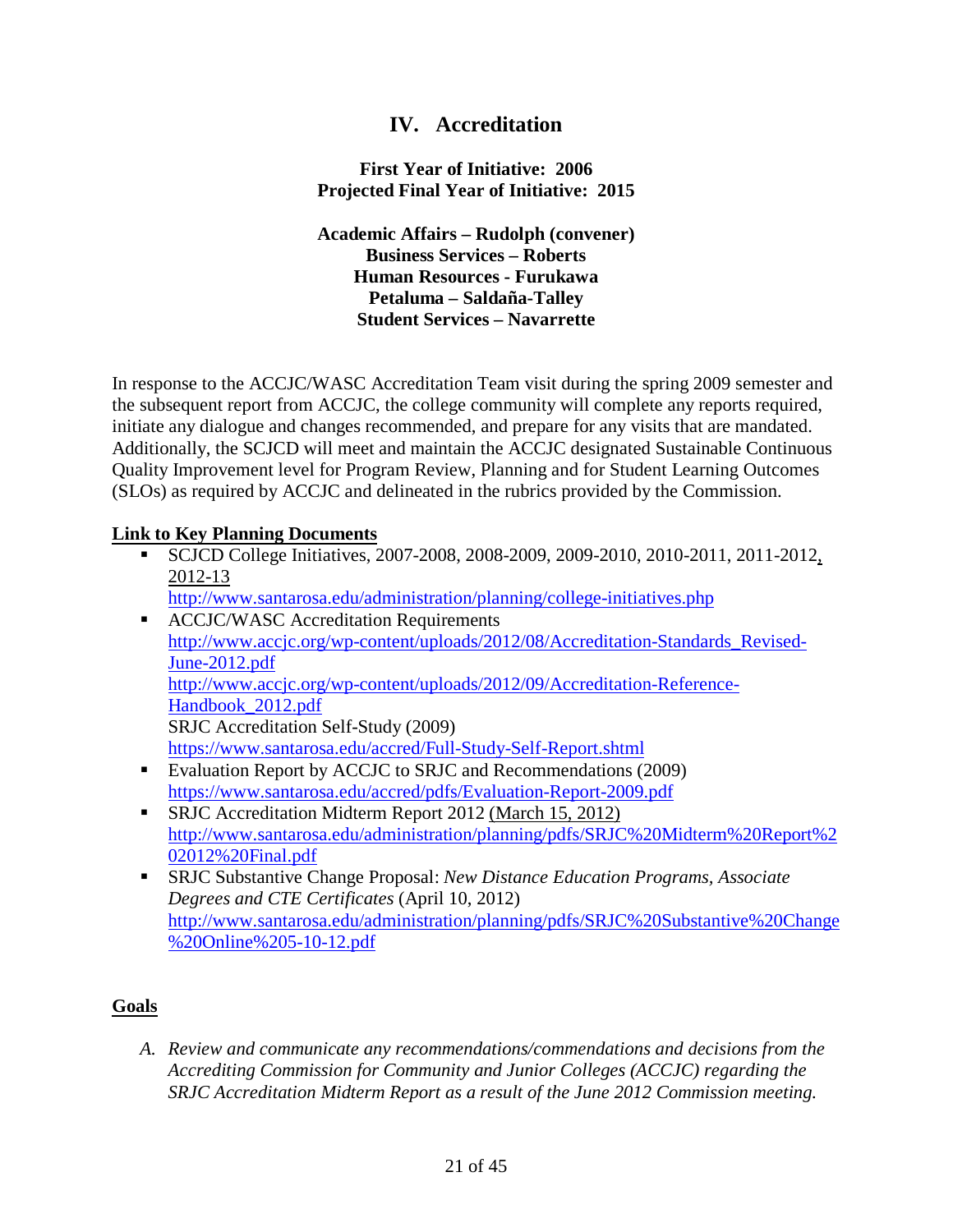- *B. Meet and maintain ACCJC requirements and deadlines for the Sustainable Continuous Quality Improvement level in the areas of Planning, Program Review and Student Learning Outcomes as mandated.*
- *C. Set up District-wide data and evidence collection systems in preparation for the 2015 Educational Quality and Institutional Effectiveness Self Evaluation Report for the ACCJC.*
- *D. Submit any Substantive Change reports required by the ACCJC/WASC.*
- *E. (Additional goals will be added on an annual basis as appropriate based on feedback from the Program and Resource Planning Process (PRPP) and the changing needs of the District.)*

| $A-1$ | Post all relevant communications<br>regarding the submission and<br>acceptance of the SRJC Accreditation<br>Midterm Report and Substantive<br>Change reports on a designated<br>college Web site and in both the<br>Doyle and Mahoney Libraries. | A1.1    | Meeting minutes where drafts were<br>reviewed, Board minutes where drafts<br>were approved, final document<br>submitted to ACCJC as required. |
|-------|--------------------------------------------------------------------------------------------------------------------------------------------------------------------------------------------------------------------------------------------------|---------|-----------------------------------------------------------------------------------------------------------------------------------------------|
| $B-1$ | Meet and maintain ACCJC<br><b>Sustainable Continuous Quality</b><br><b>Improvement level for Program</b><br>Review.                                                                                                                              | $B-1.1$ | ACCJC reports and self-assessment<br>documents, PRPP data.                                                                                    |
| $B-2$ | Meet and maintain ACCJC<br><b>Sustainable Continuous Quality</b><br>Improvement for Planning.                                                                                                                                                    | $B-2.1$ | ACCJC reports and self-assessment<br>documents, PRPP data.                                                                                    |
| $B-3$ | Meet and maintain ACCJC<br><b>Sustainable Continuous Quality</b><br><b>Improvement for Student Learning</b><br>Outcomes.                                                                                                                         | $B-3.1$ | ACCJC reports and self-assessment<br>documents, PRPP data, curriculum<br>system actions, SRJC Board minutes,<br>ACCJC reports.                |
| $C-1$ | Set up standards committees to begin<br>data review and evidence collection<br>for the 2015 ACCJC Self Evaluation<br>Report.                                                                                                                     |         | C-1.1 Various committee agendas and<br>minutes, Accreditation Liaison Officer<br>meeting agendas and minutes,<br>Accreditation Web site.      |
| $C-2$ | Set up District-wide data and evidence<br>collection systems in preparation for<br>the 2015 Educational Quality and<br><b>Institutional Effectiveness Self</b><br>Evaluation Report for ACCJC.                                                   | $C-2.1$ | Various committee agendas and<br>minutes, Accreditation Liaison Officer<br>meeting agendas and minutes,<br>Accreditation Web site.            |

#### **Objectives Assessment Metric**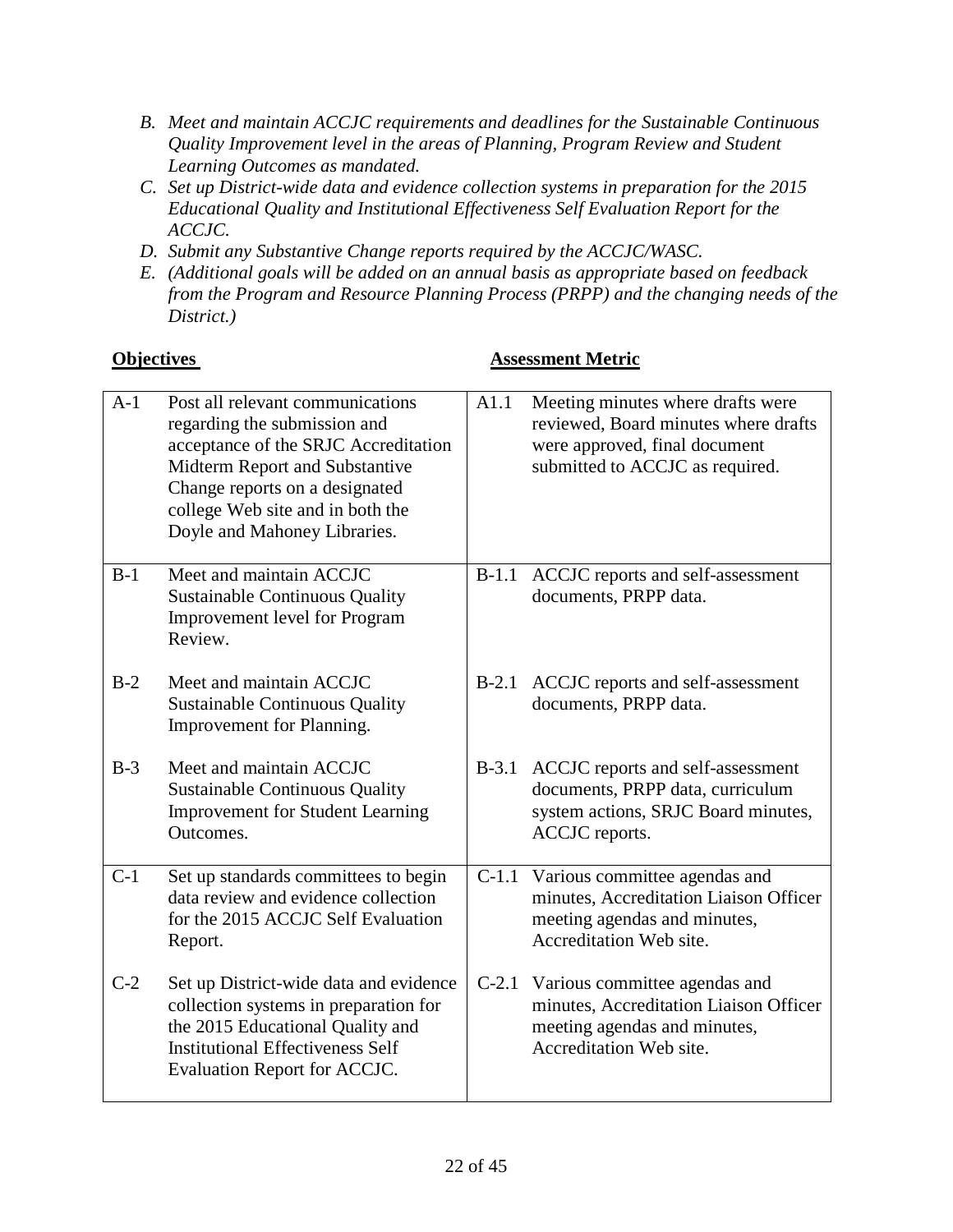#### Progress Report:

Santa Rosa Junior College's Accreditation Self Evaluation Report is due to the Accrediting Commission for Community and Junior Colleges/Western Association of Schools and Colleges (ACCJC/WASC) in spring 2015 and is progressing according to the timeline posted on the SRJC Accreditation Web site.

The SRJC Self Evaluation preparation officially began in fall 2012 when a District team of managers and faculty (Abe Farkas, Karen Furukawa, Kris Abrahamson, Doug Roberts, Tony Ichsan, Patie Wegman, Cherry Li-Bugg, Robin Fautley, Jane Saldaña-Talley and Wanda Burzycki) attended a training session given by the ACCJC/WASC for colleges undertaking the self-evaluation process.

In spring 2013 the recruitment and organization process for the SRJC Self Evaluation Report began in earnest. Wanda Burzycki, Accreditation Self Evaluation Faculty Co- Chair, recruited volunteers for the Standard Committees from a variety of college governance groups, such as the Academic Senate, Petaluma Faculty Forum, Classified Senates on both the Santa Rosa and Petaluma campuses, SEIU and Associated Students. This effort, along with two college-wide emails, resulted in approximately 90 volunteers, including faculty, staff, managers and students. These volunteers were brought together on April 12, 2013 for an Accreditation Orientation workshop, where Standard Committee members learned about the process and made plans for their future meetings.

Over the summer, Standard Committee members began gathering information to address their standards. Robert Thompson, SRJC's Web Design Specialist, developed the official Accreditation 2015 Web site, which was presented to the Board in July, 2013. Since then, IT staff have created a confidential SharePoint Web site where committee members can post drafts, provide feedback and list sources of evidence.

At the fall 2013 Professional Development Activities (PDA) Day, Wanda Burzycki and Mary Kay Rudolph held a "how-to" writing workshop for Standard Committee volunteers. Committees met regularly during the fall 2013 semester to gather evidence, conduct interviews and write their sections of the first draft of the Self Evaluation Report. Committees completing their drafts by the end of October, 2013, reviewing content and recommendations during November, 2013 and submitting the drafts for review by the Self Evaluation Faculty Co-Chair and the Accreditation Liaison Officer on December 2, 2013. The first draft of the Self Evaluation Report was available for review and comment by the college community in spring 2014.

The Accreditation Steering Committee, Standard Committee Liaisons, and Committee Co-Chairs met for an all-day retreat at the Petaluma Campus on January 31, 2014 to review and discuss the first draft of the Self Evaluation Report and plan the next steps towards a second draft. These steps included: integrating results from employee and student surveys; obtaining additional information, examples, and evidence, as needed, from Standard Committee members; "packaging" the Self Evaluation Report draft in a consistent, readable format; and making this draft accessible for online review by the college community. This review was launched with a workshop on SRJC's Professional Development Activities (PDA) Day, February 13, 2014 followed by an all-college email inviting feedback and providing links to the draft and a feedback template. The review period continued until the beginning of April 2014, after which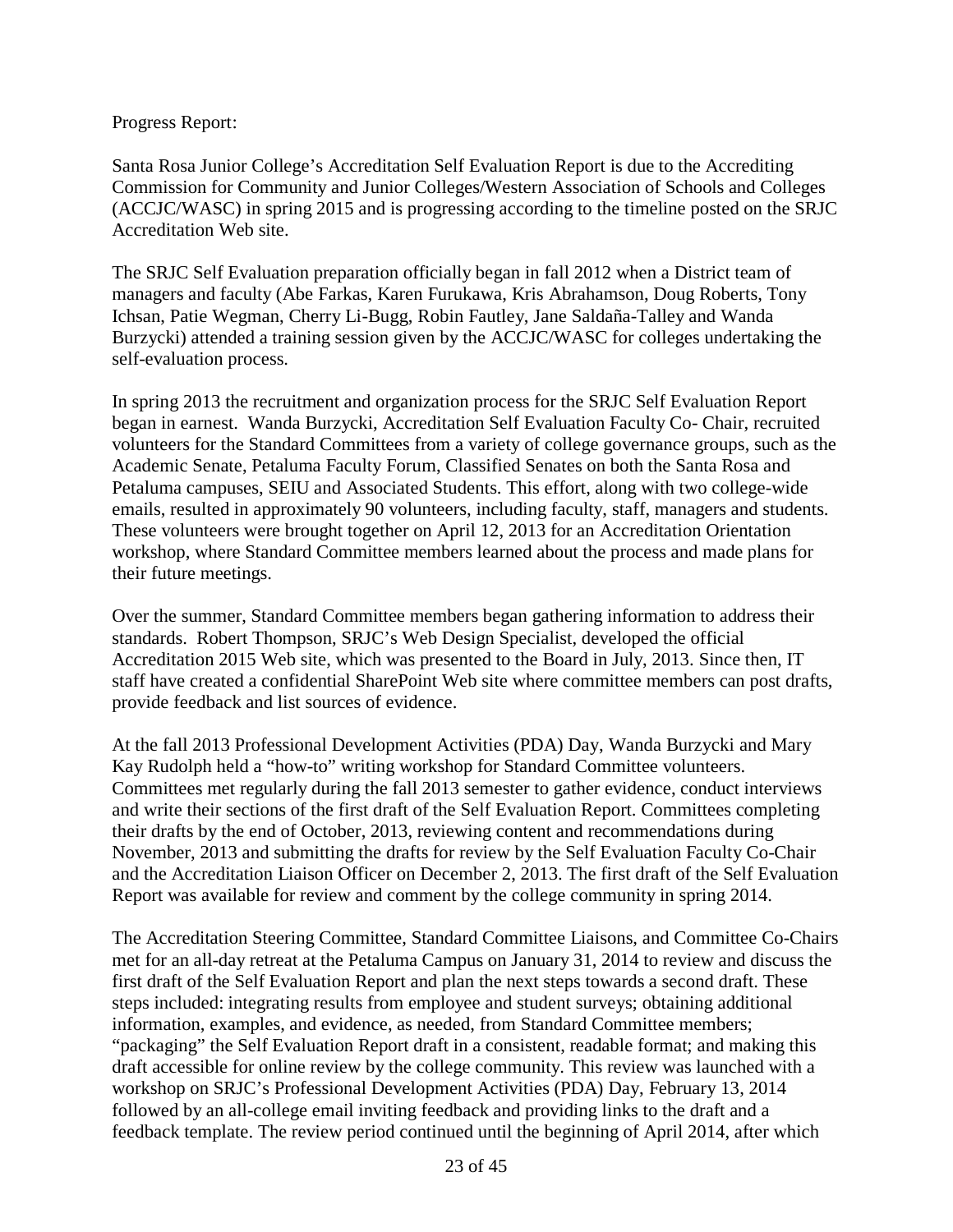the Self Evaluation Chair, the ALO and the Standard Committee Liaisons developed the second draft of the Institutional Self Evaluation Report. That draft is undergoing editorial review during the summer 2014 and will be shared broadly with the greater college community in fall 2014. The Board of Trustees will review the final draft prior to submission to ACCJC at their December 2014 meeting.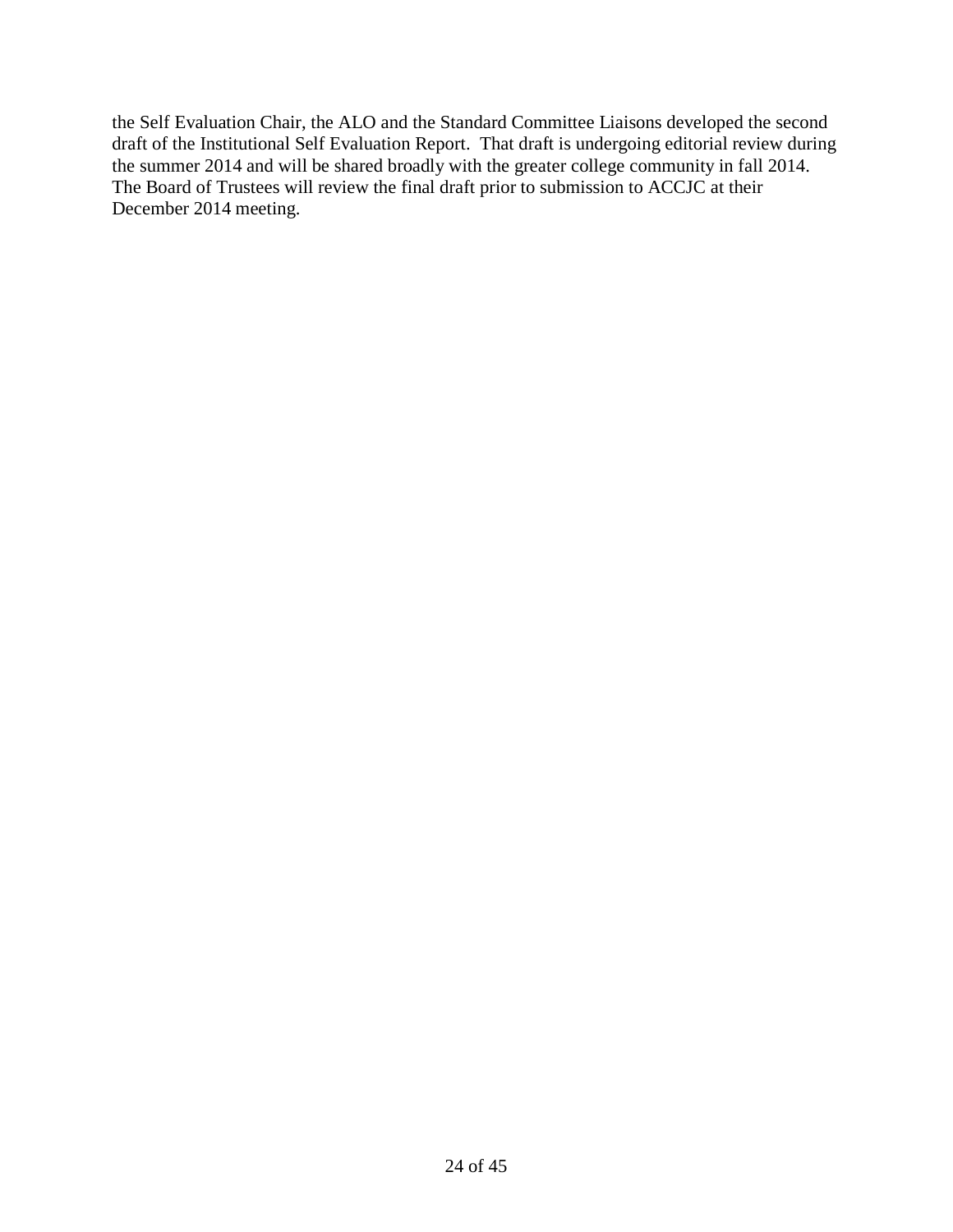## **V. Student Learning Outcomes Assessment**

**First Year of Initiative: 2006 Projected Final Year of Initiative: 2015**

#### **Academic Affairs – Rudolph (convener) Student Services – Navarrette Petaluma – Saldaña-Talley**

In order to create a culture of collaborative inquiry and continuous improvement of instruction and services, the college will complete the identification and assessment of course, program (certificate/major), and institutional level Student Learning Outcomes (SLO's). An ongoing, systematic cycle of assessment will be identified and implemented for courses, programs (certificates/majors), and institutional outcomes. The college will achieve sustainable continuous quality improvement with regard to student learning outcomes.

#### **Link to Key Planning Documents**

- **WASC/ACCJC** Accreditation Requirements (updated 2011-12)
- [http://www.accjc.org/wp-content/uploads/2012/08/Accreditation-Standards\\_Revised-](http://www.accjc.org/wp-content/uploads/2012/08/Accreditation-Standards_Revised-June-2012.pdf)[June-2012.pdf](http://www.accjc.org/wp-content/uploads/2012/08/Accreditation-Standards_Revised-June-2012.pdf)
- [http://www.accjc.org/wp-content/uploads/2012/09/Accreditation-Reference-](http://www.accjc.org/wp-content/uploads/2012/09/Accreditation-Reference-Handbook_2012.pdf)[Handbook\\_2012.pdf](http://www.accjc.org/wp-content/uploads/2012/09/Accreditation-Reference-Handbook_2012.pdf)
- SRJC Project Learn Steering Committee Goals (updated 2010-11 and 2011-12) <http://www2.santarosa.edu/pages/project-learn.php>
- Basic Skills as a Foundation for Student Success in California Community Colleges (2007)

[http://www.cccbsi.org/Websites/basicskills/Images/BasicSkills\\_booklet-2.pdf](http://www.cccbsi.org/Websites/basicskills/Images/BasicSkills_booklet-2.pdf)

- SRJC *Curriculum Writers Handbook* (revised 2007) <http://online.santarosa.edu/presentation/schedule/?1030>
- SRJC Project Learn: *Program and Course Student Learning Outcomes Assessment Handbook* (2007) [http://www2.santarosa.edu/media/project\\_learn/Pro\\_Learn\\_Handbook\\_FINAL\\_092807\[1](http://www2.santarosa.edu/media/project_learn/Pro_Learn_Handbook_FINAL_092807%5b1%5d.pdf) [\].pdf](http://www2.santarosa.edu/media/project_learn/Pro_Learn_Handbook_FINAL_092807%5b1%5d.pdf)

#### **Goals**

- *A. Student learning outcomes and assessment are ongoing, systematic, and used for continuous quality improvement.*
- *B. Dialogue about student learning is ongoing, pervasive, and robust.*
- *C. The College will evaluate and fine tune organizational structures to support student learning, including staff development and training.*
- *D. Student learning improvement is a visible priority in all practices and structures across the college.*
- *E. Learning outcomes are specifically linked to program reviews.*
- *F. Students demonstrate awareness of goals and purposes of courses and programs in which they are enrolled.*
- *G. (Additional goals will be added on an annual basis as appropriate based on feedback from the Program and Resource Planning Process (PRPP) and the changing needs of the District.)*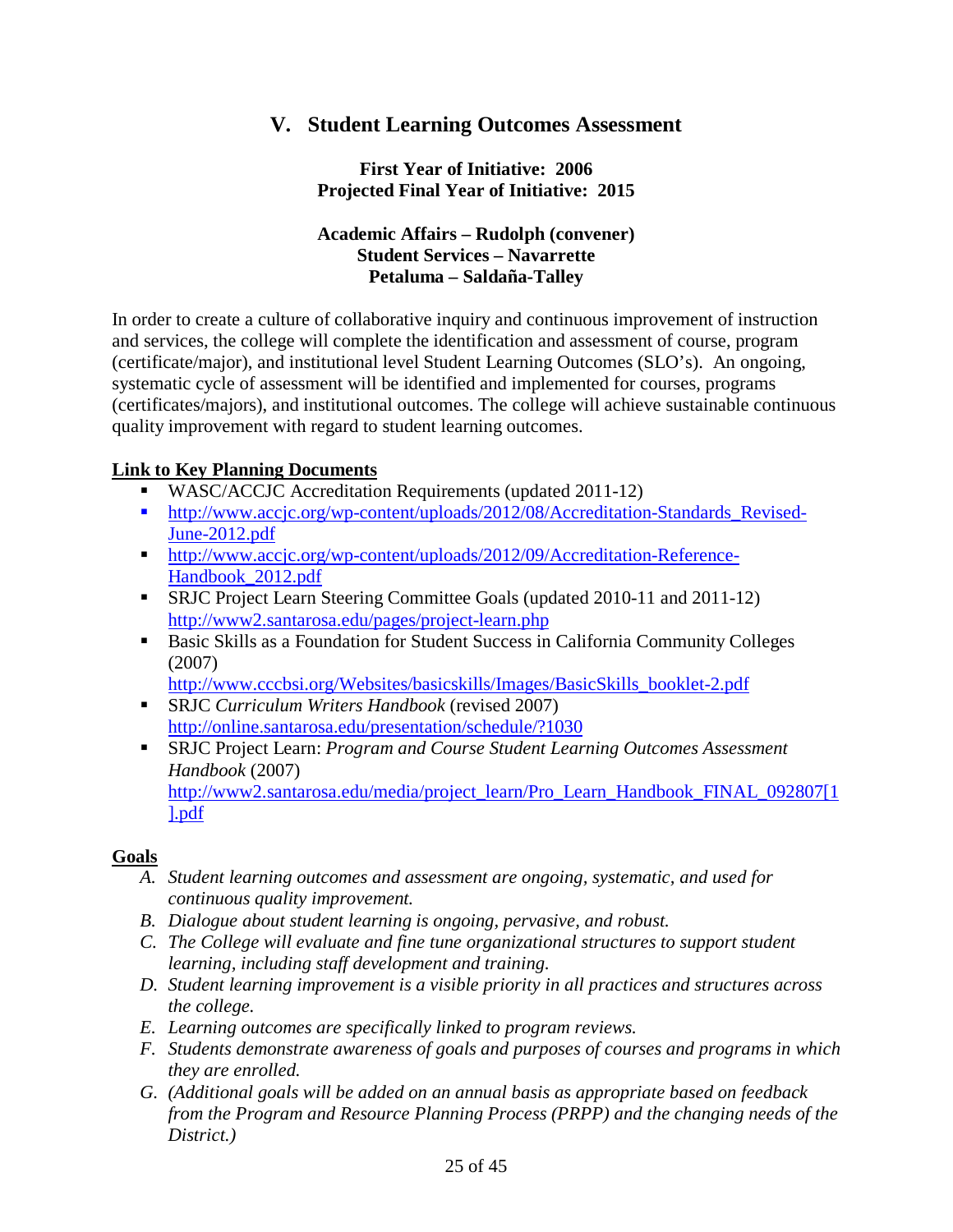# **Objectives Assessment Metric**

| $A-1$ | Each program/unit in Academic<br>Affairs and Student Services will<br>include in their program review<br>(PRPP) their plan for ongoing,<br>systematic assessment.                                           |         | A-1.1 Evidence of plans will be found in the<br>PRPP, section 4.                                                                                                                                                                                                       |
|-------|-------------------------------------------------------------------------------------------------------------------------------------------------------------------------------------------------------------|---------|------------------------------------------------------------------------------------------------------------------------------------------------------------------------------------------------------------------------------------------------------------------------|
| $A-2$ | Assessment results will be used for<br>continuous quality improvement.                                                                                                                                      |         | A-2.1 Evidenced by PRPP documents and<br>the SLO Assessment Tracking<br>System.                                                                                                                                                                                        |
| $B-1$ | Dialogue about SLOs will occur at the<br>Academic Senate, the Academic<br>Affairs Council, the Student Services<br>Council, and the Project LEARN<br>Steering Committee.                                    | $B-1.1$ | Evidence of dialogue in minutes of<br>key meetings.                                                                                                                                                                                                                    |
| $B-2$ | Dialogue about SLO assessment will<br>occur in every academic and student<br>services unit.                                                                                                                 | $B-2.1$ | Evidence of dialogue will be found in<br>the SLO Assessment Tracking<br>System, as well as notes or minutes<br>from discipline/department meetings.                                                                                                                    |
| $B-3$ | Dialogue will occur at the institutional<br>level in Professional Development<br>Activity (PDA) days, presentations,<br>forums, and flex activities.                                                        | $B-3.1$ | Evidenced in minutes, PowerPoint<br>presentations, videotapes, and other<br>means.                                                                                                                                                                                     |
| $C-1$ | The faculty contracts will specify the<br>expectations about SLO assessment<br>duties.                                                                                                                      |         | C-1.1 Evidenced in Faculty Job Descriptions<br>(Article 17) of the AFA/District<br>Contract and in the Unit B contract.                                                                                                                                                |
| $C-2$ | Project LEARN, in collaboration with<br>Staff Development, will schedule a<br>variety of trainings for course and<br>program SLOs.                                                                          | $C-2.1$ | Evidenced by the Staff Development<br>Web site and Project LEARN emails<br>that will reflect regular postings and<br>reminders of training opportunities,<br>such as department chair trainings,<br>flex opportunities, departmental<br>workshops and other trainings. |
| $C-3$ | The College will send faculty<br>members and administrators to key<br>conferences on SLOs, as resources<br>allow, in order to nurture new<br>leadership and to provide ongoing<br>professional development. | $C-3.1$ | Evidenced by travel requests approved<br>for key conferences.                                                                                                                                                                                                          |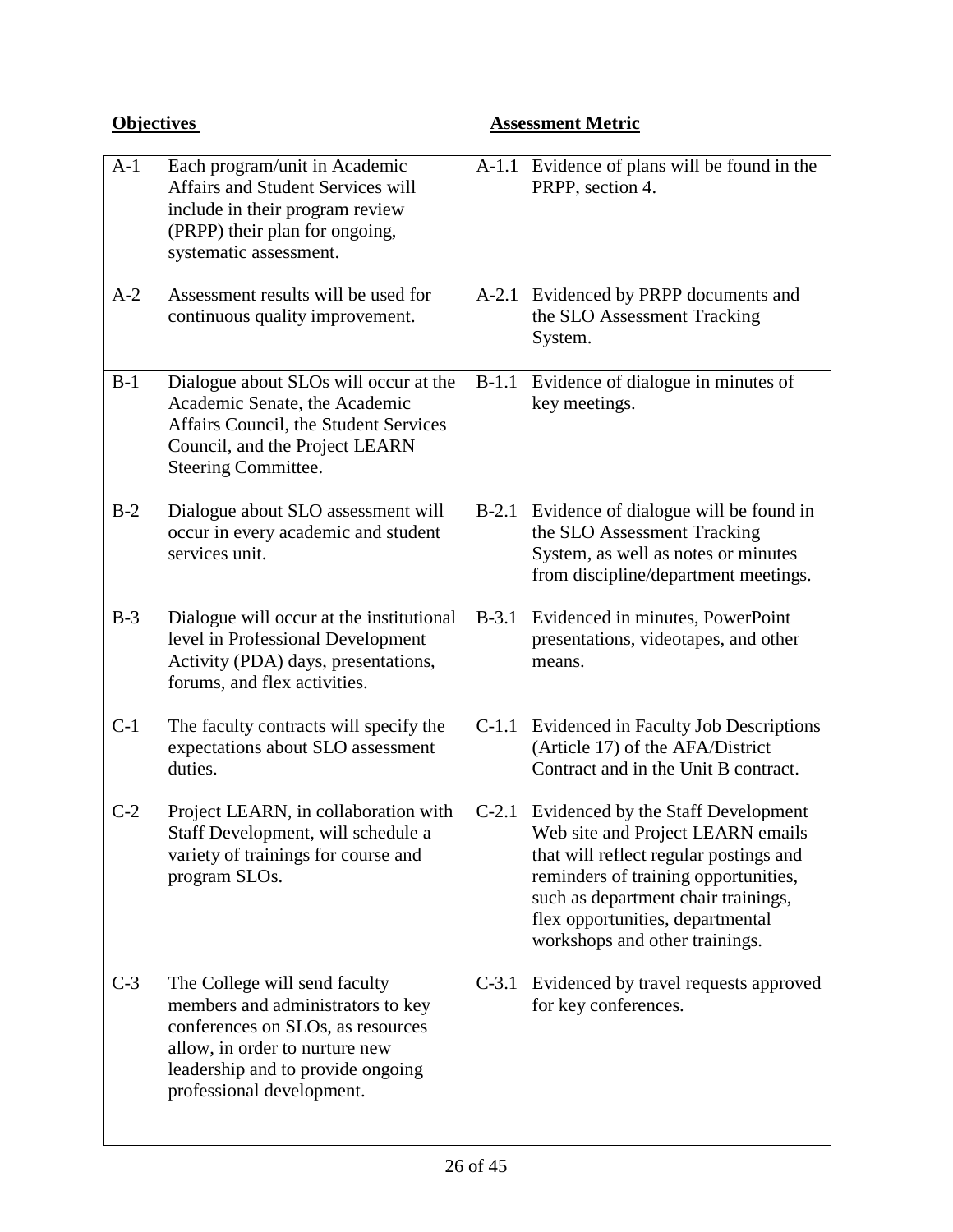| $D-1$ | The College Superintendent/President,<br>Vice Presidents, instructional<br>managers, student services managers,<br>and Academic Senate officers will<br>increasingly utilize improvement of<br>student learning as a criterion for<br>decision making. | $D-1.1$ | Evidenced by speeches, presentations,<br>and discussions that are documented<br>by minutes, videos, and other means.         |
|-------|--------------------------------------------------------------------------------------------------------------------------------------------------------------------------------------------------------------------------------------------------------|---------|------------------------------------------------------------------------------------------------------------------------------|
| $E-1$ | Academic Affairs and Project LEARN<br>will engage in dialogue to determine<br>how better to connect SLO assessment<br>with resource requests in PRPP.                                                                                                  | $E-1.1$ | Evidenced in PRPP documents.                                                                                                 |
| $F-1$ | All course syllabi at the college will<br>include student learning outcomes as<br>listed in the course outline of record.                                                                                                                              | $F-1.1$ | Evidenced by a representative sample<br>of course syllabi. Evidence in student<br>survey results.                            |
| $F-2$ | Most informational materials with<br>regard to certificates and majors will<br>include SLOs, as space allows.                                                                                                                                          | $F-2.1$ | Evidenced by college Web sites,<br>brochures, and other materials used to<br>inform students about certificates /<br>majors. |

Progress Report:

SLO Assessment Plans are supposed to be included in PRPP sections 4.1a and 4.1b. An audit is currently being conducted to determine progress on that. SLO assessments are being used for improvement of student learning as documented in reports posted on the SLO Assessment Share Point site. In many cases, documentation demonstrates that existing practices are effective. Dialogue among faculty in department meetings, presentations, and online discussions are documented on the SLO Assessment reports. A report on SLO Assessment was provided to the Academic Senate at least one a month during 2014-15. In addition, the Senate had extensive dialogue about providing some new incentives for departments to complete and data enter their assessments in the form of a raffle and cash prizes to benefit students. The results of that will be available at the beginning of spring semester 2015. SLO Assessment trainings, focused on certificates and majors assessment, occurred during both fall and spring PDA Days in 2013-14. The AFA Contract Faculty Job Description (Article 17) has been modified to require all contract faculty to participate in SLO assessment. Dialogue is underway with AFA to require adjunct faculty participation as well. The CTE SLO Coordinator attended the Student Success Conference in fall 2013, and our new Transfer/GE SLO coordinator will attend that conference in fall 2014. The Superintendent/President of SRJC personally spoke to the Department Chair and Instructional Managers group about the importance of reaching SRJC's assessment targets. Several reminders were sent to the entire campus community to remind faculty to include SLOs or a link to the course outline of record in their syllabi for fall 2014.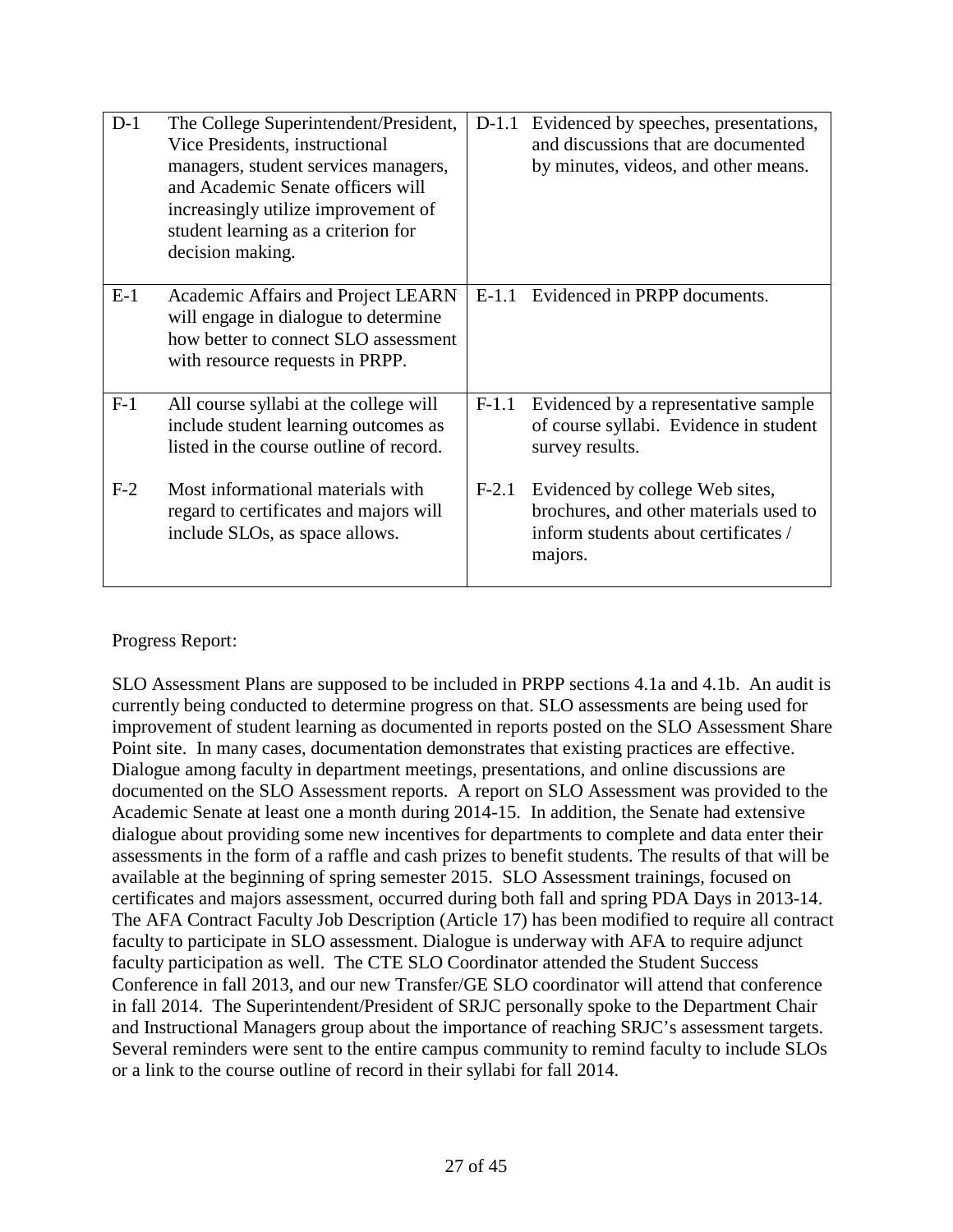# **VI. Basic Skills / Immigrant Education**

**First Year of Initiative: 2007 Projected Final Year of Initiative: 2015**

#### **Academic Affairs – Rudolph (convener) Student Services – Navarrette Petaluma – Saldaña-Talley**

The district will develop a comprehensive, integrated set of services and programs for Basic Skills students to enhance student learning and retention. This effort will identify and assess student learning outcomes and student achievement in applicable curriculum, instructional support functions and Student Service programs, in compliance with the Chancellor's Office Basic Skills/Immigrant Education initiative.

#### **Link to Key Planning Documents**

 Basic Skills as a Foundation for Student Success in California Community Colleges (2007)

[http://www.cccbsi.org/Websites/basicskills/Images/BasicSkills\\_booklet-2.pdf](http://www.cccbsi.org/Websites/basicskills/Images/BasicSkills_booklet-2.pdf)

- Basic Skills Handbook <http://www.cccbsi.org/basic-skills-handbook>
- SCJCD Curriculum Committee action (2010-11, 2011-12) <http://online.santarosa.edu/presentation/?877>
- SCJCD Fact Book (201 $\theta$ 1and prior) <http://www.santarosa.edu/administration/planning/fact-books.php>
- California Community Colleges System Strategic Plan (1/17/06) [http://www.asccc.org/sites/default/files/CCC\\_System\\_Strategic\\_Plan.pdf](http://www.asccc.org/sites/default/files/CCC_System_Strategic_Plan.pdf)
- Basic Skills Committee minutes, vision, goals and action plan (2011-12) [https://bussharepoint.santarosa.edu/committees/basic](https://bussharepoint.santarosa.edu/committees/basic-skills/SitePages/Committee%20Home%20Page.aspx)[skills/SitePages/Committee%20Home%20Page.aspx](https://bussharepoint.santarosa.edu/committees/basic-skills/SitePages/Committee%20Home%20Page.aspx)
- 2011 Basic Skills Accountability Report [http://extranet.cccco.edu/Portals/1/TRIS/Research/Accountability/Basic%20Skills/BasicS](http://extranet.cccco.edu/Portals/1/TRIS/Research/Accountability/Basic%20Skills/BasicSkills2011.pdf) [kills2011.pdf](http://extranet.cccco.edu/Portals/1/TRIS/Research/Accountability/Basic%20Skills/BasicSkills2011.pdf)
- **SCJCD PRPP departmental academic data reports** <http://www2.santarosa.edu/pages/planning/convergence--web-based-tool-for-prpp.php> (password protected)

#### **Goals**

- *A. Provide integrated and comprehensive instructional and support programs and services that meet the needs of basic skills students.*
- *B. Increase basic skills student persistence and success through certificate or degree completion or transfer readiness.*
- *C. Provide professional development activities to ensure staff ability to serve Basic Skills students effectively.*
- *D. Design programs and services to improve access and academic success for English Language Learners (ELL) students.*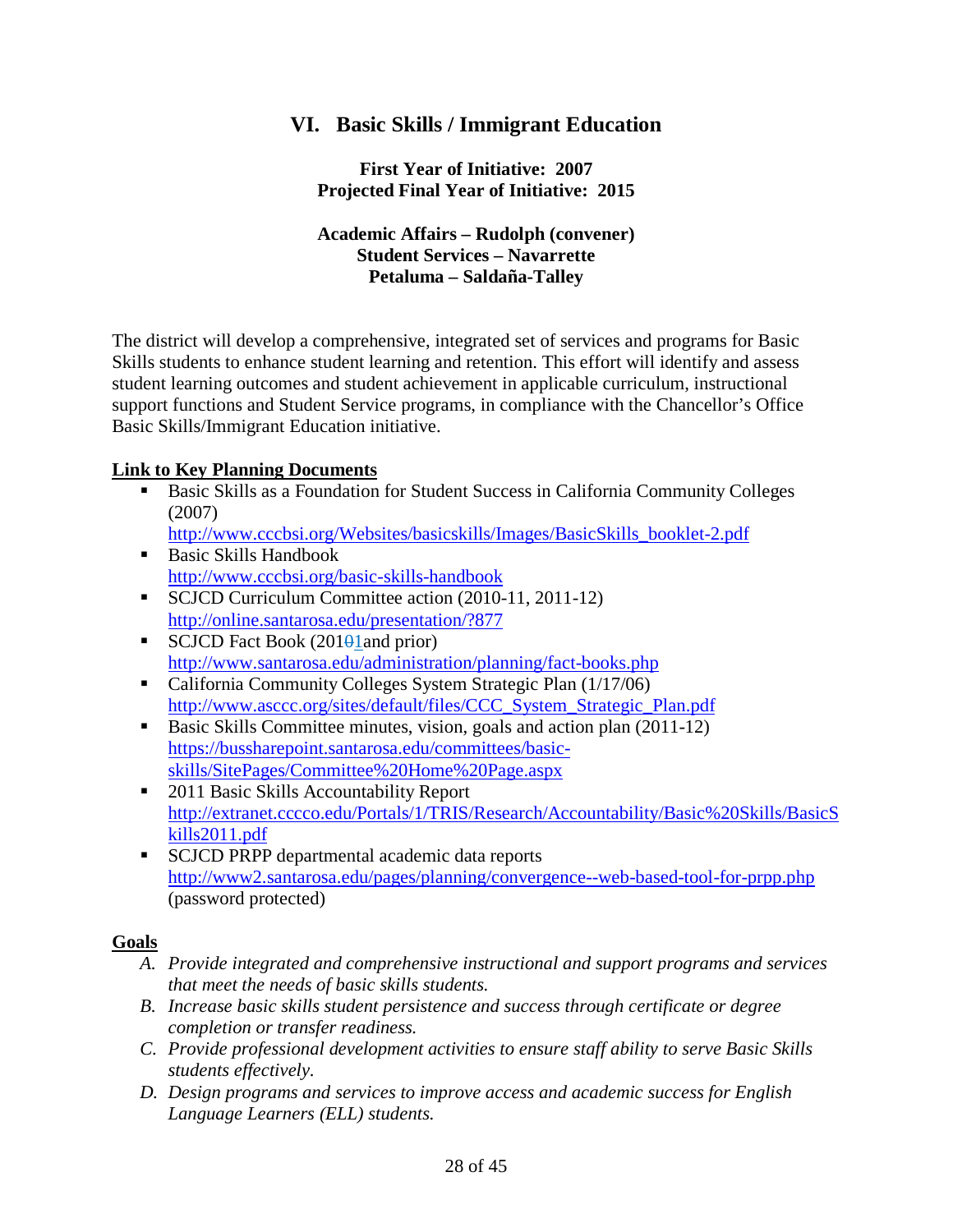- *E. Secure data to allow longitudinal tracking of the success of entering BSI student cohorts through transfer readiness and degree or certificate completion.*
- *F. In collaboration with Student Services, expand and refine the "Smart Start" summer program to help new students acquire the basic skills (academic and student success) that will speed their completion of the English/ESL and Math pathways and develop and implement plans as appropriate.*
- *G. (Additional goals will be added on an annual basis as appropriate based on feedback from the Program and Resource Planning Process (PRPP) and the changing needs of the District.)*

#### **Objectives Assessment Metric**

| $A-1$ | Coordinate instructional aide/tutorial<br>services that target Basic Skills<br>students to maximize access and fiscal<br>effectiveness District-wide |         | A-1.1 District-wide instructional aide<br>schedules will be collected and<br>reviewed with regard to student<br>attendance data            |
|-------|------------------------------------------------------------------------------------------------------------------------------------------------------|---------|--------------------------------------------------------------------------------------------------------------------------------------------|
| $B-1$ | Analyze benchmark student outcomes<br>indicator data and recommend areas<br>for Basic Skills Committee review                                        | $B-1.1$ | Program improvement<br>recommendations will be forwarded to<br>the Basic Skills Committee.                                                 |
|       |                                                                                                                                                      | $B-1.2$ | Appropriate Basic Skills Program<br>interventions will be included in<br>District BSI action plan.                                         |
| $C-1$ | Conduct professional development<br>activities for faculty and staff that<br>support the goals of the Basic Skills<br>Initiative                     | $C-1.1$ | Topics relevant to instructors of Basic<br>Skills students will be integrated into<br>the new faculty development program<br>through 2013. |
| $D-1$ | In collaboration with Student Services<br>and external partner(s), improve<br>programs and services to attract and<br>retain ELL students.           | $D-1.1$ | Course enrollment, completion and<br>retention rates for relevant ESL<br>classes.                                                          |
| $E-1$ | Obtain student success data from<br>Information Technology or Office of<br><b>Institutional Research.</b>                                            | $E-1.1$ | Delivery of desired academic progress<br>data to the Basic Skills Committee.                                                               |
| $F-1$ | Expand and refine the "Smart Start"<br>summer program for students placing<br>into Basic Skills courses.                                             | $F-1.1$ | Revision and implementation of<br>"Smart Start" program plan by<br>representatives of Academic Affairs<br>and Student Services.            |
| $F-2$ | Schedule "Smart Start" courses and<br>support services.                                                                                              | $F-2.1$ | Classes appear in upcoming summer<br>schedule; support services made<br>available to enrolled students.                                    |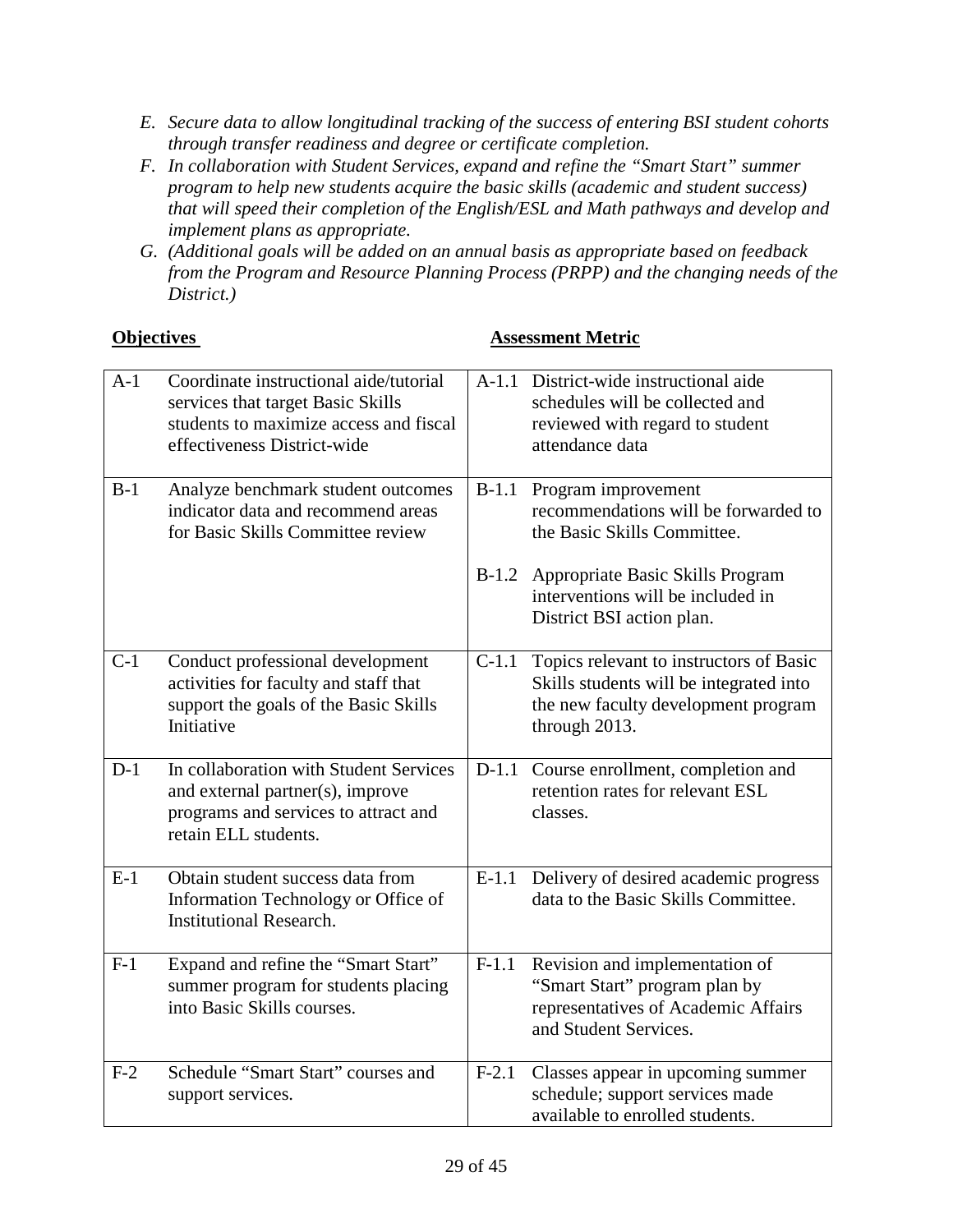Basic Skills Progress Report – Since the introduction of the CCCCO Scorecard, the ESL and English Departments have been investigating practices used at high performing CAP to design and pilot true accelerated pathway courses that follow recommended pedagogy. The ESL department plans to integrate reading and writing courses, reduce the number of credit levels, and eliminate the A and B versions of core courses to force students to move through the pathway more quickly. In the meantime, the ESL Department will be working on norming final exams to make sure that assessment is as consistent and effective as possible to improve pathway progress for students. Collaboratively, ESL and English continue with plans to institute common assessment for all 100-level courses in both departments. A single in-class writing assessment was developed last fall, but due to instructor feedback, it grew into a common portfolio plan that a cross-departmental team developed during summer 2014 to be administered in the spring.

The ESL Department has also developed curriculum for a transfer level course equivalent to ENGL 1A slated to go to the curriculum committee in the fall to address the fact that about half of students who complete ESL 100 never enroll in English 1A, even though those that do succeed at rates close to that of the general student population. The department expects that many more ESL students will complete the pathway capstone course once ESL 10 is approved and improve SRJC's percentage of Remedial ESL completers shown on the CCCCO Scorecard.

Professional development activities for Basic Skills instructional improvement grew dramatically this year. The English Department conducted a two day set of workshops for all instructors to align expectations and norm their assessment practices through group grading exercises. Two summer workshops have been scheduled this summer focusing on Reading Apprenticeships and Habits of Mind, two of the major initiatives of the state professional development program facilitated through the Basic Skills Initiative.

During 2013-2014, we expanded the number of counseling visits to Basics Skills classes but were unable to reach all classes planned due to staffing shortages. New counselors will allow this program to expand further in the upcoming academic year. Initial planning following Student Success legislation has set the stage for greater Student Services/Academic Affairs collaboration in the future.

The Smart Start summer program received strong support this year. As a result, six sections were offered rather than the historic three, including multiple sections of English 100. We look forward to increasing SRJC's offerings and interaction with local highs schools next year so that more new students begin their college career with a positive high touch pre-freshman experience that will inspire them to keep attending and succeed.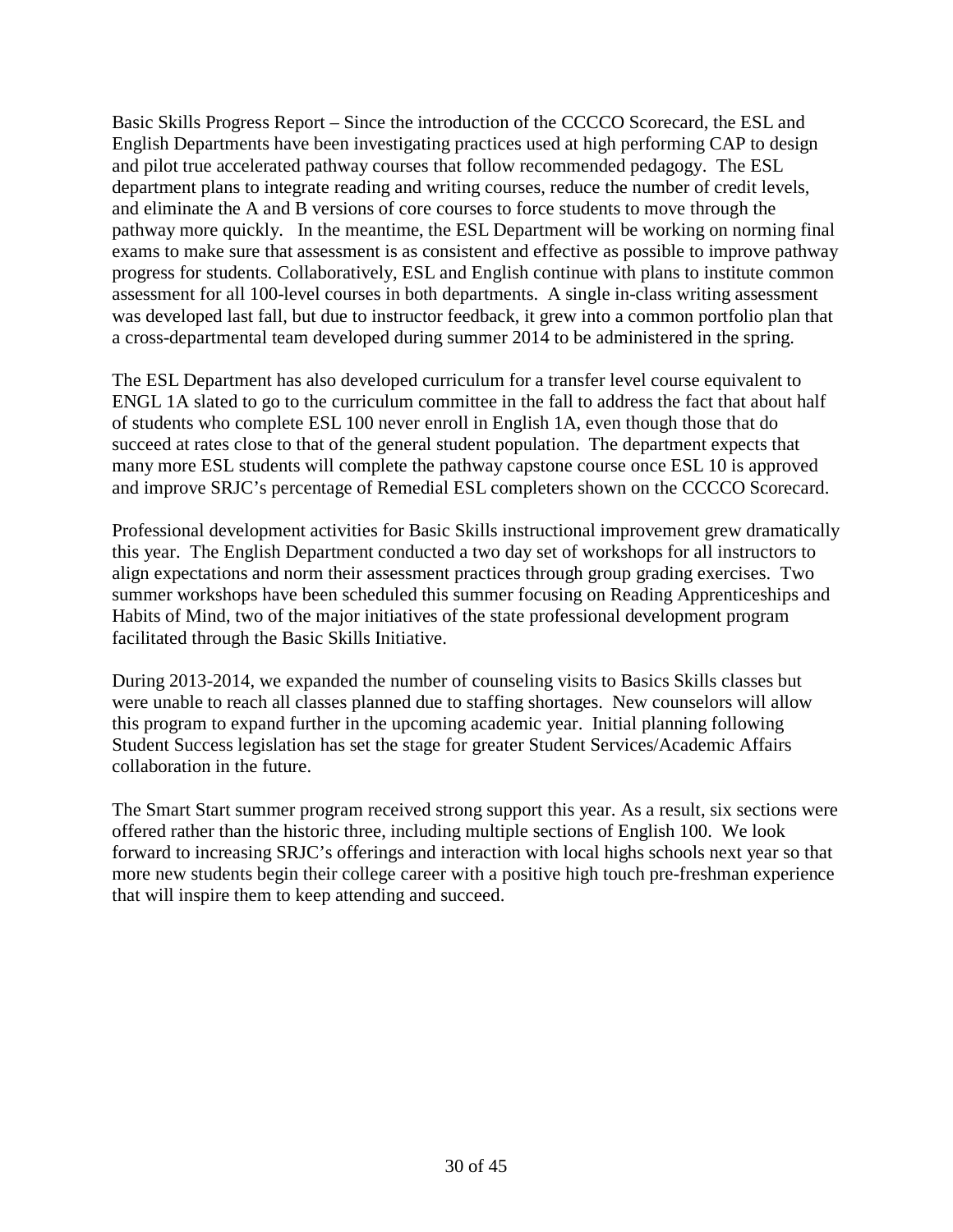# **VII. Student Access, Success & Completion**

**First Year of Initiative: 2006 Projected Final Year of Initiative: 2015**

**Student Services – Navarrette (convener) Academic Affairs – Rudolph Human Resources - Furukawa Petaluma – Saldaña-Talley**

Implement a district wide student access, success and completion strategy based on state regulations, recommendations in the "Student Success Act", community college best practices and local educational priorities.

#### **Link to Key Planning Documents**

- SCJCD Regional Community Needs Assessment (2007) <http://www2.santarosa.edu/media/oir/CNA2007.pdf>
- StEP Annual Report (2007-08, 2008-09, 2009-10, 2010-11, 2011-12) <http://www.santarosa.edu/admin/StEP-Committee/>
- SCJCD Student Equity Plan (2005) <http://www.santarosa.edu/srjcdocs/pdf/student-equity-plan-2005-06.pdf>
- Basic Skills as a Foundation for Student Success in California Community Colleges (2007)
- [http://www.cccbsi.org/Websites/basicskills/Images/BasicSkills\\_booklet-2.pdf](http://www.cccbsi.org/Websites/basicskills/Images/BasicSkills_booklet-2.pdf) Petaluma Educational Plan (Draft –  $5/29/07$ )
- <http://www2.santarosa.edu/media/planning/Pet%20Ed%20Plan.pdf>
- SCJCD Linkage Task Force Interim Report (July 16, 2007) <http://www2.santarosa.edu/media/planning/Interim%20Report%20to%20the%20President.pdf>
- SRJC PRPP 2010 [http://www2.santarosa.edu/media/planning/PRPP%20survey%202009%20final%20result](http://www2.santarosa.edu/media/planning/PRPP%20survey%202009%20final%20results.pdf) [s.pdf](http://www2.santarosa.edu/media/planning/PRPP%20survey%202009%20final%20results.pdf)
- SCJCD Fact Book (2012 and prior) <http://www2.santarosa.edu/pages/office-of-institutional-research/fact-books.php>
- California Community Colleges System Strategic Plan (1/17/06) [http://strategicplan.cccco.edu](http://strategicplan.cccco.edu/)
- **•** "Bridging the Doyle" Scholarship Award Report (2009-10) [https://bussharepoint.santarosa.edu/sites/public/Board%20of%20Trustees%20Documents](https://bussharepoint.santarosa.edu/sites/public/Board%20of%20Trustees%20Documents/Minutes%2010-13-09.pdf) [/Minutes%2010-13-09.pdf](https://bussharepoint.santarosa.edu/sites/public/Board%20of%20Trustees%20Documents/Minutes%2010-13-09.pdf)
- District Online Committee Plan and Goals (2008, 2009, 2010, and 2011) <http://www2.santarosa.edu/media/planning/DOC%20goals08-09.pdf> Task Force on Student Success (2012) [http://www.californiacommunitycolleges.cccco.edu/Portals/0/Executive/StudentSuccessT](http://www.californiacommunitycolleges.cccco.edu/Portals/0/Executive/StudentSuccessTaskForce/SSTF_Final_Report_1-17-12_Print.pdf) [askForce/SSTF\\_Final\\_Report\\_1-17-12\\_Print.pdf](http://www.californiacommunitycolleges.cccco.edu/Portals/0/Executive/StudentSuccessTaskForce/SSTF_Final_Report_1-17-12_Print.pdf)
- Student Success Act of 2012 (SB 1456, Lowenthal) [http://www.californiacommunitycolleges.cccco.edu/PolicyInAction/StudentSuccessTask](http://www.californiacommunitycolleges.cccco.edu/PolicyInAction/StudentSuccessTaskForce.aspx) [Force.aspx](http://www.californiacommunitycolleges.cccco.edu/PolicyInAction/StudentSuccessTaskForce.aspx)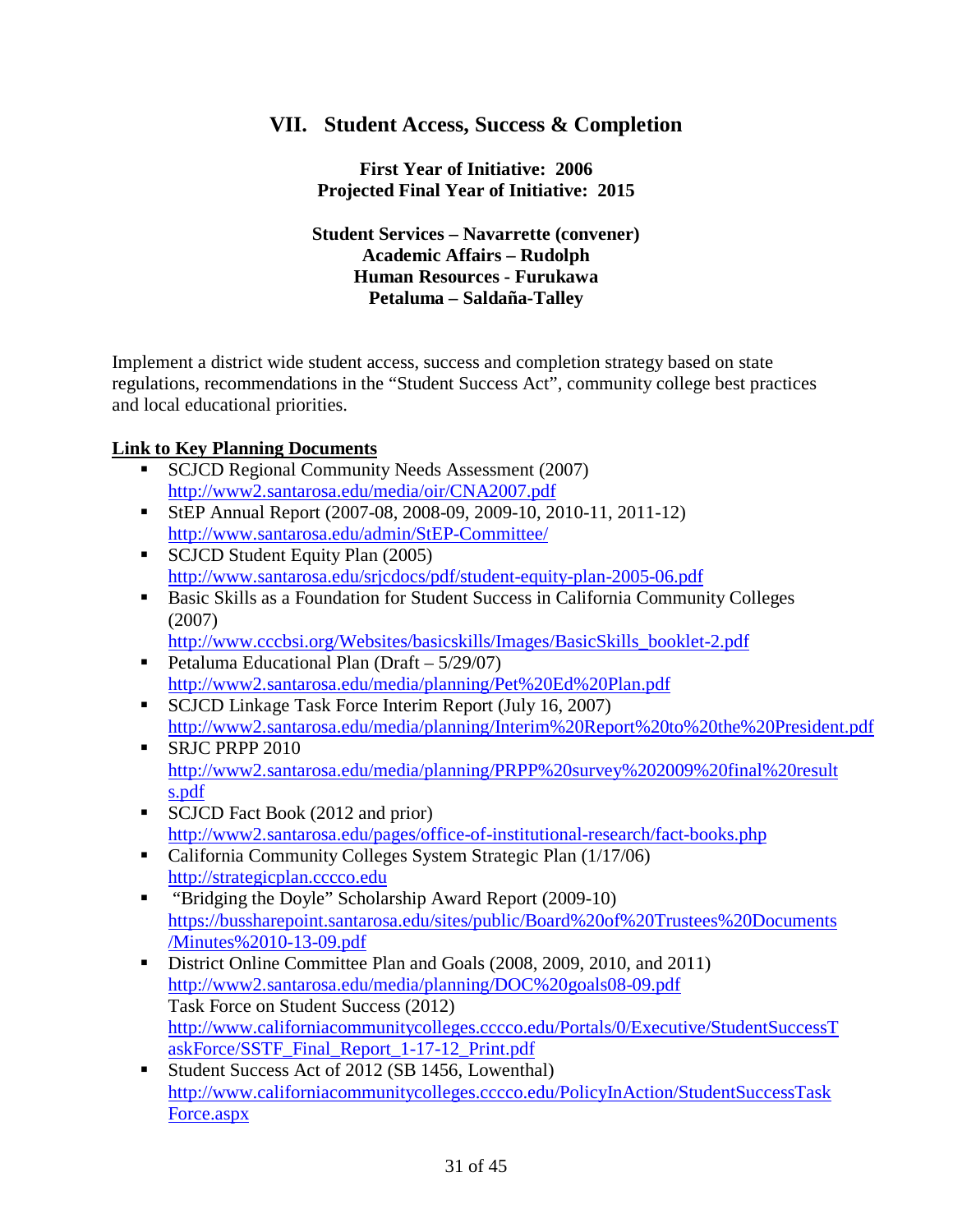#### **Goals**

- *A. Target outreach, marketing and student support services to the SRJC district and our student population based on the SCJCD educational priorities and the best practices recommended by the Student Success Task Force, research and evaluation of student success outcomes.*
- *B. Improve and solidify SRJC's Distance Education program by focused online course development, targeted faculty development in online pedagogy and further expanding the variety of options for course delivery in Distance Education.*
- *C. Academic Affairs and Student Services will work collaboratively to encourage completion of skill-based courses needed for immediate employment, retraining, or promotion.*
- *D. Improve K – 16 articulation by aligning key curriculum with "common course standards" set for public high schools.*
- *E. Develop an annual strategic course offering plan that meets student priority needs and achieves optimal enrollment funding.*
- *F. Implement district wide support for student academic progress, success and completion of their identified educational goal in accordance with college policies, programs and coherent matriculation pathways across the college.*

#### **Objectives Assessment Metric**

| $A-1$ | Evaluate qualitative and quantitative<br>data by location in regard to<br>enrollment efficiency, average class<br>size, closed class demand, day/time<br>student preferences and community<br>need. | $A-1.1$ | Evidence that the class schedule is<br>based on student demand, community<br>need and optimal efficiency.                                                                                                          |
|-------|-----------------------------------------------------------------------------------------------------------------------------------------------------------------------------------------------------|---------|--------------------------------------------------------------------------------------------------------------------------------------------------------------------------------------------------------------------|
| $A-2$ | Conduct High School outreach and<br>targeted community outreach efforts.                                                                                                                            | $A-2.1$ | Aggregated results of outreach efforts<br>by program and/or department.                                                                                                                                            |
|       |                                                                                                                                                                                                     | $A-2.2$ | Initiate an automated district student<br>prospect database.                                                                                                                                                       |
| $A-3$ | Conduct targeted media campaigns.                                                                                                                                                                   | $A-3.1$ | Media/publications and email<br>marketing directed toward both broad<br>district and target communities<br>conducted.                                                                                              |
|       |                                                                                                                                                                                                     | $A-3.2$ | Analysis of the effectiveness and<br>timing of marketing efforts in<br>coordination with semester enrollment<br>cycles, as reported by Public<br>Relations, Community Education and<br><b>Enrollment Services.</b> |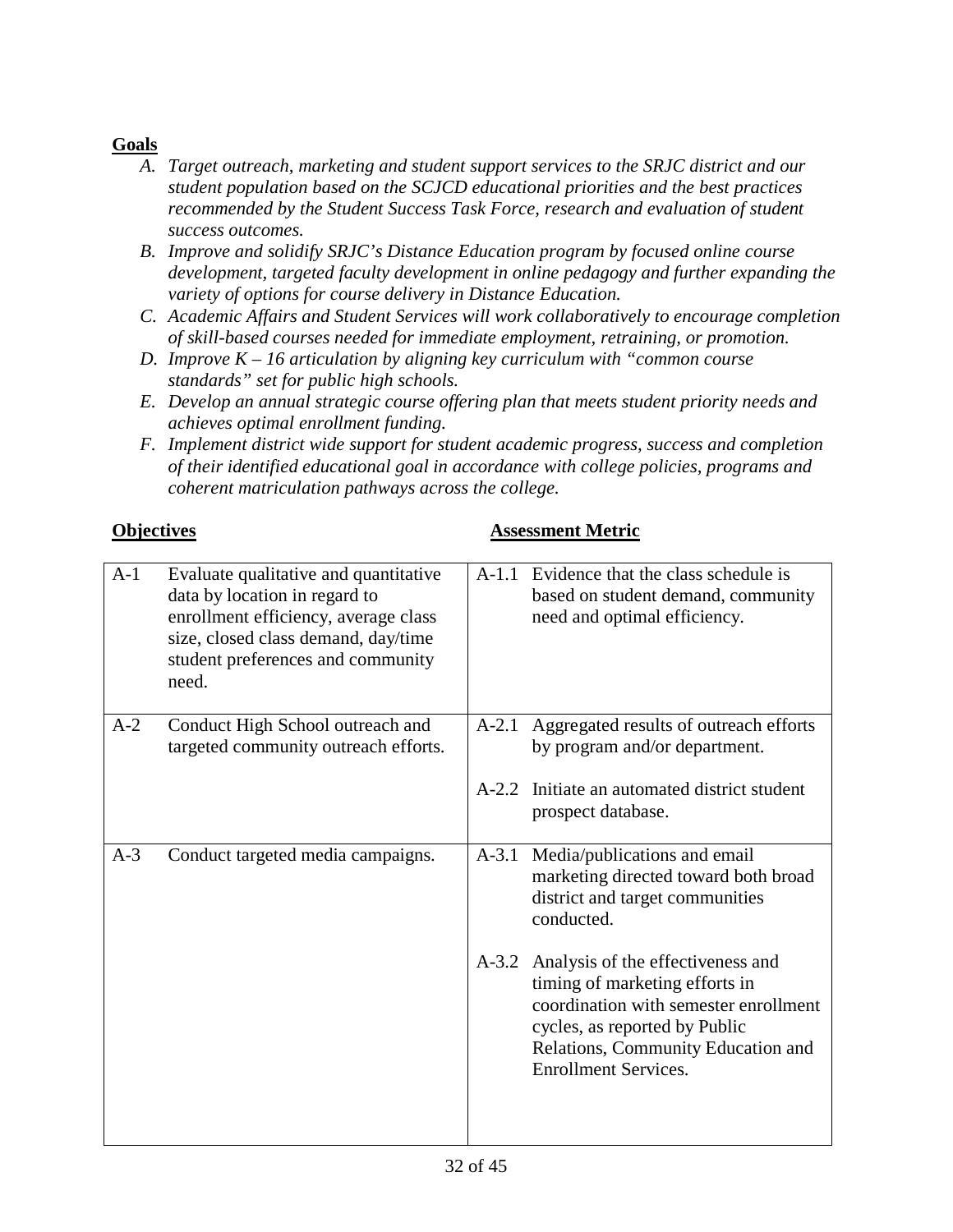| $A-4$   | Identify institutional and regional data<br>focused on student access factors | $A-4.1$ | Analysis of recommendations and<br>trends of community based                  |
|---------|-------------------------------------------------------------------------------|---------|-------------------------------------------------------------------------------|
|         | particularly with emphasis on student                                         |         | demographics and research relevant to                                         |
|         | equity, new student transition and key                                        |         | enrollment priorities.                                                        |
|         | demographic indicators.                                                       |         |                                                                               |
|         |                                                                               |         | A-4.2 Evidence that appropriate<br>recommendations have been                  |
|         |                                                                               |         | implemented.                                                                  |
| $B-1$ . | Focused online course development:                                            | $B-1.1$ | Evidence of increase in number of                                             |
|         | Target Math and English and other                                             |         | online Math, English and other GE                                             |
|         | non-represented GE areas for online<br>course development.                    |         | classes in over the 2012-2013<br>academic year.                               |
|         |                                                                               |         |                                                                               |
| $B-2$ . | Faculty training in online pedagogy.                                          | $B-2.1$ | Documentation that 1 to 2 Faculty                                             |
|         |                                                                               |         | Inquiry Groups were offered each                                              |
|         |                                                                               |         | year.                                                                         |
|         |                                                                               |         | B-2.2 Documentation that Technology                                           |
|         |                                                                               |         | Everyday workshops continue to be                                             |
|         |                                                                               |         | offered.                                                                      |
|         |                                                                               |         | B-2.3 Documentation that brown bag lunch                                      |
|         |                                                                               |         | and learn series continues on topics                                          |
|         |                                                                               |         | relevant to online pedagogy.                                                  |
| $B-3$   | Explore ways to better serve student                                          | $B-3.1$ | Offer hybrid classes in the restructured                                      |
|         | needs through the expansion of online                                         |         | Weekend College, as evidenced in the                                          |
|         | and hybrid course delivery options.                                           |         | Schedule of Classes.                                                          |
|         |                                                                               |         |                                                                               |
|         |                                                                               | $B-3.2$ | Identify and deliver the classes needed<br>by students to complete majors and |
|         |                                                                               |         | certificates at the Petaluma campus                                           |
|         |                                                                               |         | either online or via video                                                    |
|         |                                                                               |         | conferencing, as evidenced in the                                             |
|         |                                                                               |         | Schedule of Classes.                                                          |
| $C-1$   | Create data measurement tools to chart<br>progress in Career and Technical    |         | C-1.1 Data indicating increased retention<br>and success of CTE students.     |
|         | Education programs.                                                           |         |                                                                               |
|         |                                                                               |         | C-1.2 Data indicating success of CTE                                          |
|         |                                                                               |         | students in finding employment in                                             |
|         |                                                                               |         | their chosen careers.                                                         |
|         |                                                                               | $C-1.3$ | Evidence of partnerships between                                              |
|         |                                                                               |         | college CTE and Economic                                                      |
|         |                                                                               |         | Development programs and local                                                |
|         |                                                                               |         | government and community<br>organizations to promote regional                 |
|         |                                                                               |         | economic development.                                                         |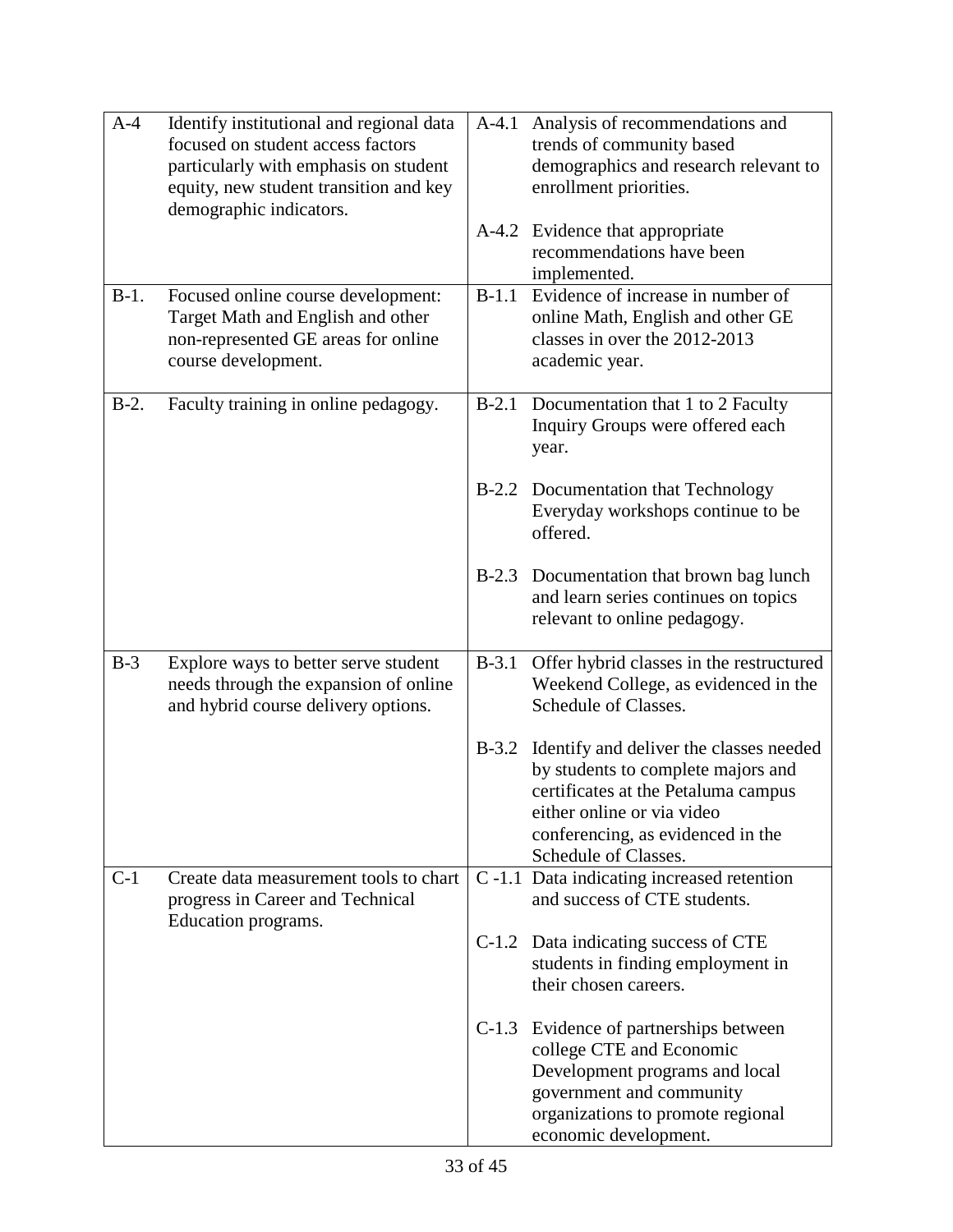| $C-2$ | All CTE Faculty certificates will<br>identify one course that provide an<br>orientation to the CTE pathway,<br>certificate, or major, demonstrating to<br>students the pathways to completion.                            |         | C-2.1 Evidence of course orientations.                                                                                                                                                                                                                                                                                           |
|-------|---------------------------------------------------------------------------------------------------------------------------------------------------------------------------------------------------------------------------|---------|----------------------------------------------------------------------------------------------------------------------------------------------------------------------------------------------------------------------------------------------------------------------------------------------------------------------------------|
| $C-3$ | Selected CTE instructors will be<br>encouraged to invite Counselors to<br>one session of their orientation course<br>in order to provide students a<br>Counseling presentation of strategies<br>to complete CTE pathways. |         | C-3.1 Counselor visits will be recorded.                                                                                                                                                                                                                                                                                         |
| $C-4$ | CTE and Math/English faculty will<br>evaluate the efficacy and pilot<br>contextualized math and English for<br>CTE students.                                                                                              | $C-4.1$ | Course SLO will reflect<br>contextualized approach.                                                                                                                                                                                                                                                                              |
| $C-5$ | Academic Affairs and Student<br>Services will work collaboratively to<br>encourage completion of skill-based<br>courses needed for immediate<br>employment, retraining, or promotion.                                     | $C-5.1$ | Evidence of data that measures student<br>success in meeting short-term goals<br>for skill development directly related<br>to career success or advancement.                                                                                                                                                                     |
| $D-1$ | Utilize data to assess progress in<br>increasing course to course and<br>program to program articulation, and<br>identify areas needing improvement.                                                                      |         | D-1.1 Evidence of increase in number of<br>high school courses articulated with<br>SRJC courses.                                                                                                                                                                                                                                 |
|       |                                                                                                                                                                                                                           |         | D-1.2 Data regarding success of high school<br>students in passing credit-by-exam for<br>college credit.                                                                                                                                                                                                                         |
|       |                                                                                                                                                                                                                           |         | D-1.3 Evidence of use of data to improve<br>articulation process and reduce<br>number of areas needing<br>improvement.                                                                                                                                                                                                           |
|       |                                                                                                                                                                                                                           |         | D-1.4 Evidence of course alignment based on<br>common course standards.                                                                                                                                                                                                                                                          |
| $E-1$ | <b>Establish FTES and location</b><br>enrollment targets that will achieve<br>optimal enrollment funding for 2013-<br>14 that is consistent with District's<br>operating budget and planning<br>process.                  | $E-1.1$ | Evidence that enrollment management<br>data has been used to determine the<br>enrollment funding that the district can<br>receive from the State has been<br>compared to the District's planned for<br>budget and level of operations.<br>(Review budget planning documents<br>and compare to enrollment planning<br>documents). |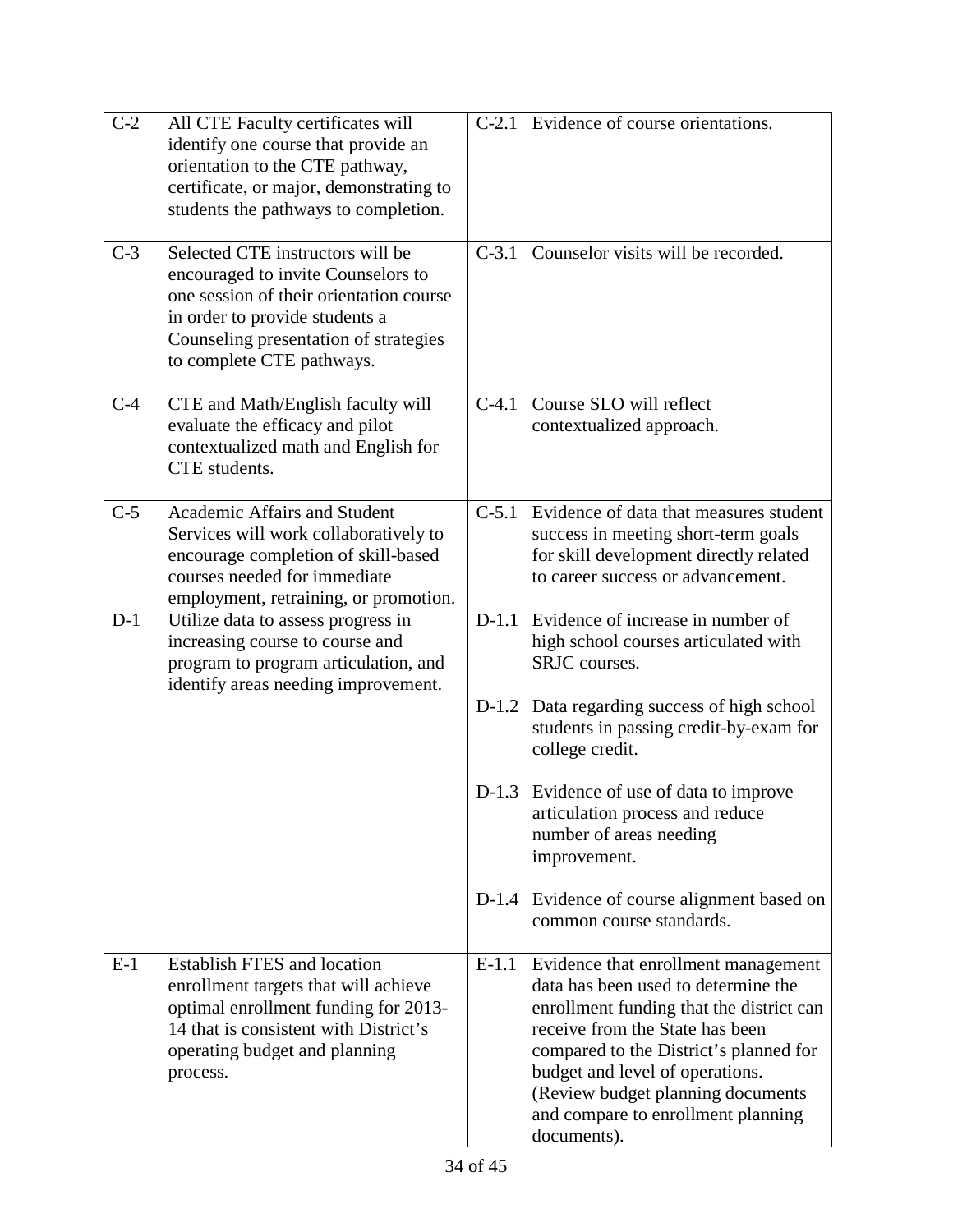|       |                                                                                                                                                      | $E-1.2$ | Report FTES claims and enrollment<br>status for each location on semester<br>basis based on either actual<br>enrollments or in accordance with a<br>plan for Stability Funding. (Compare<br>actual FTES claims to enrollment<br>planning documents.). |
|-------|------------------------------------------------------------------------------------------------------------------------------------------------------|---------|-------------------------------------------------------------------------------------------------------------------------------------------------------------------------------------------------------------------------------------------------------|
| $F-1$ | Establish "momentum points" that<br>relate to student progress toward<br>completing their educational plan and<br>communicate progress with student. | $F-1.1$ | Data reports that are analyzed in<br>respect to progression metrics, i.e.<br>course completion, basic skill<br>competencies, number of units<br>completed, and/or specific general<br>education requisites completed.                                 |
|       |                                                                                                                                                      |         | F-1.2 Evidence of an electronic and<br>personalized progress report for<br>students.                                                                                                                                                                  |
|       |                                                                                                                                                      | $F-1.3$ | Evidence that progress has been<br>effectively communicated to students<br>and aggregated for institutional<br>effectiveness improvement.                                                                                                             |
| $F-2$ | Establish SRJC completion success in<br>alignment with statewide standards<br>and the district strategic educational<br>priorities.                  | $F-2.1$ | Collect and analyze completion<br>metrics based on student goals,<br>certificates, associate degrees, transfer<br>readiness.                                                                                                                          |

VII.A. Academic deans routinely used Closed Class Demand reports, Date of First Close reports, and previous semester enrollment reports to study enrollment patterns and build schedules based on student demand. In addition, CTE deans who are in frequent contact with business and industry utilized that information in meeting needs. The Dean/Chair of Counseling also provided input on areas where there was unmet need, for example welding and auto mechanics. Faculty hiring for 2014-15 focused on impacted areas including Counseling, Math, English, ESL and Speech. Academic Affairs collaborated with Schools Outreach to increase high school concurrently enrolled students by 30% in fall 2013. Academic Affairs, Student Services and Public Relations collaborated for a stepped- up, intensive public relations campaign for fall 2013, spring 2014 and summer 2014. Admissions, Records and Enrollment Development reports are indicating a dramatic increase in Hispanic students, 45.8% in Fall 2013, 38.3% in Spring 2014, and 40.5% in summer 2014, indicating that outreach efforts to the Latino community is working.

VII.B Math and English online sections increased in 2014 by a total of five new sections, two in Math and three in English. Faculty training efforts consisted of four Tech Everyday Sessions in spring 2013 and year long Pedagogy Reading group that had technology as a theme. Overall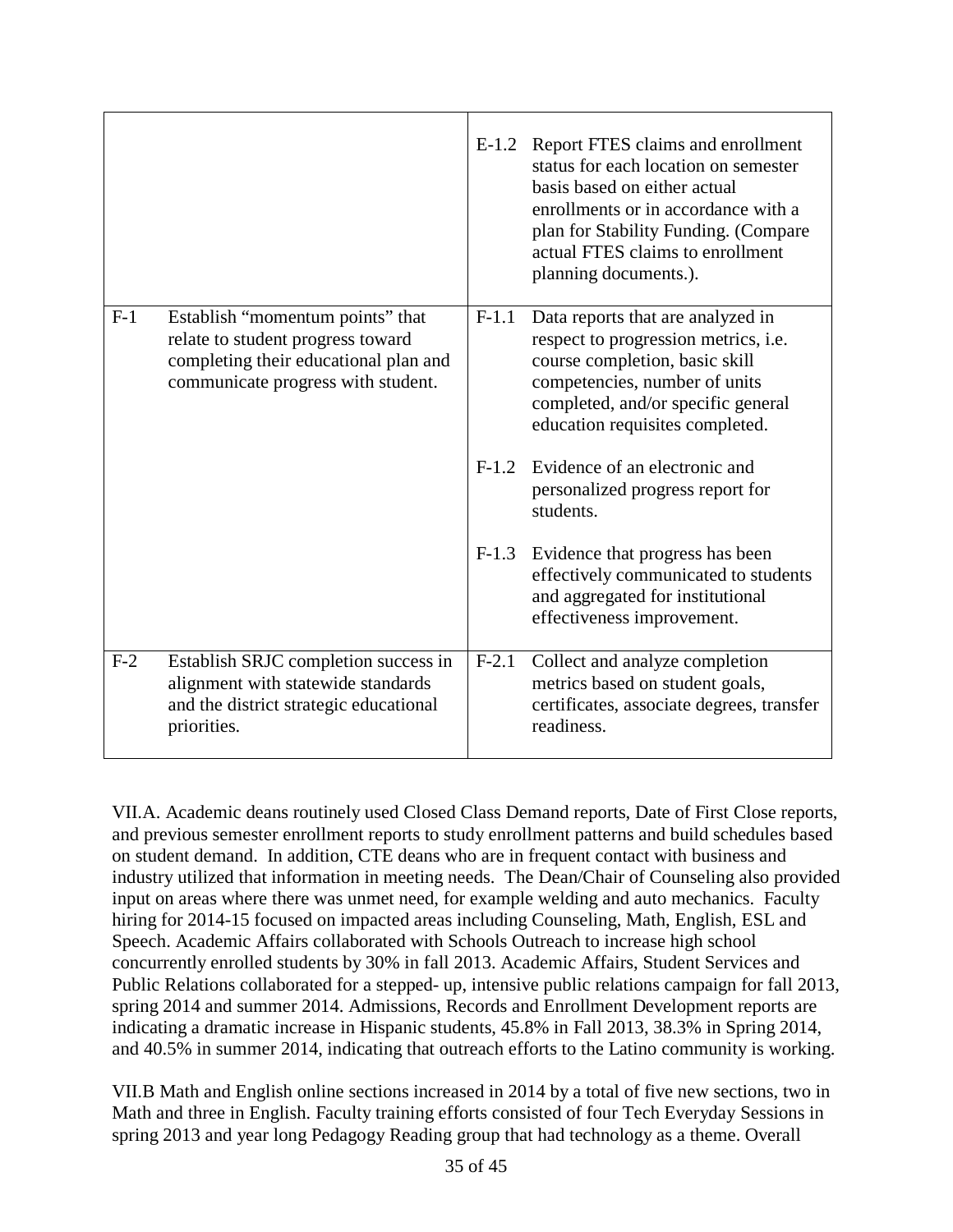online class offerings increased by 33 classes from the previous year. The dean for the Weekend College secured \$6,000 in SRJC Foundation grants to develop six new general education hybrid courses for the Weekend College, and the VPAA committed an additional \$4,000. Those courses are still under development, expected to become available in 2014-15.

VII.C In collaboration with the Office of Institutional Research, The Chancellor's Office and the RP Group, the CTE office joined the CTE Employment Outcomes Survey. This survey gathered data to provide information on employment outcomes for students who have participated in career technical education programs at California community colleges—including whether students became employed within their field of study, if their community college coursework positively affected their earning potential, and why students dropped out of CTE programs.

The CTE office held forums for faculty, staff and administrators to discuss, plan, and implement goals and objectives for CTE programs. These forums have allowed faculty, staff, and administrators to implement best practices in program development, growth, student success and retention. A large component includes the dissemination of program and economic development information to counselors. Counselors have worked with program coordinators to assist in advisement, counseling, and scheduling of programs.

With CTE funding, contextualized Math and English courses were developed to assist the CTE students in successfully moving through the math and English components of their programs of study. In particular, agriculture, culinary arts, industrial technology and geospatial technology programs worked with Basic Skills faculty and staff to develop these contextualized courses.

CTE faculty, staff and administrators continue their effort in developing and offering short, skills based curriculum that meets the needs of the local industries. These courses were identified and implemented for immediate employment in key areas of economic development in the region.

VII.E President's Cabinet continues to work closely with Business Services to determine the amount of anticipated funding the college expects to receive for the upcoming fiscal year and how much of that will be allocated for faculty staffing and the corresponding number of course offerings. Based on these funding projections and allocations, targets have been established for the college's three primary terms (summer, fall & spring) for the upcoming academic year as part of an overall strategy to continue to meet student needs and still generate maximum revenue for the college. Academic Affairs, on a continuous basis throughout the year, monitors and compares the amount of FTEF (Full-Time Equivalent Faculty) and FTES (Full-Time Equivalent Students) being reported with the original targets for each that were established in consultation with the Business Services Department. Due to a continuing decline in state funding the college was forced to significantly contract its operating budget and from 2009-10 through 2012-13. The number of FTEF the college could afford to hire declined from 1,170 to 976 during this period. While FTES also declined, it has been generally at a lower rate due to a more effective scheduling of classes (avoiding time overlaps, scheduling classes needed for major or certificate completion, greater enrollments in Large Lecture Load classes, shifting classes from the noncredit to the credit programs) and classes with empty seats being filled to capacity or in excess of capacity. For 2013-14 the college was able to begin reversing this trend and the number of FTEF increased to 1,134. Classes were selectively added back into the schedule of classes corresponding to the needs and demands of students.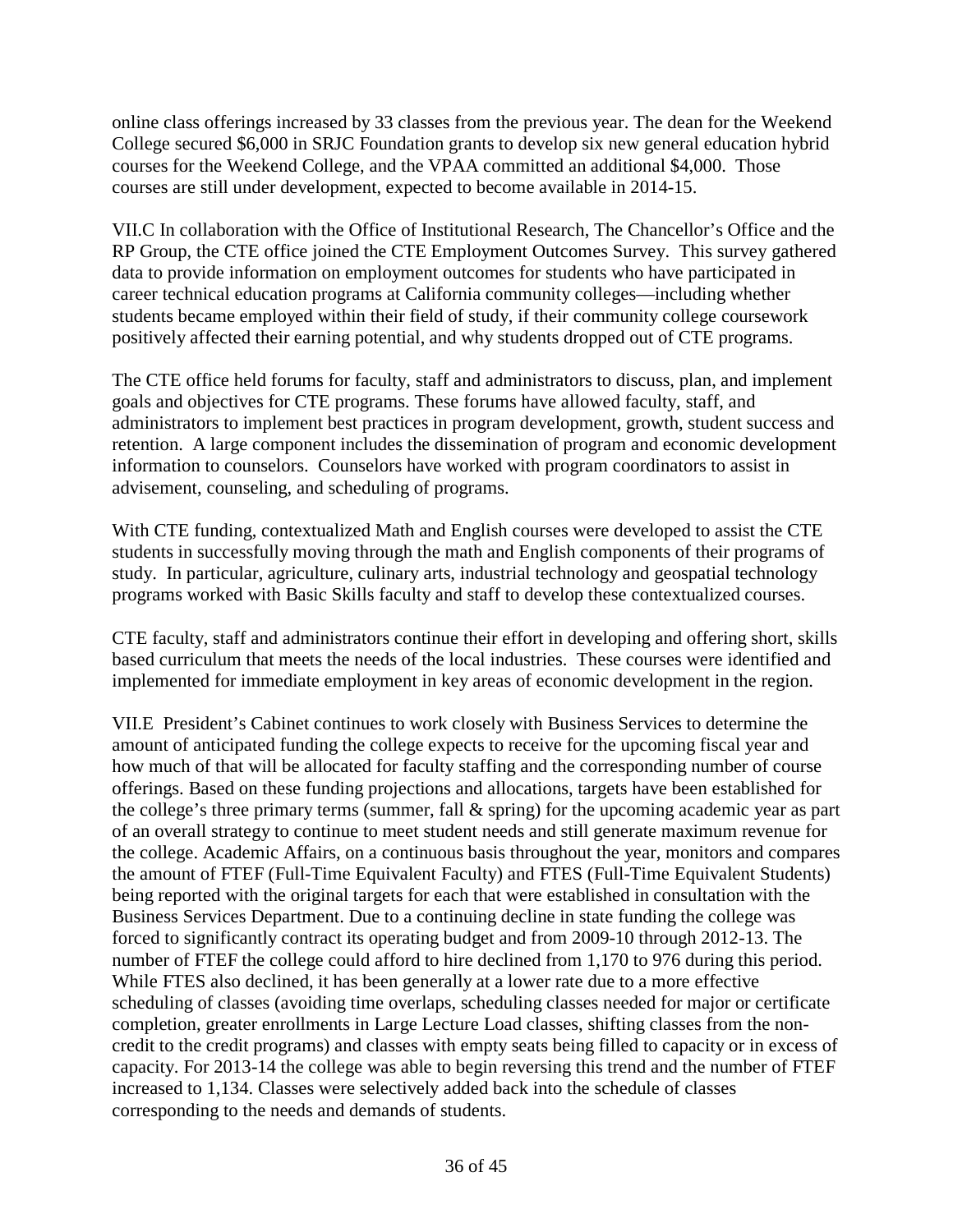VII.F. The Student Success and Support Program/Student Equity Committee was commissioned in Fall 2013 to develop a comprehensive SSSP/SE project plan that reflects the priority core services now required by the Chancellor's Office. The committee was established as an Academic Senate consultation committee as well as a Presidential Advisory group. In conjunction with Institutional Research and Information Technology, student progress and success data reports were evaluated to guide the project plan goals and expected outcomes. Academic Affairs and Student Services administrators met at four "summits" to review the SSSP/SE statewide recommendations and to assist in the priorities that would be implemented at SRJC. "Momentum points" that relate to student progress have been identified and a communication sequence will commence spring 2015. The theme "Create your future. Start here." was publicized on the college's home page and will be reinforced throughout the college's marketing campaigns.

In 2014, there were 1,981 Associate degrees awarded. SRJC was the highest producer of degrees among large colleges in California and was ranked in the "Top 100" nationally. Certificate completion continues to rank SRJC in the "Top Ten" nationally.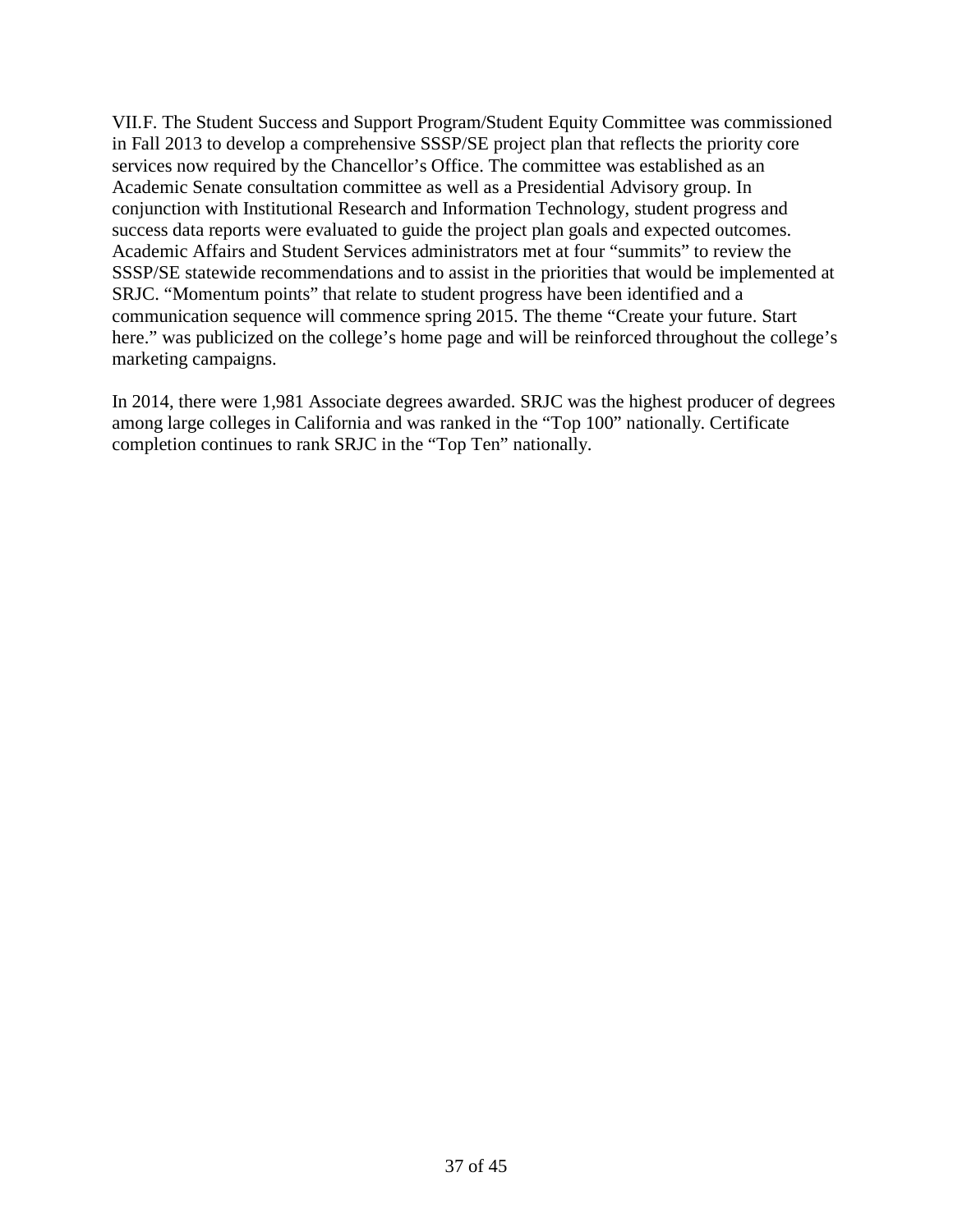# **VIII. Integrated Environmental Planning**

**First Year of Initiative: 2008 Projected Final Year of Initiative: 2015**

**Facilities Planning and Operations –Ichsan (co-convener) Academic Affairs – Rudolph (co-convener) Business Services – Roberts (co-convener) Petaluma Campus – Saldaña-Talley (co-convener) Student Services – Navarrette (co-convener)**

SRJC will integrate and strengthen its commitment to the development of a comprehensive environmental plan, which addresses curriculum, college sites and facilities, energy conservation, and use of environmentally friendly materials and substances. The targeted outcome of this effort is to improve and integrate the District's environmental planning efforts.

### **Link to Key Planning Documents**

- SCJCD Facilities Master Plan (2007) [http://www2.santarosa.edu/media/planning/2615-SRJC\\_Master\\_Plan\\_April\\_2007\[1\].pdf](http://www2.santarosa.edu/media/planning/2615-SRJC_Master_Plan_April_2007%5b1%5d.pdf)
- **SCJCD Educational Master Plan (2009-2010)** <http://www2.santarosa.edu/media/planning/2008-2009%20Strategic%20Initiatives.pdf>
- SCJCD Five Year Capital Outlay Plan (2010-2014) <http://www2.santarosa.edu/media/planning/Cap%20Outlay%205%20YEAR.xls>
- Petaluma Educational Plan (draft  $-5/29/07$ ) <http://www2.santarosa.edu/media/planning/Pet%20Ed%20Plan.pdf>
- SCJCD Regional Community Needs Assessment (2007) <http://www2.santarosa.edu/media/oir/CNA2007.pdf>
- SCJCD Fact Book (2010 and later) <http://www2.santarosa.edu/pages/office-of-institutional-research/fact-books.php>
- California Community Colleges System Strategic Plan (1/17/06) [http://www2.santarosa.edu/media/planning/ccc\\_strategic\\_plan\\_low\\_res\\_draft.pdf](http://www2.santarosa.edu/media/planning/ccc_strategic_plan_low_res_draft.pdf)
- **EDI Forum Report (Spring 2008)** [http://www.santarosa.edu/instruction/cte/economic\\_development\\_institute/information\\_a](http://www.santarosa.edu/instruction/cte/economic_development_institute/information_and_resources/index.shtml) [nd\\_resources/index.shtml](http://www.santarosa.edu/instruction/cte/economic_development_institute/information_and_resources/index.shtml)
- Talloires Declaration (SCJCD endorsed spring 2011, Board of Trustees approval, April 12, 2011)
	- <http://www.ulsf.org/pdf/TD.pdf>
- California Community Colleges Sustainability Plan Template (2012) [http://extranet.cccco.edu/Divisions/FinanceFacilities/Sustainability/CCCSustainabilityPla](http://extranet.cccco.edu/Divisions/FinanceFacilities/Sustainability/CCCSustainabilityPlanTemplateFiles.aspx) [nTemplateFiles.aspx](http://extranet.cccco.edu/Divisions/FinanceFacilities/Sustainability/CCCSustainabilityPlanTemplateFiles.aspx)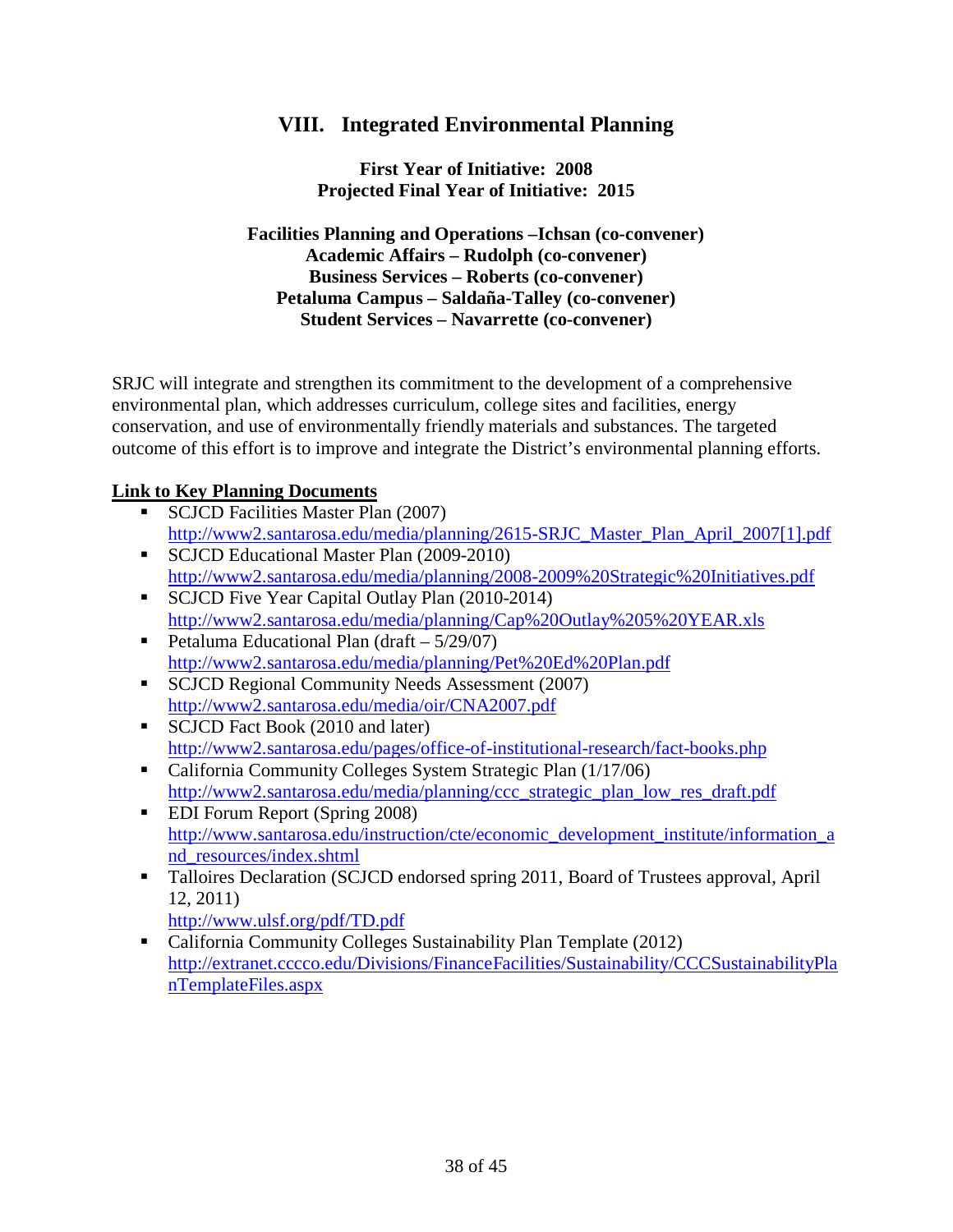### **Goals:**

- *A. Link and integrate District curriculum, student career and educational development resource allocation, site improvement and facilities use with the institution's PRPP and environmental planning process.*
- *B. Develop a college environmental plan following current best practices and established processes such as the CCC "Sustainable Plan" template following the basic tenants of the Talloires Declaration. The plan should incorporate curriculum, student career information, and facilities use to outline college goals, resources, and responsibilities for integrated environmental instruction and operations.*
- *C. (Additional goals will be added on an annual basis as appropriate based on feedback from the Program and Resource Planning Process (PRPP) and the changing needs of the District.*

#### **Objectives Assessment Metric**

| $A-1$ | Expand and develop existing<br>curriculum and programs in order to                                                                                                 |         | A-1.1 Curriculum Committee minutes.                                                                                                                                                  |
|-------|--------------------------------------------------------------------------------------------------------------------------------------------------------------------|---------|--------------------------------------------------------------------------------------------------------------------------------------------------------------------------------------|
|       | meet student career needs in<br>environmentally related career fields<br>and disciplines.                                                                          |         | A-1.2 Submissions to the California<br>Community College's Chancellor's<br>Office for curriculum and program<br>approval.                                                            |
|       |                                                                                                                                                                    |         | A-1.3 Evidence that District has<br>implemented curriculum aimed at the<br>expansion of CTE and transfer<br>environmental educational<br>opportunities by Spring 2012.               |
| $A-2$ | Collaboration for interdisciplinary<br>approaches involving all stakeholders<br>(e.g. academic program, student<br>services, facilities)                           |         | A-2.1 Evidence that the Integrated<br><b>Environmental Planning Committee is</b><br>part of the review process, ensuring<br>that there is coordination of District-<br>wide efforts. |
|       |                                                                                                                                                                    |         | A-2.2 Posted Integrated Environmental<br>Planning Committee Minutes.                                                                                                                 |
| $A-3$ | Continue with environmentally<br>friendly site and facilities designs and<br>construction/reconstruction.                                                          |         | A-3.1 Evidence that the College has<br>designed into its new or remodeled<br>facilities the use of environmentally<br>friendly materials and energy<br>conservation measures.        |
| $A-4$ | Establish environmentally sound<br>procurement and materials acquisition<br>policies/procedures for administrative,<br>academic and student support<br>operations. | $A-4.1$ | Evidence of significantly improved<br>use of recycled instructional, office<br>and grounds materials.                                                                                |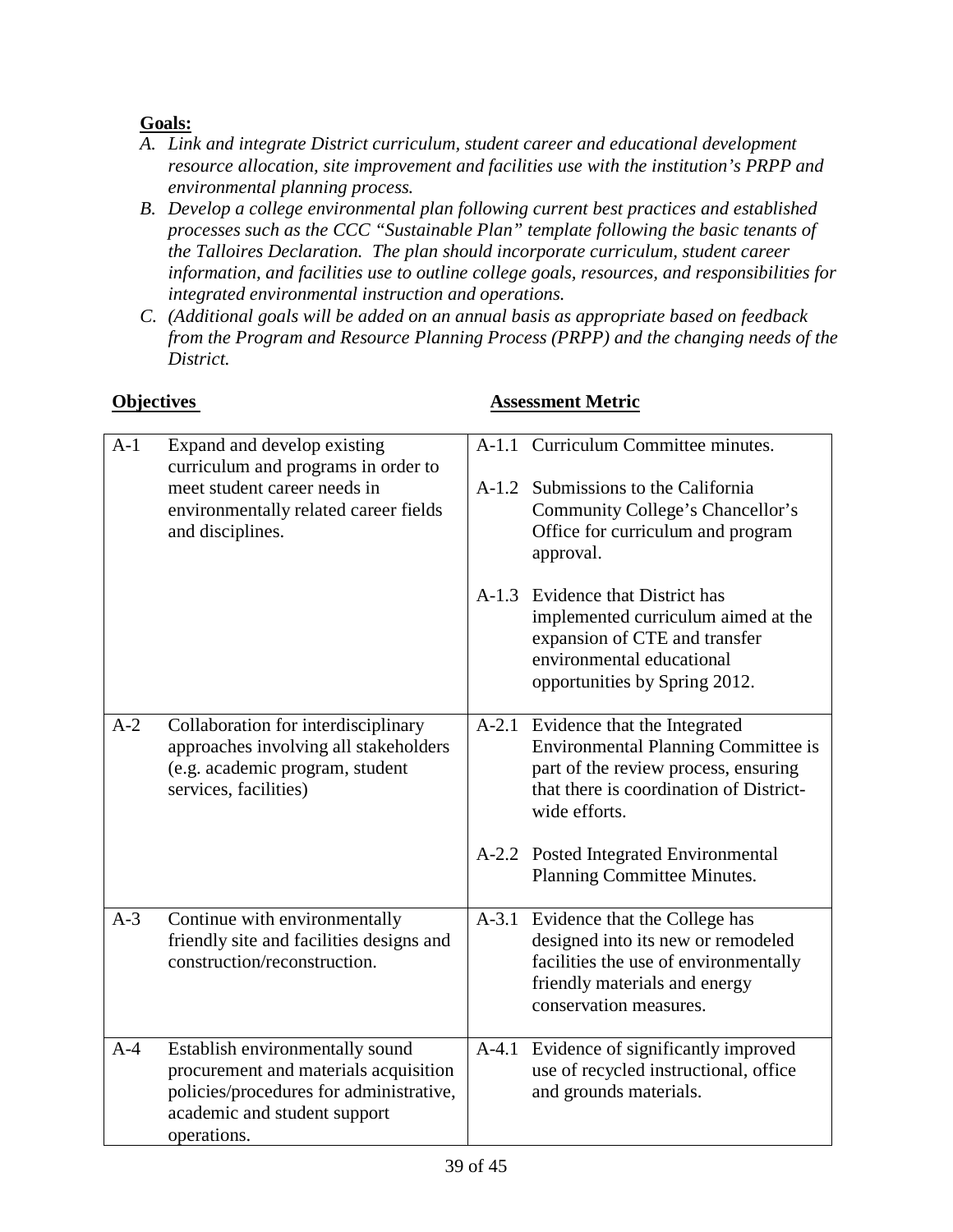|       |                                                                                                                 |         | A-4.2 Evidence that college environmental<br>planning activities better integrate<br>acquisition and utilization practices.                                                                      |
|-------|-----------------------------------------------------------------------------------------------------------------|---------|--------------------------------------------------------------------------------------------------------------------------------------------------------------------------------------------------|
| $B-1$ | Create an SRJC culture of<br>sustainability and increased awareness<br>of environmentally sound<br>development. | $B-1.1$ | Evidence that the college encourages<br>the District community to engage in<br>dialogue and the creation of<br>sustainable policies and practices<br>when feasible.                              |
|       |                                                                                                                 |         | B-1.2 Evidence that the college has<br>established a process for continuous<br>sustainable development through best<br>practices, such as the applicable tenets<br>of the Talloires Declaration. |

### **Overview**

SRJC continues to excel in both CTE and transfer courses focusing on environmental education. The following are some examples of programs in both areas coordinated to meet the intent of this initiative. Environmental conservation programs include a wide range of disciplines such as: sustainable agriculture, sustainable forestry, parks and recreation, watershed management, rangeland management, field biology, ecology, land surveying, fish and wildlife biology, biodiesel and electric vehicles, photovoltaics, and organic cooking. The Environmental Studies major on the other hand is interdisciplinary and features classes in natural sciences, social and behavioral sciences, ecology, environmental science, natural resource management, environmental philosophy, and environmental literature.

The participatory governance Integrated Environmental Planning Committee (IEPC) continues to provide leadership and coordination of both academic areas, as well as other District-wide activities/initiatives toward a sustainable JC. For 2013 – 2014, the integration of curriculum, student career development, District procedure, and Facilities Planning and Operations all combine to reduce SRJC's carbon footprint in keeping with the District's commitment to further progress towards a sustainable future. Examples of successes in meeting this College Initiative include:

- Co-gen (Santa Rosa) replacement partnering with Green Co-gen LLC, SRJC was able to NOT spend any money to replace the engines, chiller, controls etc., as well as increasing the engine size of the plant from 280 kWh to 330 kWh. There was also the added benefit of no annual maintenance cost for 10 years, as well as utilizing the excess heat at no cost for both heating and cooling;
- Environmentally Preferred Purchasing Policy (interim) this temporary measure is in progress of a permanent policy adoption reflective of SRJC's commitment towards sustainable procurement of materials and services;
- California Higher Education Sustainability Conference (CHESC) Dean FPO presented on SRJC facilities and energy efficiency at the annual conference in San Diego that was attended by faculty and students;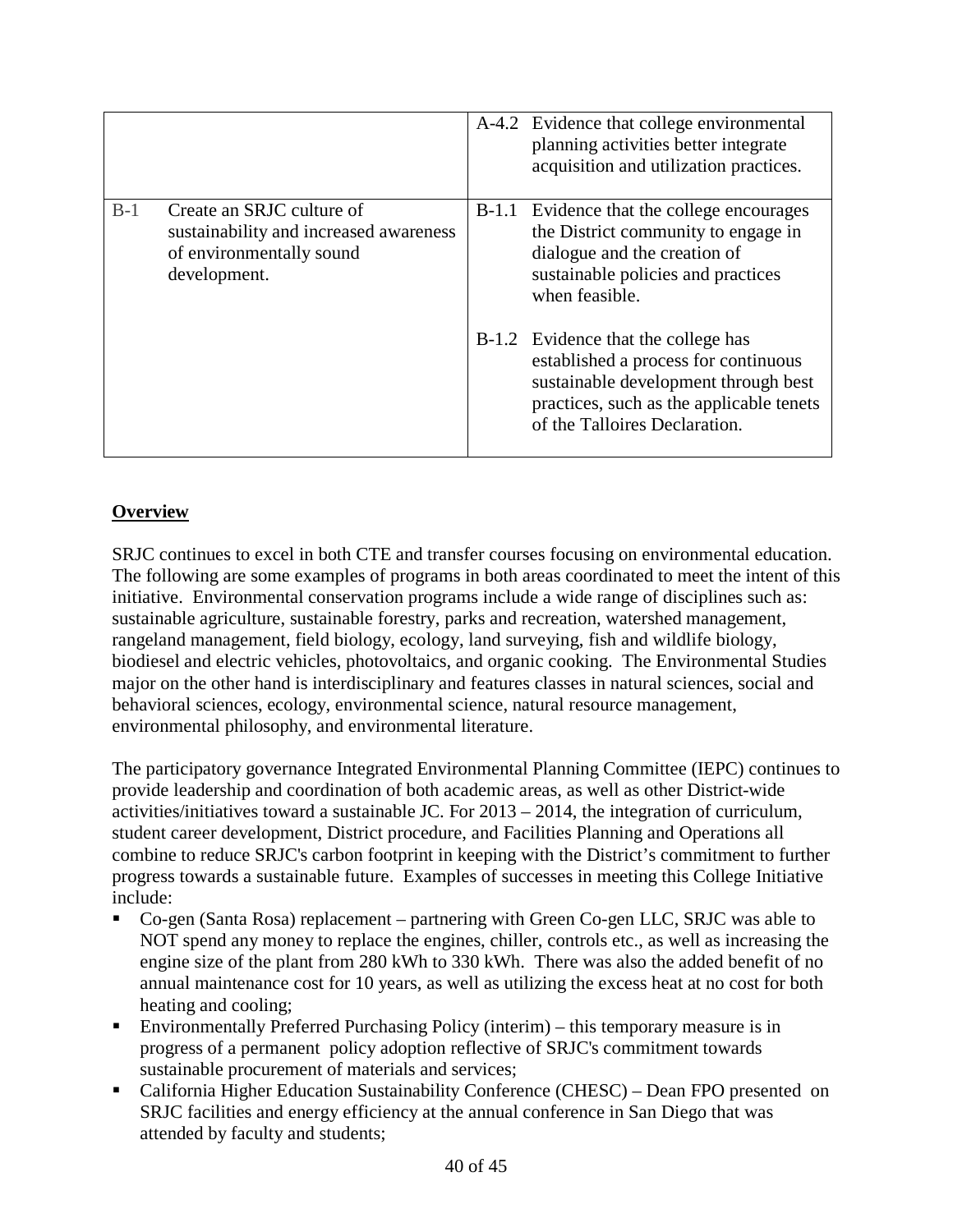- Sustainability Template work continues on our plan. A product of the CCC/IOU Partnership, that has been adopted and is currently being utilized by SRJC as a roadmap toward district wide sustainability;
- SWRCB and RWQCB Continued exemption from Storm Water Pollution Prevention Plan requirements for this next 5 year cycle due to compliance initiatives and SRJC's record of good stewardship of protecting our water resources;
- $\blacksquare$  FPO continues to review and provide energy efficient options when feasible, such as  $\blacksquare$ light upgrades, single speed to variable speed pumps.
- Composting FPO continues to progress with green waste from Culinary to haul for food waste from SR to Shone Farm for composting.
- **EXECUTE:** IEE continues to provide leadership in curriculum development, as well as SRJC community outreach through PDA, lectures, and public events.
- **Proposition 39 (Energy Efficiency)** the District has completed the first year projects for bilevel LED light replacement at the Santa Rosa campus exterior pole light and the Zumwalt Pavilion.
- **Partner with Student Affairs (purchase) to install a beta-drinking bottle station and bicycle** repair station.
- Student advocacy for the successful passing of Sonoma County free bus ridership with a SRJC student ID.
- Student supported activity for plastic bag ban.
- **Partner with the Pomo-Kashia tribe and Sonoma County to install an electric vehicle** charging station at Shone Farm.
- Continued carpooling parking incentives and adoption of a \$75 (not to exceed) reimbursement for employees taking public transportation.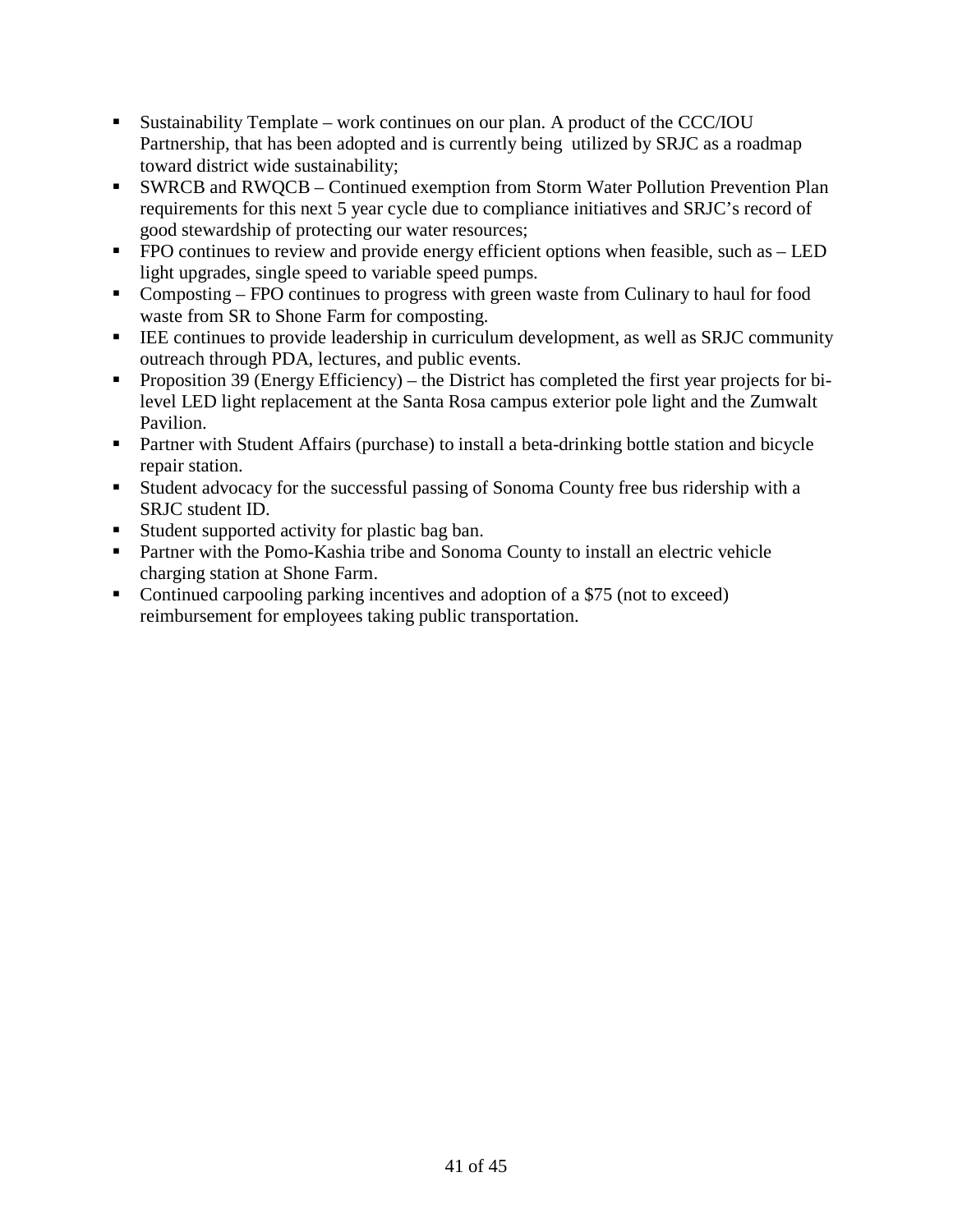# **IX. Emergency and Disaster Preparedness**

**First Year of Initiative: 2011 Projected Final Year of Initiative: 2016**

**Facilities Planning and Operations - Ichsan (convener) Academic Affairs – Rudolph (co-convener) Business Services – Roberts (co-convener) Human Resources – Furukawa (co-convener) Petaluma - Saldaña-Talley (co-convener) Student Services – Navarrette (co-convener)**

SRJC is committed to preparedness for natural or man-made emergencies through policy, communication/training, and compliance with emergency management requirements. Success of this commitment will be achieved through a multi-discipline engagement and cross component support. The targeted outcome of this effort is to improve the District's readiness to rapidly respond and recover from a disaster or emergency.

#### **Link to Key Planning Documents:**

- Sonoma County Junior College District Emergency Operations Plan and Annex <http://www.santarosa.edu/administration/college-safety/emergency-preparedness>
- Emergency Preparedness Handbook [http://www.santarosa.edu/administration/college-safety/emergency](http://www.santarosa.edu/administration/college-safety/emergency-preparedness/handbook.shtml)[preparedness/handbook.shtml](http://www.santarosa.edu/administration/college-safety/emergency-preparedness/handbook.shtml)

#### **Goals**

- *A. Conduct District-wide all hazards risk assessment to evaluate and update the District's Emergency and Disaster Preparedness response and recovery process.*
- *B. Review and maintain consistency with regulations, agency processes, and best practices.*
- *C. Provide continuous District-wide communication and education on Emergency and Disaster Preparedness.*
- *D. Establish a culture of readiness and compliance through collaborative internal and external partnerships.*
- *E. Additional goals will be added on an annual basis as appropriate based on feedback from the Program and Resource Planning Process (PRPP)* and the changing needs of the *District.)*

#### **Objectives Assessment Metric**

| $A-1$ | Conduct a District-wide all hazards    | A-1.1 Implement a risk analysis to assess the |
|-------|----------------------------------------|-----------------------------------------------|
|       | risk assessment to evaluate and update | level of preparedness and establish a         |
|       | the District's Emergency and Disaster  | baseline plan.                                |
|       | Preparedness response and recovery     |                                               |
|       | process.                               | A-1.2 Development and Board adoption of       |
|       |                                        | an Emergency Operations Plan (EOP).           |
|       |                                        |                                               |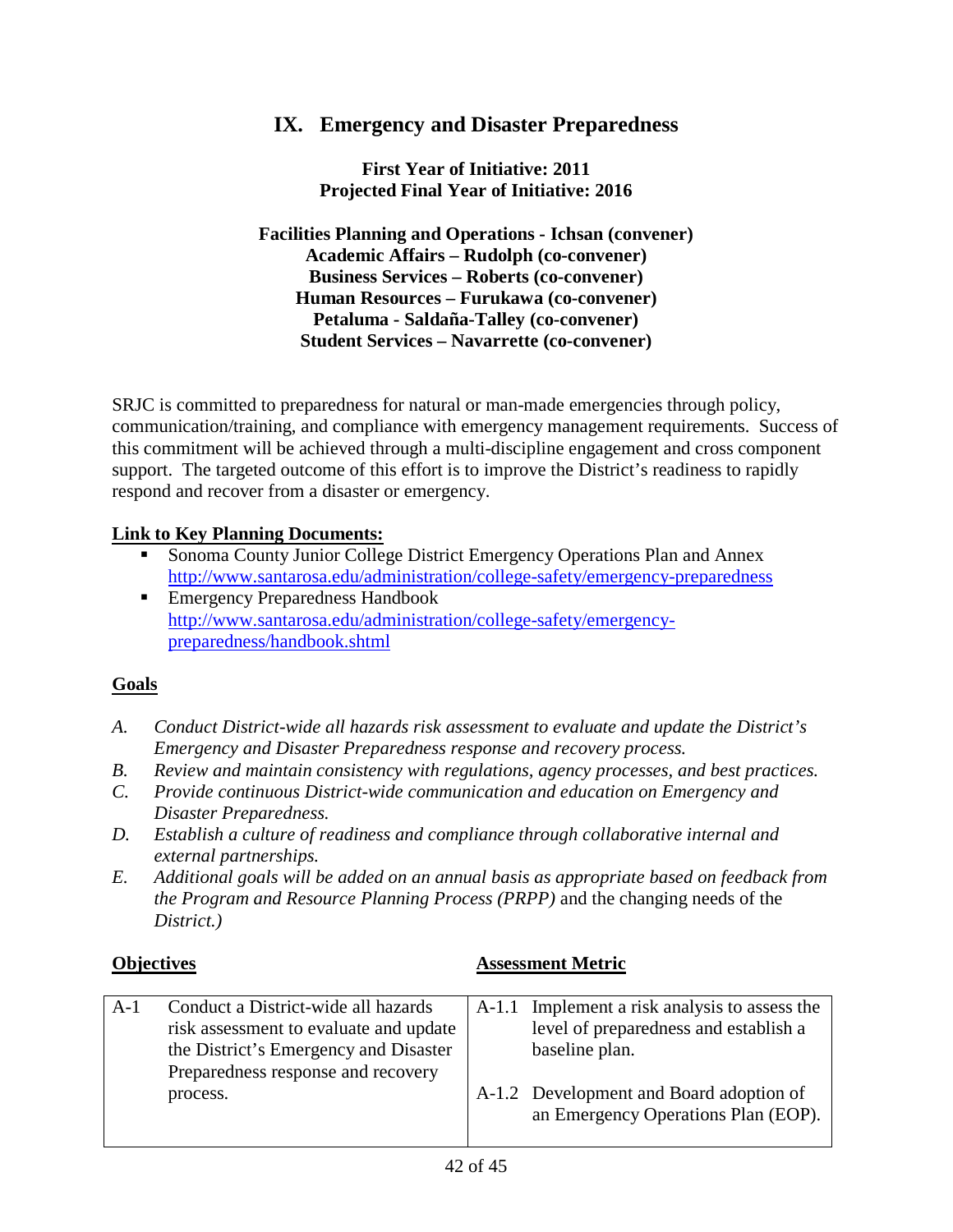|       |                                                                                                                                                        |         | A-1.3 Maintain continuity of operations for<br>essential District functions.                                                                                                                                                                    |
|-------|--------------------------------------------------------------------------------------------------------------------------------------------------------|---------|-------------------------------------------------------------------------------------------------------------------------------------------------------------------------------------------------------------------------------------------------|
| $A-2$ | In collaboration with the District<br>Accessibility Committee (DAC),<br>develop an evacuation plan for<br>students and employees with<br>disabilities. |         | A-2.1 Collaborate with the Dean, Disabled<br>Students Programs & Services,<br>Facilities Operations and District<br>Police to begin discussing and drafting<br>the plan.                                                                        |
| $B-1$ | Review and maintain consistency with<br>regulations, agency processes, and<br>best practices.                                                          | $B-1.1$ | The Emergency Management program<br>shall meet local, state and federal<br>structures, such as the Incident<br>Command System/ICS, Standardized<br><b>Emergency Management</b><br>System/SEMS, and National Incident<br>Management System/NIMS. |
|       |                                                                                                                                                        |         | B-1.2 Routine review of the Emergency<br>Management program to assure<br>continuous improvement of<br>preparedness by utilizing best<br>available protocols.                                                                                    |
| $C-1$ | Provide continuous District-wide<br>communication and education on<br>Emergency and Disaster Preparedness.                                             | $C-1.1$ | Evidence that required resources have<br>been identified to support ongoing<br>preparedness efforts.                                                                                                                                            |
|       |                                                                                                                                                        | $C-1.2$ | Regular updates of the Emergency<br>Preparedness website.                                                                                                                                                                                       |
|       |                                                                                                                                                        |         | C-1.3 Offer no less than annual training,<br>drills or exercises.                                                                                                                                                                               |
|       |                                                                                                                                                        |         | C-1.4 Review and update as necessary, and<br>disseminate the EOP biennially to the<br>entire College community, including<br>students.                                                                                                          |
|       |                                                                                                                                                        |         | C-1.5 Conduct debriefings on incidents that<br>occur and utilize what is learned for<br>continuous improvement in<br>preparedness.                                                                                                              |
| $D-1$ | Establish a culture of readiness and<br>compliance through collaborative<br>internal and external partnerships.                                        | $D-1.1$ | Utilize federal, state and operational<br>area resources that are developed<br>through routine interaction and<br>partnerships.                                                                                                                 |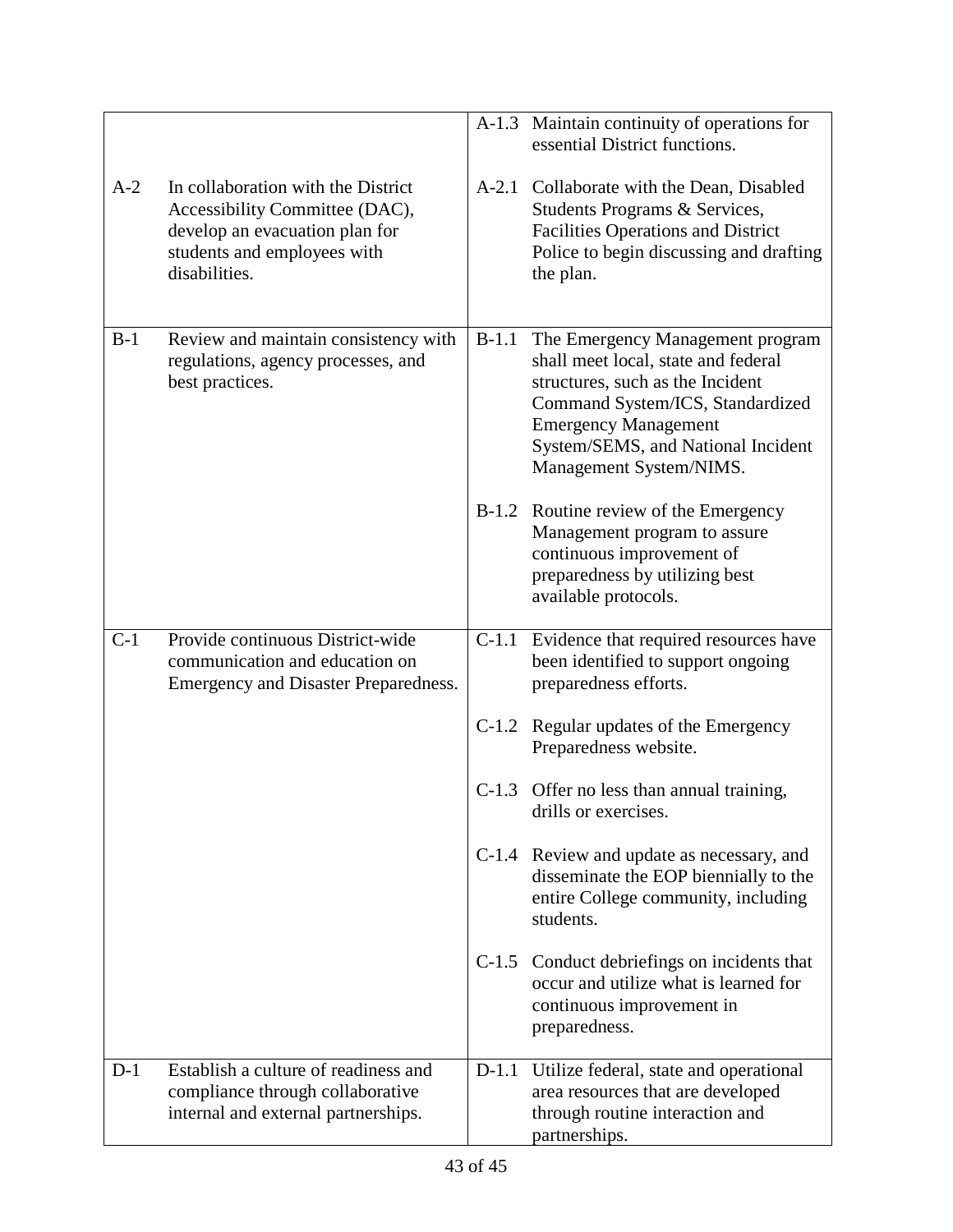| D-1.2 Regularly explore availability of<br>grants to support the District's<br>preparedness and recovery processes.                                |
|----------------------------------------------------------------------------------------------------------------------------------------------------|
| D-1.3 Review and update (as needed) pre-<br>disaster agreements, such as County's<br>Alternate Care Site, Mutual Aid and<br>Professional Services. |

### **Overview**

This past year (2013 – 2014) continues to bring together many SRJC firsts and successes for the District in preparedness for an emergency or disaster. This is the result of a joint effort by all Vice Presidents to ensure continuity of operations in fulfilling our educational mission postdisaster. As FPO continues to assess the risk level of preparedness meet Board directive, Accreditation, and maintain compliance, we are able to provide the stakeholders a program for customization specific to their role. These combined efforts by Environment Health and Safety resulted in several milestones toward the District Preparedness, such as:

- Board of Trustees completed SEMS/NIMS/ICS training for the board members and president and annual update;
- Emergency Operation Center (EOC) sections completed SEMS/NIMS/ICS training update as well as develop the permanent EOC, so each Section Manager can customize their designated space with their Unit Leader;
- **Department Operations Center (DOC) completed SEMS/NIMS/ICS training, and for each** DOC Director to customize with their Section Managers at each campus and site;
- Developed and delivered a PDA session for Evacuation Site Facilities Operations procedures and completed individual SEMS/NIMS/ICS required training and an update of procedures;
- Established banner identifier and vests for all District evacuation locations;
- Established work station design for the permanent District EOC at Pedroncelli;
- Successfully implemented SRJC's Incident Command System (ICS) communication module to the EOC/DOC on several incidences, e.g., Electrical Outage;
- Completed planning for the next phase of the training component in 2013-2014, delivering the SEMS/NIMS/ICS training through a Building Safety Coordinator/Area Safety Coordinator program for the Santa Rosa Campus;
- Established monthly training for employees, e.g. SEMS/ICS, Fire Extinguisher, Active Shooter;
- Continuous Improvement of the District's Emergency Management Program by incorporating positive input from the various stakeholders;
- Continue to engage in collaborative partnerships with the State (CalEMA) and operational area (Sonoma County) toward the District's emergency preparedness;
- Continue to engage in the operational areas of Health Care Disaster Planning, with Nursing as a key focus;
- Provided earthquake training and participate in the "Great Shake Out";
- North Coast College University Mutual Group (NCCUMAG) Dean of FPO provides leadership for the disaster mutual aid group comprising of the following CCC's (Redwood,